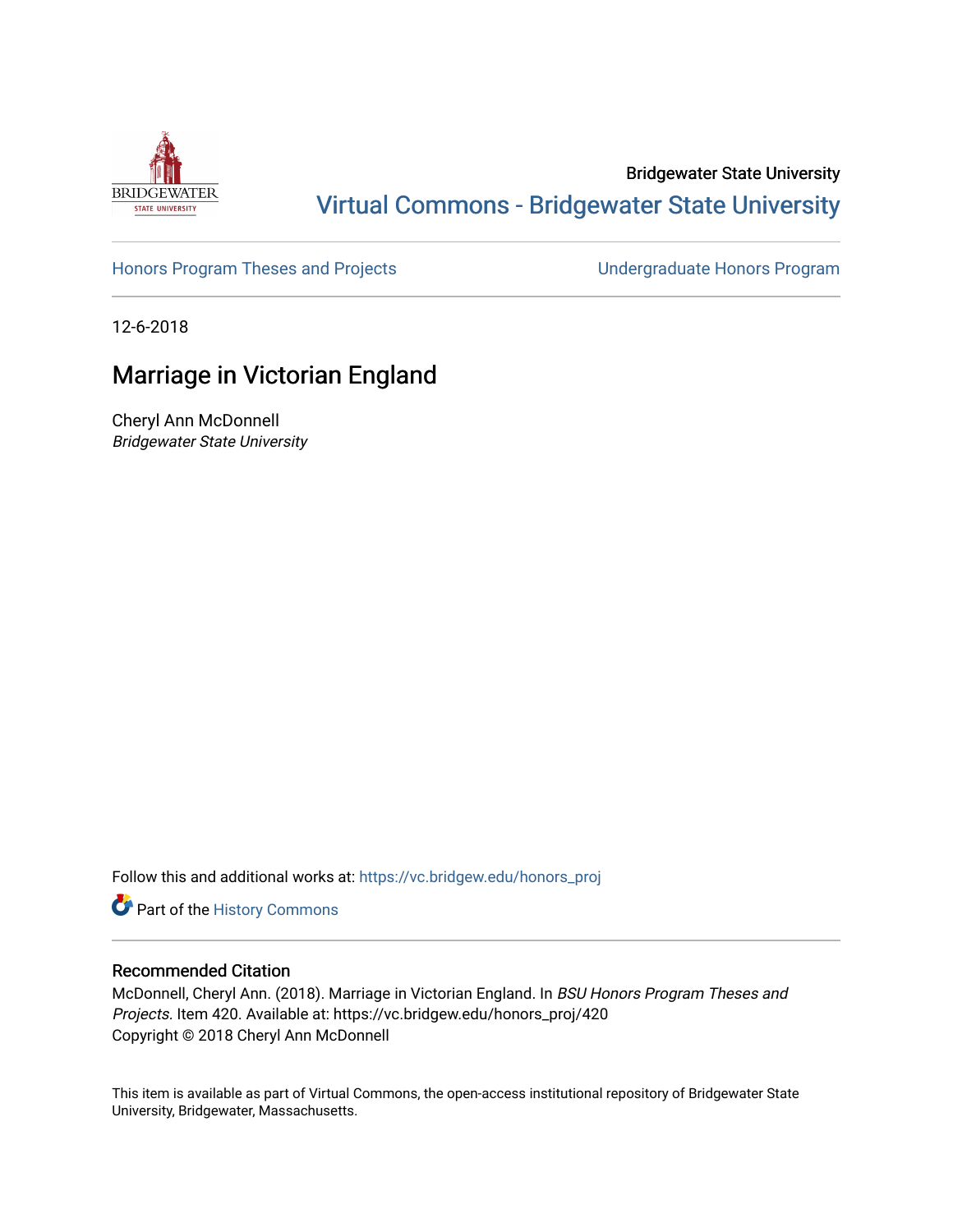Marriage in Victorian England

Cheryl Ann McDonnell

Submitted in Partial Completion of the Requirements for Commonwealth Honors in History

Bridgewater State University

December 6, 2018

Dr. Sarah Wiggins, Thesis Advisor Dr. Meghan Healy-Clancy, Committee Member Dr. Brian Payne, Committee Member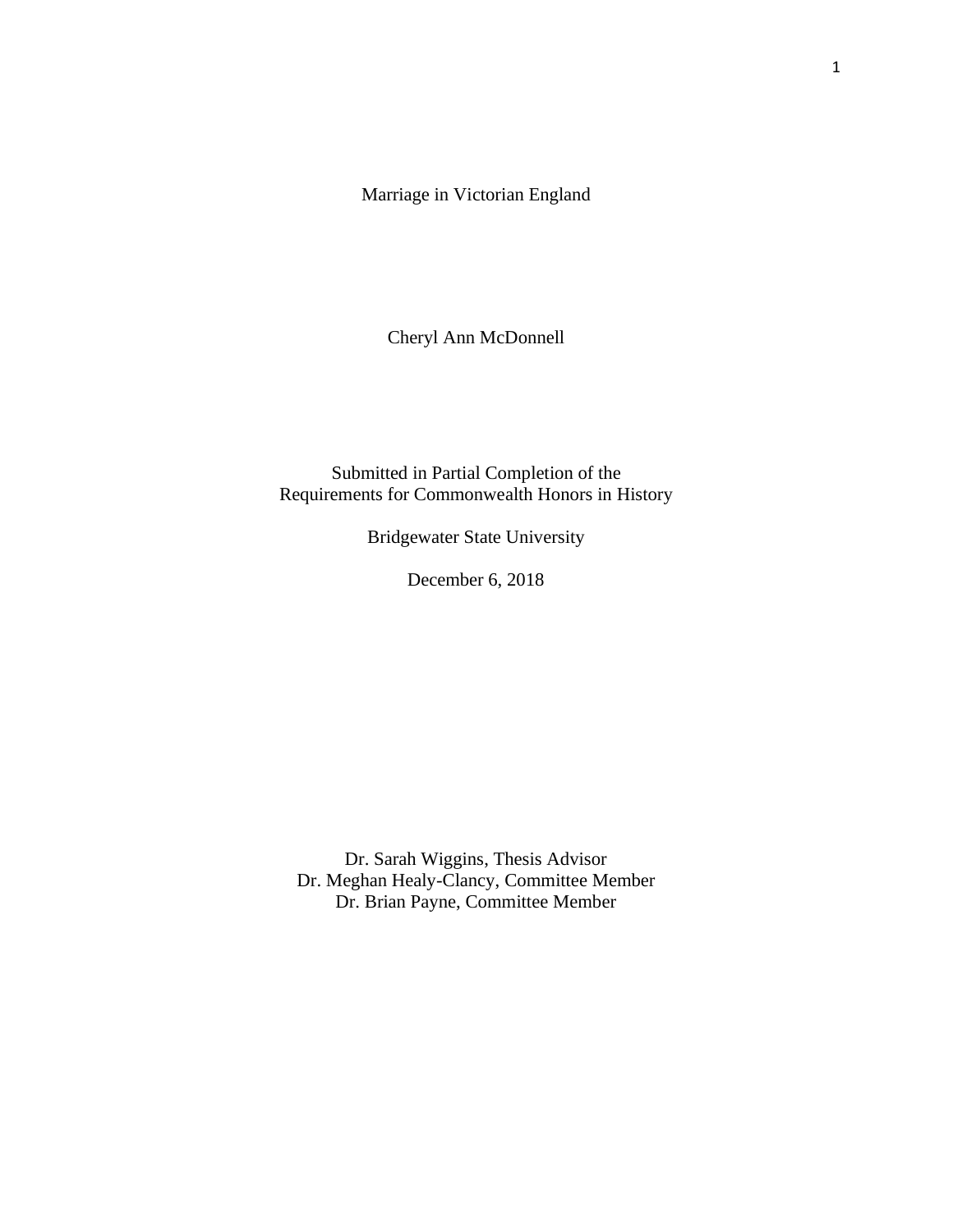When most people consider the lives of women in the Victorian age in Great Britain, a period which covers the years of Queen Victoria's reign from 1837 to 1901, they have a pretty rigid idea of what women were like in that era. Most see Victorian women as stifled and restricted, happy in their domestic role, both before and after their marriage. This stereotype is not accurate in reality to the women of the Victorian era. In this essay, I plan to explore what the reality of daily life was for Victorian women. More specifically I plan to examine what rights and sense of independence middle and upper-class women have during and after marriage. I am examining middle- and upper-class women because they have fairly similar marital situations as they were of a similar economic level, which factored into questions of dowries and inheritance when entering into marriage. Both upper- and middle-class women usually did not work, whereas lower-class families had less money and oftentimes worked to support their families. This essay will examine this issue by looking at the rights women had over their body in this era, as well as the rights they had over their children and property. This essay will also explore how divorce, which was becoming increasingly accessible in the Victorian era, impacted a woman's freedoms and rights. Marriage was at the center of everyday lives for the Victorians and its influence extended to all corners of life and was the basis on which Victorian society was established. Because marriage was so important, its effects rippled throughout Victorian society, influencing women's rights and roles in every way. The effects Victorian ideas of marriage had on women was felt by them in both the public and private spheres and influenced women's roles for decades.

For this essay, I will draw on a variety of sources, both primary and secondary. Historians of these sources discuss a wide-ranging variety of topics related to marriage, from a history of marriages to laws concerning Victorian marriages to ideals about marriages in the era.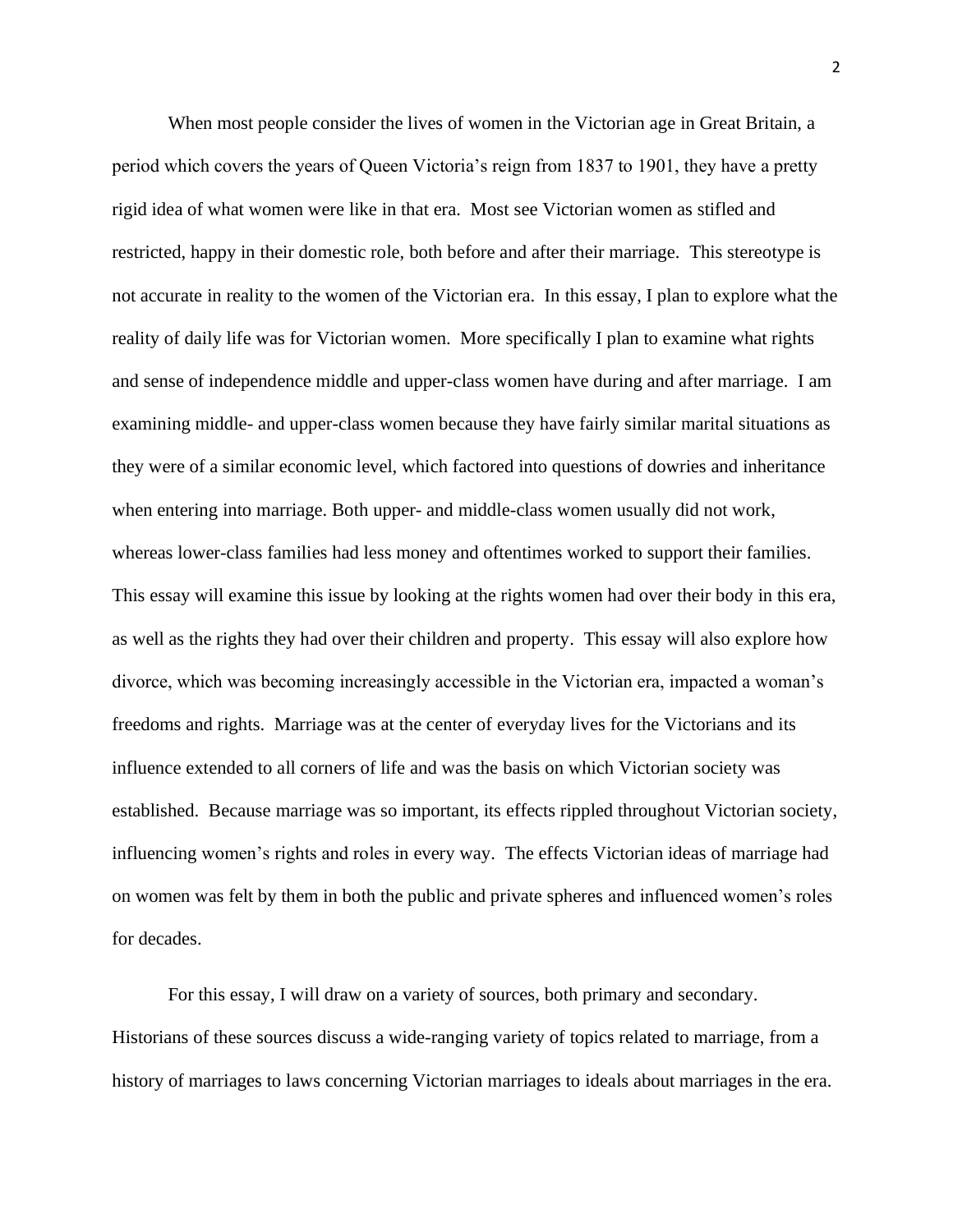These sources cover not only specific topics concerning the topic of marriages in the Victorian era, such as women's property rights in marriage, how women and men were expected to act in marriage, and what divorce was like in the Victorian age. Some, such as *Parallel Lives: Five Victorian Marriages* by Phyllis Rose, cover specific examples of Victorian marriages which will be used as evidence to support the information I provide in the essay about Victorian marriages. Historian Joan Perkin discusses the evolution of marriages throughout the Victorian period, as well as the ever-changing laws concerning the institution. The topic of the private lives of married couples in this time period is detailed by several historians, including John Tosh, Steven Mintz, and Anthony S. Wohl. Historians Diane Atkinson and Allen Horstman discuss divorce and the societal implications it had on women. Each of these historians covers a different aspect of the topic of marriage in this time period and their books helped to give me a well-rounded view of the topic.

The primary sources I will draw on for this essay will be a combination of novels, diaries, and other books written at the time. These books provide opinions on marriage from the time period, what those in the Victorian period believed about marriage, and how the men and women from the time period would portray marriage both in fiction and in scholarly texts. For fictional texts, I will examine the novel *Jane Eyre* by Charlotte Brontë, which was published in 1847 towards the beginning of the Victorian era, and the novel *Daniel Deronda* by George Eliot, which was published in 1876 almost forty years into the Victorian era. Both of these novels examine the topic of marriage and both were written by women from the era, giving a perspective on women's thoughts of marriage at the time, what they thought of the topic, what they looked for an expected in a marriage, and what the reality of marriage was like for them. I will also examine several diaries, including the diaries of famous economist and social reformer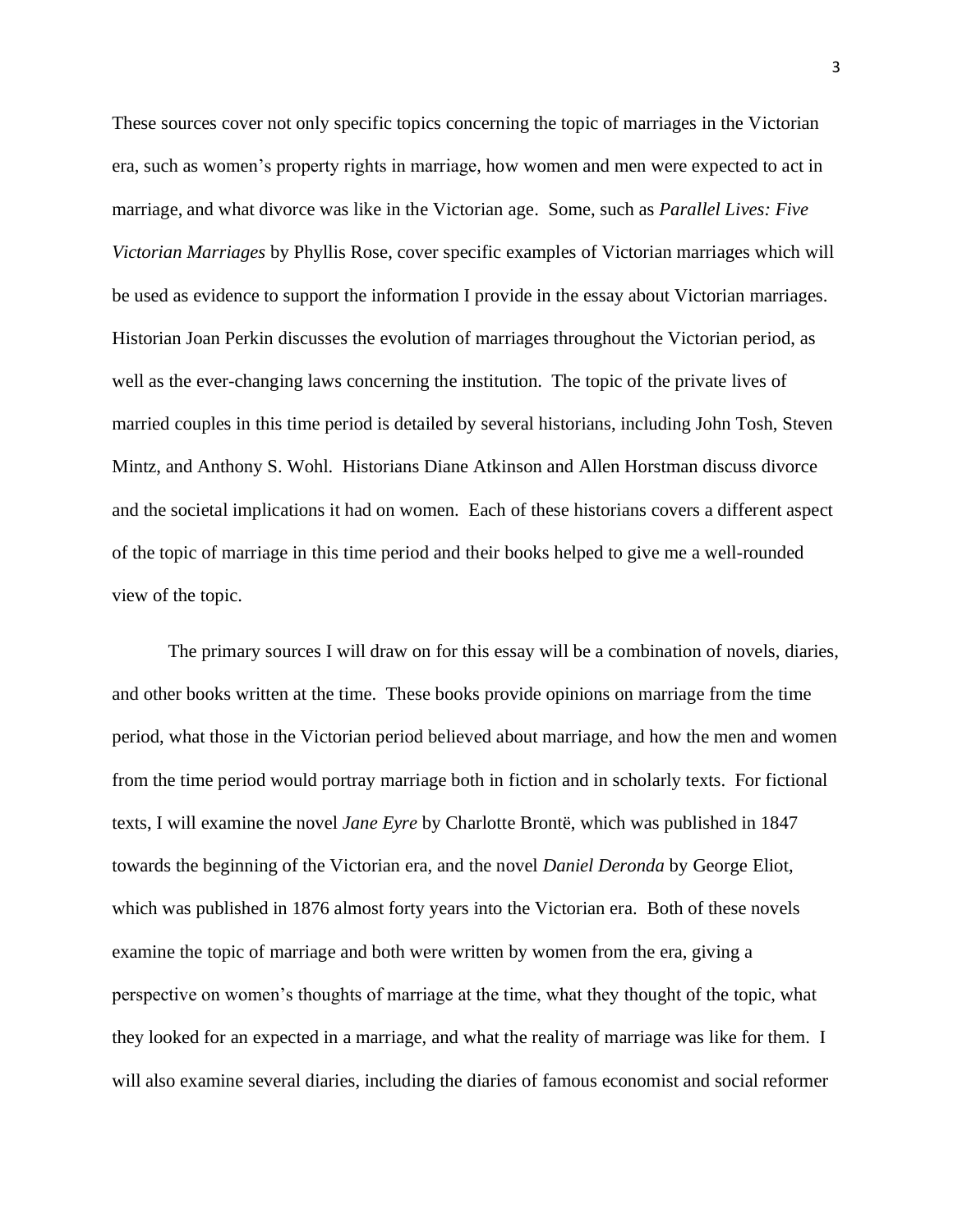Beatrice Potter Webb, Queen Victoria's diaries, and a collection of diary entries from the period entitled *Victorian Diaries: The Daily Lives of Victorian Men and Women* edited by Mitchell Beazley. I will also examine several collections of accounts from the era. All these sources will help me to get a firsthand account of what marriages were like in the Victorian era, from both men and women of the time period.

#### **Background**

Despite being an ancient institution, the process of getting married was in constant flux in England in the centuries leading up to the Victorian age. For a long time, there were little to no rules about marriage, let alone how a proper marriage was supposed to be instituted. Lawrence Stone describes the state of marriage in medieval England by saying, "In the Early Modern period, marriage was an engagement which could be undertaken in a bewildering variety of ways, and the mere definition of it is fraught with difficulties."<sup>1</sup> He goes on to describe how in this period, polygyny was fairly common because of "easy divorce and much concubinage."<sup>2</sup> Despite being commonplace, this was heavily discouraged by Catholic priests in England. The practice was not, however, discouraged by Anglo-Saxon pagans who had more lax views of marriage. In this period, marriage was for the most part a business transaction "between two families concerning property exchange"<sup>3</sup> for those with property and a "private contract"<sup>4</sup> for those without it. A Church ceremony was a luxury, viewed as being too expensive for most in a period where divorce and remarriage "was still widely practiced."<sup>5</sup>

<sup>1</sup> Lawrence Stone, *The Family, Sex and Marriage in England 1500-1800* (New York City, New York: Harper & Row, 1977), 30.

<sup>2</sup> Stone, *The Family, Sex and Marriage in England 1500-1800*, 30.

<sup>3</sup> Stone, *The Family, Sex and Marriage in England 1500-1800*, 30.

<sup>4</sup> Stone, *The Family, Sex and Marriage in England 1500-1800*, 30.

<sup>5</sup> Stone, *The Family, Sex and Marriage in England 1500-1800*, 31.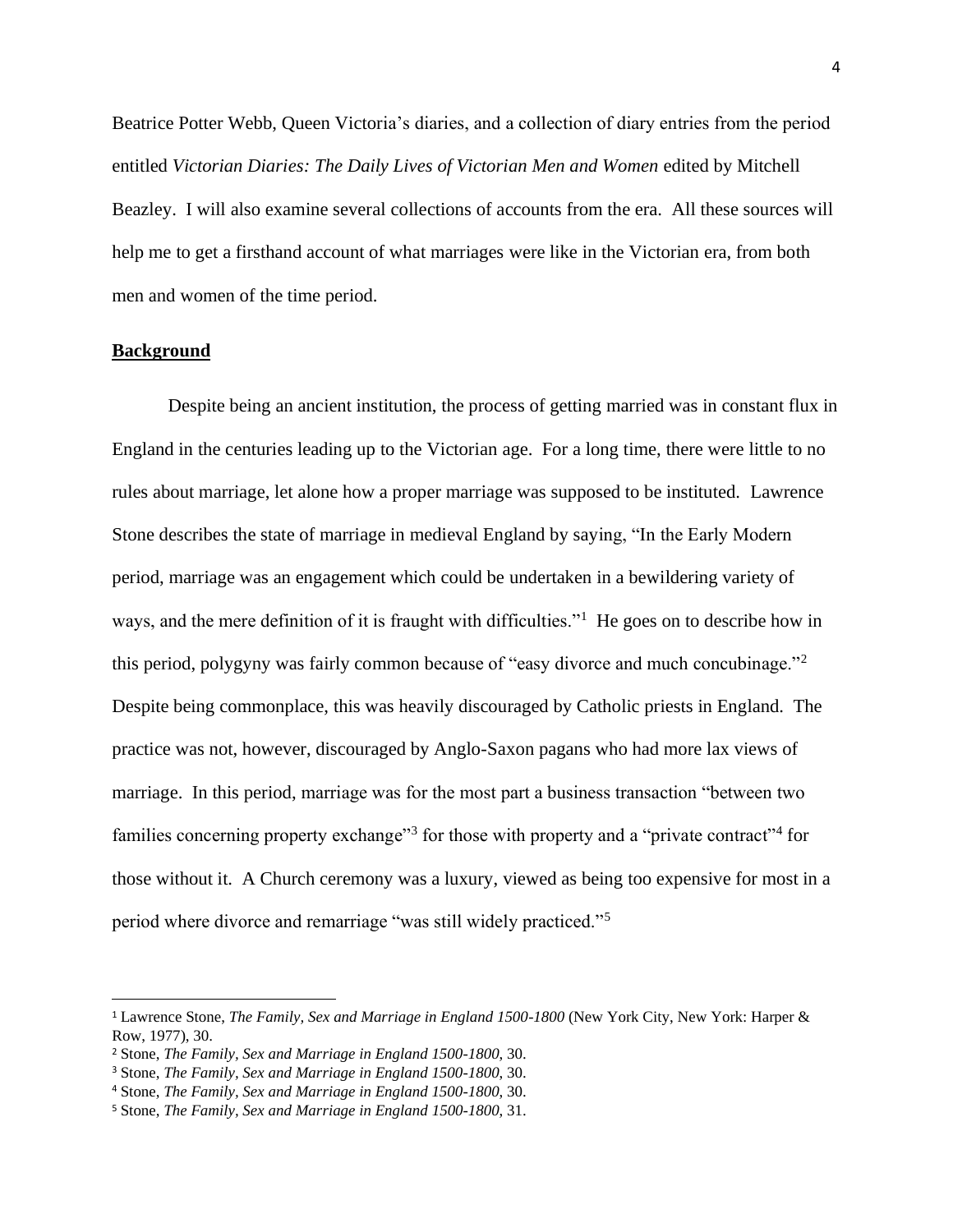It was only in the thirteenth century when the Church was finally able "to take control of marriage law"<sup>6</sup> that polygyny was outlawed. The process for getting married was still quite complicated, though, even by the sixteenth century, as there was no one specified way to get married. One way was to have a legal contract, as was previously stated, between the parents of the bride and groom that would involve an exchange of goods or money. After this there would be several other steps, including reading vows in front of witnesses, a public reading "of banns in church, three times," a church ceremony, and finally "the sexual consummation." In actuality, though, none of the steps after the formal contract were strictly necessary to be considered legally binding. If the contract was signed then the marriage was considered legal in the eyes of the law. Many did not even need to sign a contract. In most places, if there was an "exchange of promises before witnesses which was followed by cohabitation" then this would be a legally binding marriage. It was only in the later sixteenth century after the Reformation that the Catholic Church required a priest to marry a couple to make a marriage legal. Many still chose to elope or have a private ceremony as a church wedding was expensive, which caused many in the Church to condemn elopements. One person to do so was a monk named Gratian, who attempted to clarify and enforce certain laws for the Church surrounding marriage in 1150. Several of these clarifications attempt to dissuade people from eloping, writing "clandestine marriages should not be made" and "no one shall marry a wife without a public ceremony."<sup>7</sup>

The Anglican Church did not, as the Catholic Church did, clarify their laws to make the marriage process more streamlined. The matter was largely controlled by the ecclesiastical courts rather than the Anglican Church and there were a variety of ways that men and women

<sup>6</sup> Stone, *The Family, Sex and Marriage in England 1500-1800*, 31.

<sup>7</sup> Gratian, "Canon Law on Marriage (1150)," in *Lives and Voices: Sources in European Women's History*, ed. Lisa DiCaprio and Merry E. Weisner (Boston, Massachusetts: Houghton Mifflin Company, 2001), 109.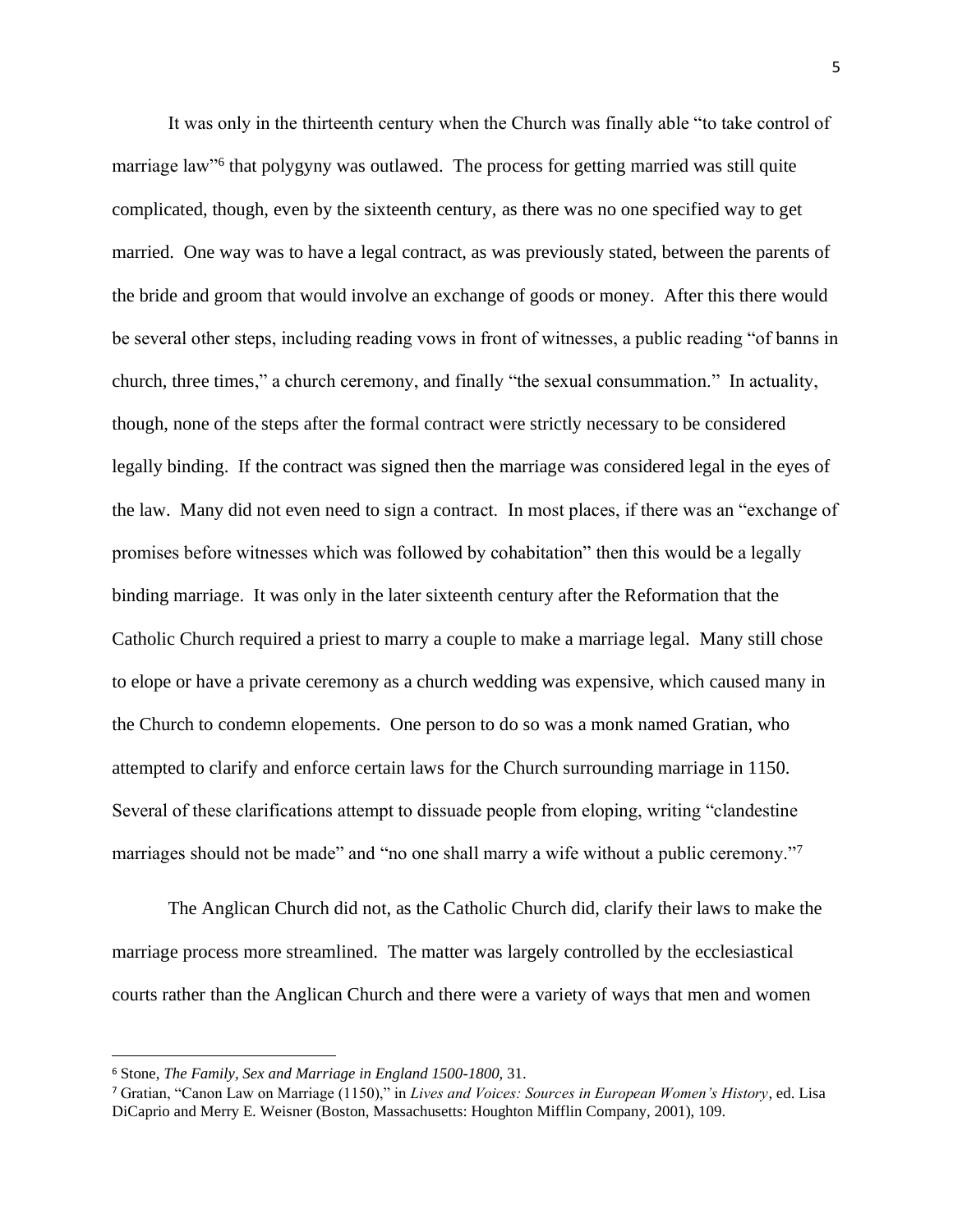were allowed to marry in this period, including an oral contract of marriage followed by consummation. This exchange of vows was more important than any church ceremony performed. New laws in 1604 which required a church wedding and put severe limitations on when weddings could take place in a church, while also requiring that "the banns had been read for three weeks running"<sup>8</sup> before couples could be married. These new laws also required that anyone under the age of twenty-one needed a parent's permission before marrying. All of this was done to try to restrict elopements, especially marriages of young people running away when parents disapproved, although some clergymen still agreed to perform marriages that went against these new laws. Finally, in 1753 laws were streamlined which helped to clarify the process. With these laws, the church wedding was now the only legal means of getting married, rather than a contract or oral exchange of vows, and no one under the age of twenty-one could get married without the permission of their parents. Again, these laws were made to ensure that "the sons and daughters of the greatest families in England"<sup>9</sup> were not ruined by eloping with those their family deemed unsuitable. These laws established marriage as a "contract like any other" meaning it could be regulated by the government.

As England entered the nineteenth century, great changes were made to the institution of marriage. Many of these changes helped to make the lives of married women better by giving them new freedoms and rights within marriage. These new developments in women's rights in marriage in the Victorian era had a ripple effect throughout society in the nineteenth century. These advancements affected both public and private life, and eventually led to women's suffrage in the early twentieth century. Marriage became more important as a cultural institution

<sup>8</sup> Stone, *The Family, Sex and Marriage in England 1500-1800*, 32.

<sup>9</sup> Stone, *The Family, Sex and Marriage in England 1500-1800*, 35-36.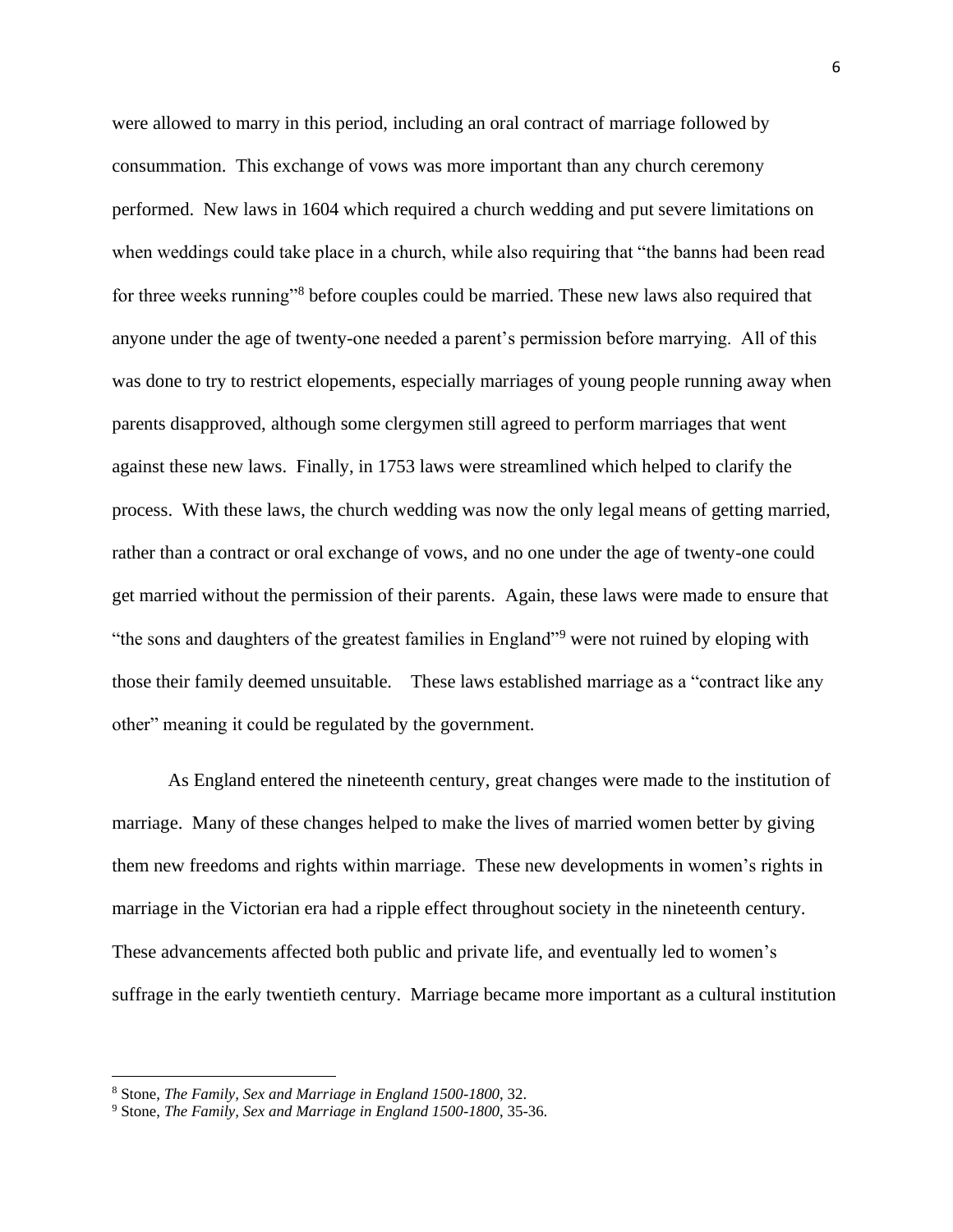for Victorians than it was for previous generations and changes to this institution influenced the course of the Victorian era.

#### **Ideals of Marriage**

The Victorian era began in 1837. This period brought about new ideas about marriage, ideas that had started at the end of the eighteenth century but did not truly come into play until the Victorian age. The Victorian era was named after Queen Victoria who came into power in this period at the young age of eighteen in 1837 and Queen Victoria's marriage to Prince Albert of Saxe-Coburg and Gotha came to represent to people in this time period the ideal of a Victorian marriage. Victoria and Albert married in 1840 when both were twenty years old and they went on to have nine children together over the course of their twenty-one year marriage until his untimely death at the age of forty-two in 1861. Their marriage had an incredibly important impact on the ideals of marriage in the period. More often than not, the greatest impact Victoria and the rest of the royal family had on marriages was the examples they set with their own. The way Victoria and other royals acted showed those who were not royals how they should behave in marriage, whether that behavior was a good example to follow or not. Joan Perkin explores this idea, saying, "If the Prince of Wales (the Prince Regent, later George IV) could treat his wife so badly, what hope was there for other cast off wives? If Queen Victoria never knew such happiness existed as was hers and Albert's might there not be hope for all eager young brides? And if a later Princess of Wales (Alexandra) could get much of her own way and escape excessive childbearing by accepting her husband's mistresses, wasn't that a royal example of civilized behavior for aristocratic ladies in the know?"<sup>10</sup> The public viewed the acts

<sup>10</sup> Joan Perkin, *Women and Marriage in Nineteenth-Century England* (Chicago, Illinois: Lyceum Books, Inc. 1989), 5.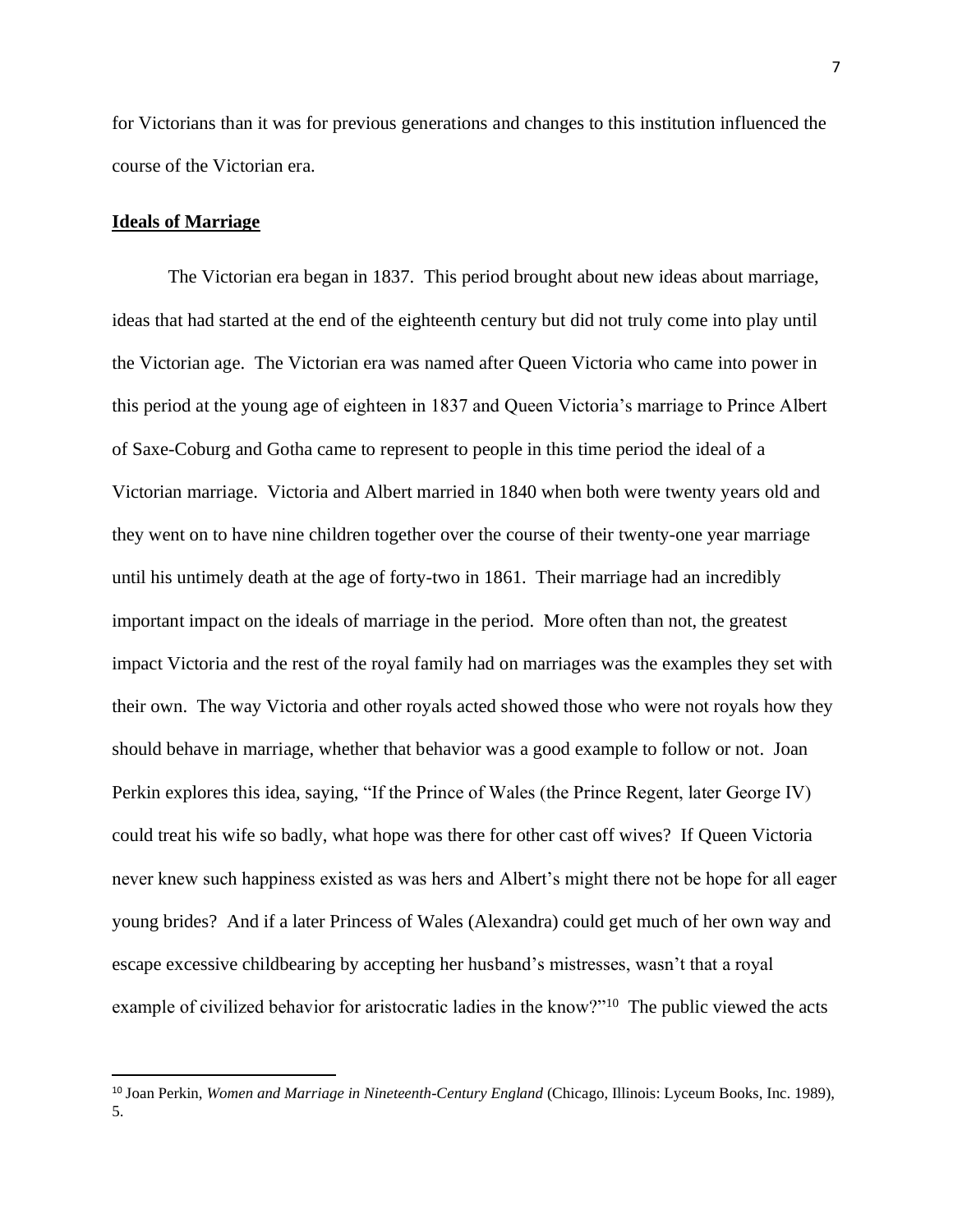of royalty as showing them how they should behave in marriage (properly or improperly by other standards), even if the royals did not always intend this.

Queen Victoria's marriage impacted not only the ideals of marriage but also how weddings themselves should be conducted. Victoria had a very public, very lavish ceremony, something many women getting married after this major event strove to emulate with their own ceremonies. Most importantly, though, Queen Victoria wore white on her wedding day and set the trend of wearing white for weddings, a tradition we still have to this day. Stephanie Coontz discusses Queen Victoria's impact on the traditions of the festivities and ceremonies of the wedding day; "When Queen Victoria broke with convention and walked down the aisle to musical accompaniment, wearing pure white instead of the traditional silver and white gown and colored cape, she created an overnight 'tradition.'"<sup>11</sup> Almost overnight, these traditions became incredibly popular and people wanted to copy Victoria's elaborate wedding, wanting to have their own "celebration of their entry into respectable domesticity."<sup>12</sup>

In fact, Queen Victoria came to largely represent the ideals for familial domesticity at the time. Despite the fact that Queen Victoria largely disliked childbearing and childrearing, she became associated with the middle-class feminine ideal for women, happily married and surrounded by children. In his discussion of the Queen's status of a symbol of blissful domesticity, John Tosh states, "The popular image of Victorian domesticity is almost entirely focused on women and children, suggesting that their needs were its governing rationale…Perhaps the most powerful symbol of all was the blameless and bourgeois home of

<sup>11</sup> Stephanie Coontz, *Marriage, a History: From Obedience to Intimacy or How Love Conquered Marriage* (New York City, New York: The Penguin Group, 2005), 167.

<sup>12</sup> Coontz, *Marriage, a History: From Obedience to Intimacy or How Love Conquered Marriage*, 167*.*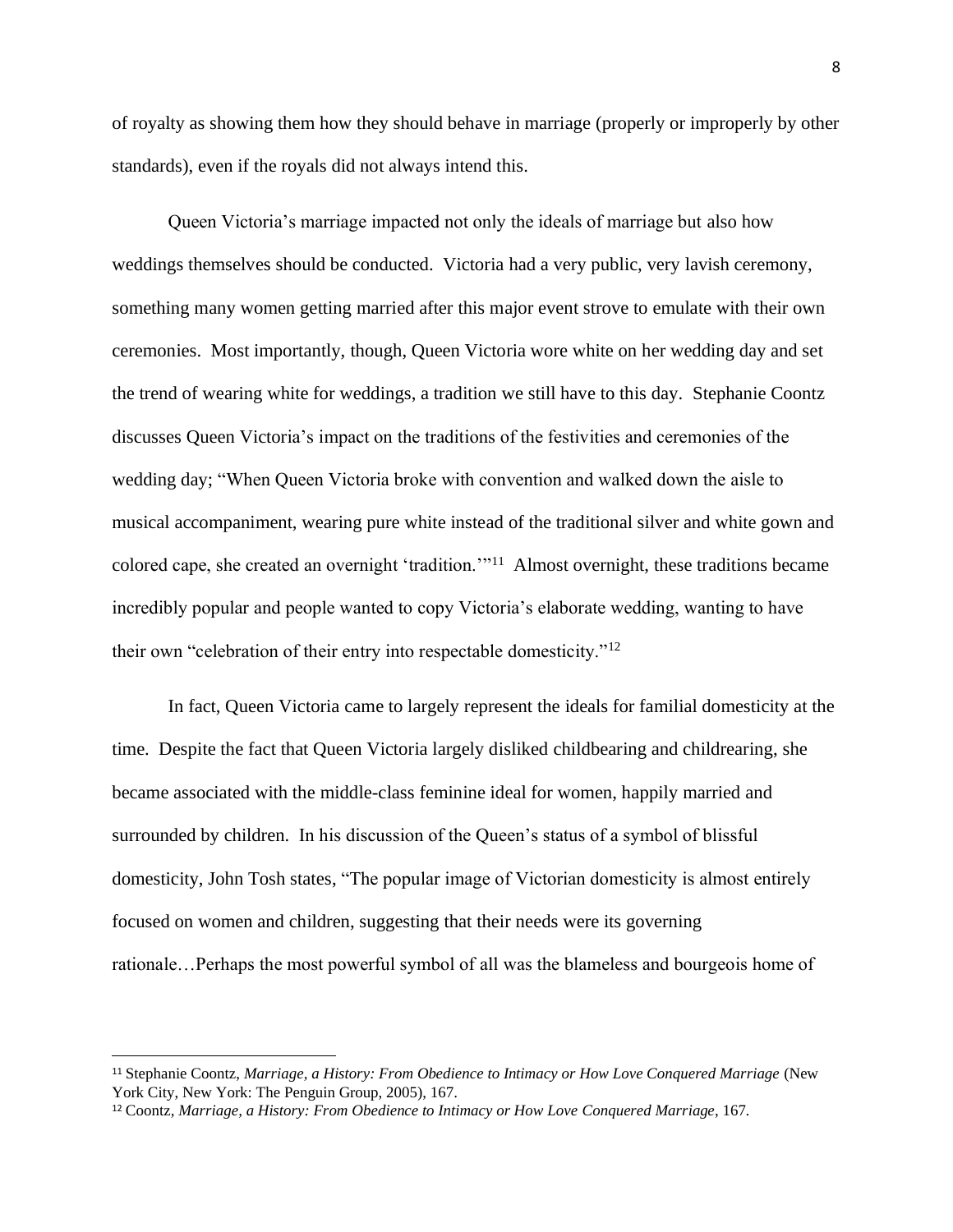the Queen herself, in stark contrast to the irregular lives of her predecessors."<sup>13</sup> Victoria helped to reinforce the importance of domesticity and marriage in Victorian society, a belief that Queen Victoria herself retained. In a letter to her daughter, Princess Victoria, she wrote, "Now to reply to your observation that you find a married woman has much more liberty than an unmarried one; in one sense of the word she had…Without that—certainly it is unbounded happiness—if one has a husband one worships! It is a foretaste of heaven."<sup>14</sup> In fact, Victoria and Albert's ideal marriage helped to make the monarchy popular again after years of disfavor, despite the fact that many in the government had worried that the marriage would be unpopular due to Albert being German. In John A. Wagner's introduction to his collection of accounts of Victorian life, he describes the new appeal the royal family had under Queen Victoria. "The happily married couple also rescued the monarchy from the unpopularity it had suffered through the irresponsibly rakish behavior of Victoria's paternal uncles, who had refused to marry, had fought with their wives when they did marry, and had fathered many illegitimate children, but almost none in wedlock."<sup>15</sup> Victoria and Albert's seemingly blissful marriage and nine happy, healthy legitimate children contrasted sharply with the marriages and children of Queen Victoria's predecessors, George IV and William IV, and helped to put her in her people's favor, while also helping to make her both relatable to the people and someone they should try to emulate in their day to day life. Queen Victoria, despite being a powerful woman and ruler, represented to women in this era this pillar of domesticity which reinforced to women at the time

<sup>13</sup> John Tosh, *A Man's Place: Masculinity and the Middle-Class Home in Victorian England* (Bath, England: Bath Press, 1999), 48.

<sup>14</sup> Queen Victoria, "On Childbearing and Motherhood (1858-1859) [March 24, 1858]," in *Strong Minded Women & Other Lost Voices from 19th Century England*, ed. Janet Murray (New York City, New York: Pantheon Books, 1982), 142-144.

<sup>15</sup> John A. Wagner, *Voices of Victorian England: Contemporary Accounts of Daily Life* (Santa Barbara, California: Greenwood: An Imprint of ABC-CLIO, LLC, 2014), xvii.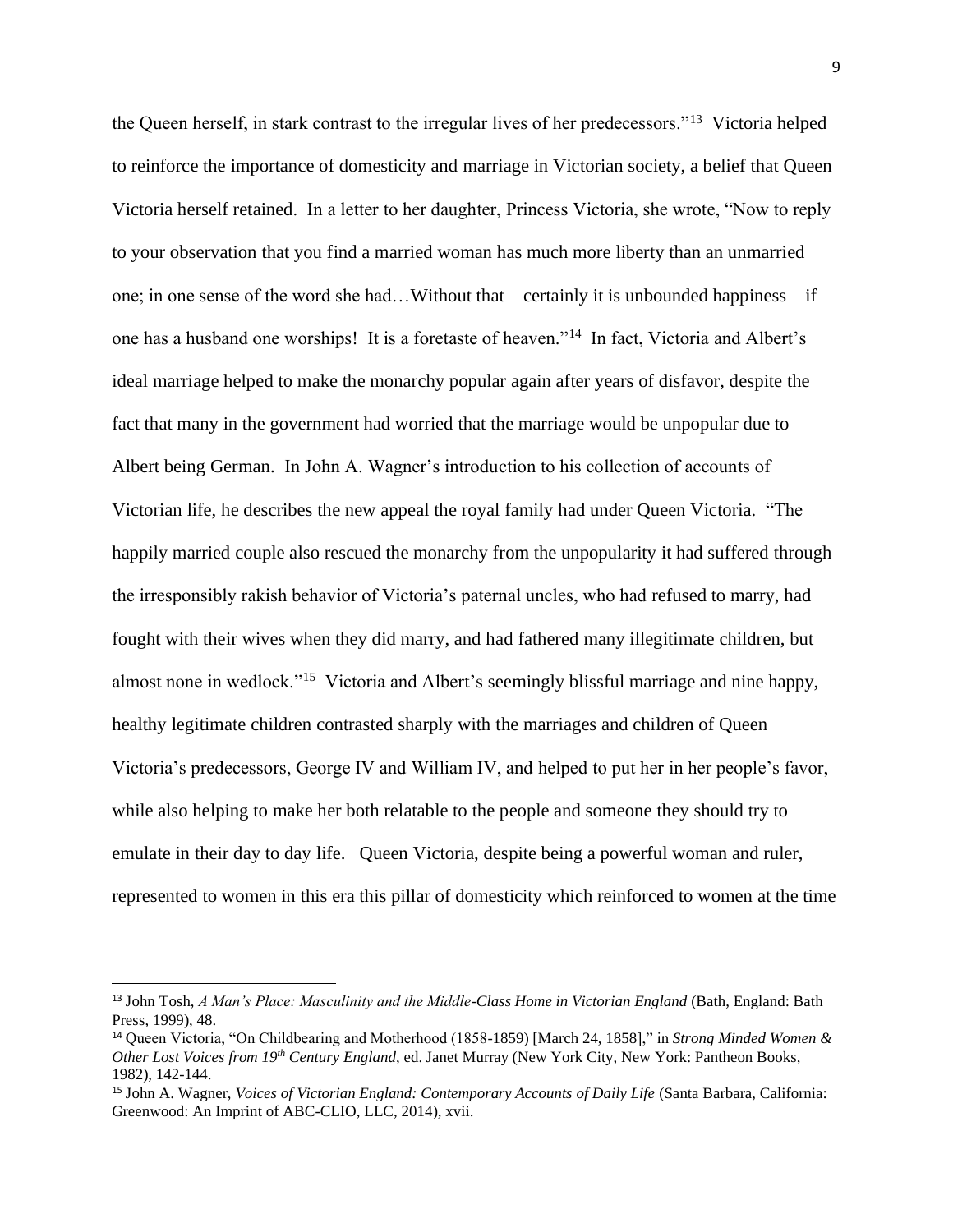that that was the role they were supposed to play, of happy wife and mother, content in their role in the domestic sphere.

This image of a perfectly domestic life factored greatly into what men and women in the Victorian era looked for in a spouse. Men and women looked for a true companion, though some suggest that men and women were a less than equal partnership. There were suggestions at the time that women really wanted a man who would be her "master."<sup>16</sup> A woman provided her husband with "emotional support" while men would gave their wives a "window on the wider world" of education and culture while also providing them with protection.<sup>17</sup> Men in this period looked for a wife with whom they could share "their anxieties, their doubts and their aspirations" and this became an incredibly important part of a wife's duties and part of the "healing power of home."<sup>18</sup> It was so important that advice literature of the day, magazines or periodicals made to give advice to women, gave guidance to wives of how to best provide this comfort and advice to their husbands. Author Sarah Stickney Ellis wrote in 1843 how important it was for a wife to be a source of comfort for her husband, saying, "To be permitted to dwell within the influence of such a man, must be a privilege of the highest order; to listen to his conversation, must be a perpetual feast; but to be permitted into his heart—to share his counsels, and to be the chosen companion of his joys and sorrows!—it is difficult to say whether humility or gratitude should preponderate in the feelings of the woman thus distinguished and thus blest."<sup>19</sup> Another important trait men looked for in a wife was someone who would uphold moral virtue within their house and with their kids. "Outside the ranks of the frivolous and hedonistic, middle-class

<sup>16</sup> Tosh, *A Man's Place: Masculinity and the Middle-Class Home in Victorian England*, 28.

<sup>17</sup> Tosh, *A Man's Place: Masculinity and the Middle-Class Home in Victorian England*, 28.

<sup>18</sup> Tosh, *A Man's Place: Masculinity and the Middle-Class Home in Victorian England*, 54.

<sup>19</sup> Sarah Stickney Ellis, "Characteristic of Husbands (1843)," in *Strong Minded Women & Other Lost Voices from 19th Century England*, ed. Janet Murray (New York City, New York: Pantheon Books, 1982), 125.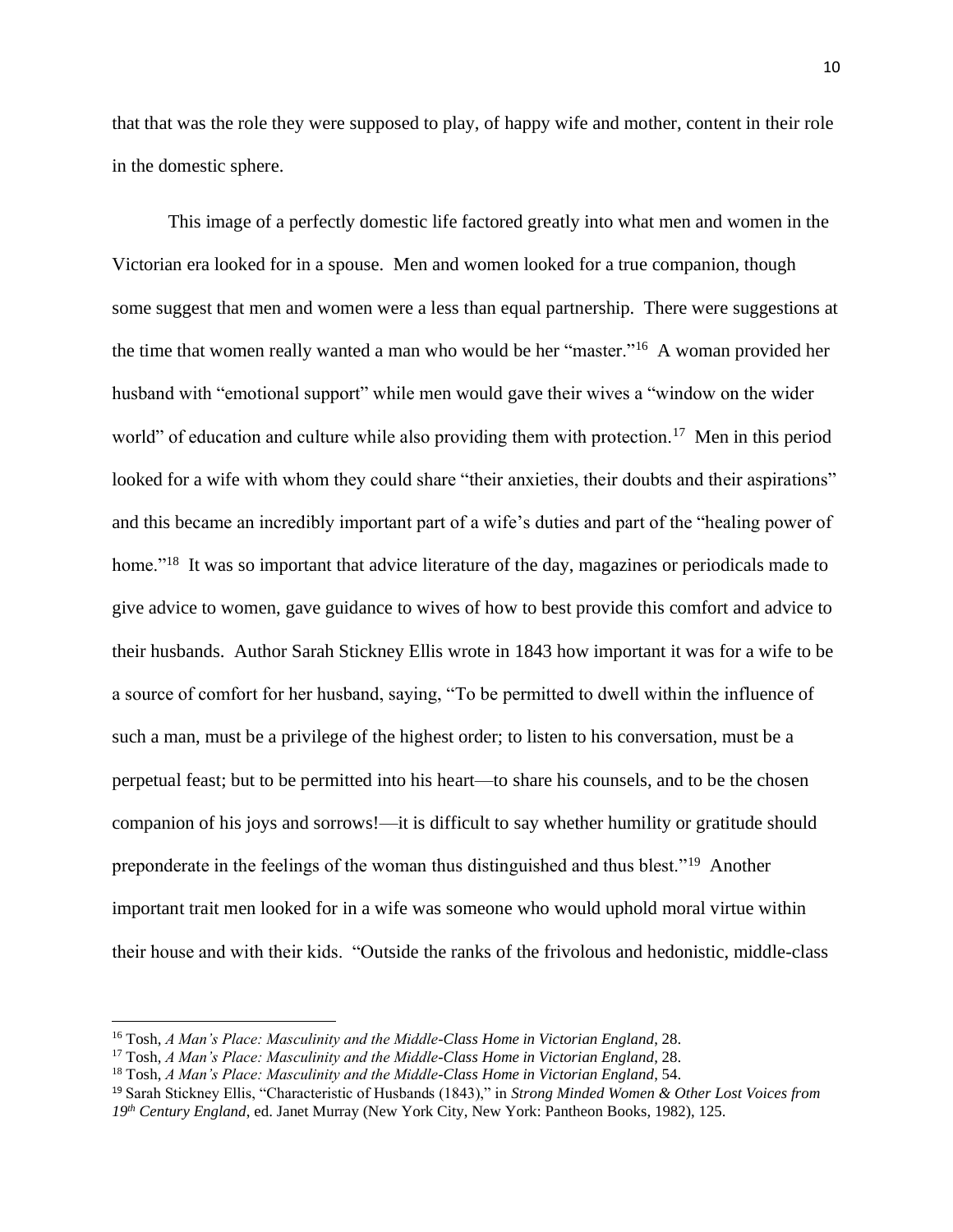Victorian men expected their homes to stand for a moral vision of life which would affect their own sensibilities for the better."<sup>20</sup> Women's main duty in the household was to help instill moral values in their children, as well as helping maintain the moral integrity of everyone else in the household.

This idea that women were meant to be the moral heart of the house all tied into men's ultimate ideal of women in this time as the Angel in the House. The title of Angel in the House was based on the poem by Coventry Patmore, released initially in 1854. As the Angel in the House, women were supposed to maintain the "moral purity" of the household and because of this she was regarded by her husband with a sense of "religious reverence." This ideal came to light as a result of the Industrial Revolution, a wave of manufacturing and business improvements, which was reaching its height during the Victorian era. People feared that the social progress that came along with the Industrial Revolution was corrupting people and leading to vice and sin. Because of this, people were trying harder than ever to try to maintain the moral integrity within the sanctity of the family home. Women in their roles as the wives and mothers of the household were tasked with doing this as they were viewed as being the member of the household who was "near to God."<sup>21</sup>

The Angel's role also tied into the aforementioned need of Victorian men for their wives to comfort and care for them and the general wellbeing of the household. Because society viewed the Angel in the House as an ultra-pious, domestic figure, she was also largely viewed as an asexual and innocent figure, showing a "helplessness in matters outside the domestic

<sup>20</sup> Tosh, *A Man's Place: Masculinity and the Middle-Class Home in Victorian England*, 55.

<sup>21</sup> Jeanne M. Peterson, "No Angels in the House: The Victorian Myth and the Paget Women," *American Historical Review*15 (1984): 677-708.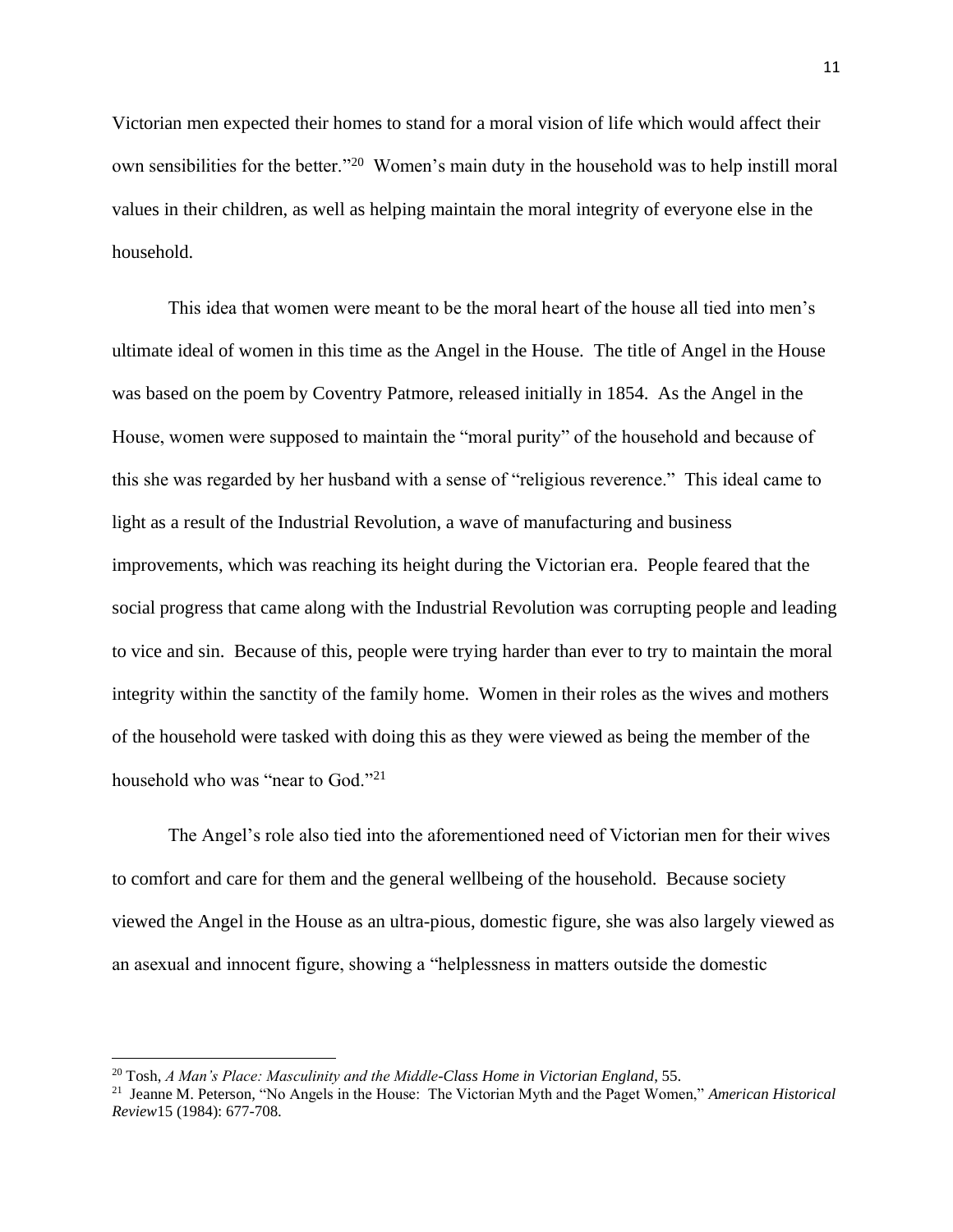sphere."<sup>22</sup> Women were not only supposed to fulfill these roles, but be happy and grateful to do so. Coventry Patmore sums this up best in his poem on the subject of the Angel in the House in a section entitled "The Friends."

Displeasures and resentments pass Athwart her charitable eyes More fleetingly than breath from glass, Or truth from foolish memories; Her heart's so touch'd with others' woes She has no need of chastisement; Her gentle life's conditions close, Like God's commandments, with content, And make an aspect calm and gay, Where sweet affections come and go, Till all who see her, smile and say, How fair, and happy that she's so! $^{23}$ 

This poem, and other works of the time argue that women thought only of the wellbeing of others and never of themselves and that this made them contented and happy with their lives as nothing else in life could.

Historians actively debate this assumed ideal of women. Some, like Jeanne M. Peterson, argue that this ideal was the reality for many women and that "she populated most genteel Victorian households", an argument that is presented as evidence that the "'golden age' of family life"<sup>24</sup> really existed; others said that this ideal was a "symbol of oppressed women trapped in the

<sup>&</sup>lt;sup>22</sup> Peterson, "No Angels in the House: The Victorian Myth and the Paget Women," 677.

<sup>23</sup> Coventry Patmore, *The Angel in the House* (London and Cambridge: Macmillan and Co. 1863), 133.

<sup>&</sup>lt;sup>24</sup> Peterson, "No Angels in the House: The Victorian Myth and the Paget Women," 678.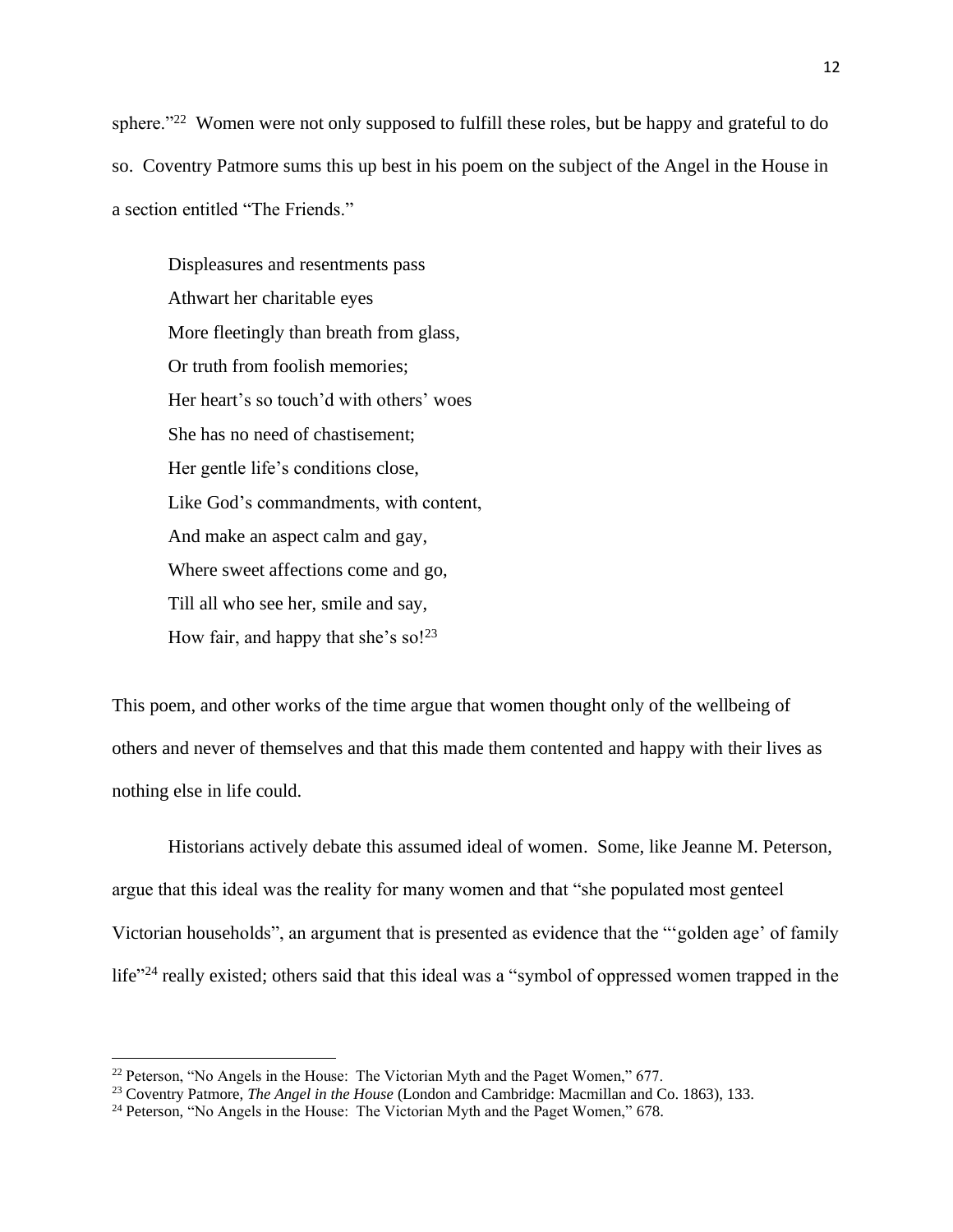gilded cage of Victorian male domination."<sup>25</sup> Whatever this ideal represented, it is clear that this idea of how wives in the Victorian era were supposed to be behave greatly influenced how women believed they should behave in marriage as well as what men looked for in a potential wife.

Many in the Victorian age believed that love came from this exchange of needs, while others believed that love was essential before marriage could occur. This idea of marrying for romance rather than marrying and possibly finding romance after first developed in the late eighteenth century through the Enlightenment, and largely replaced arranged marriages by the time the Victorian era began. Because of this, the definition and characteristics of a successful marriage also changed. Historian Stephanie Coontz states, "The measure of a successful marriage was no longer how big a financial settlement was involved, how many useful in-laws were acquired, or how many children were produced, but how well a family met the emotional needs of its individual members."<sup>26</sup> Marriages were no longer critical to political unions or alliances and instead were a "refuge from work, politics, and community obligations."<sup>27</sup> These changes were made both because of increased wages, which made men less reliant on their parents, meaning a man did not have to wait until he got his title and land before he could marry, and the Enlightenment's championing of "individual rights."<sup>28</sup>

Romance came to be incredibly important to ideas of marriage in this era, with many believing it to be "immoral"<sup>29</sup> to marry for any other reason. Because of this new need for romance in love, many young women became increasingly worried about marrying the wrong

<sup>25</sup> Peterson, "No Angels in the House: The Victorian Myth and the Paget Women," 678.

<sup>26</sup> Coontz, *Marriage, a History: From Obedience to Intimacy or How Love Conquered Marriage*, 146.

<sup>27</sup> Coontz, *Marriage, a History: From Obedience to Intimacy or How Love Conquered Marriage*, 146.

<sup>28</sup> Coontz, *Marriage, a History: From Obedience to Intimacy or How Love Conquered Marriage*, 146.

<sup>29</sup> Coontz, *Marriage, a History: From Obedience to Intimacy or How Love Conquered Marriage*, 180.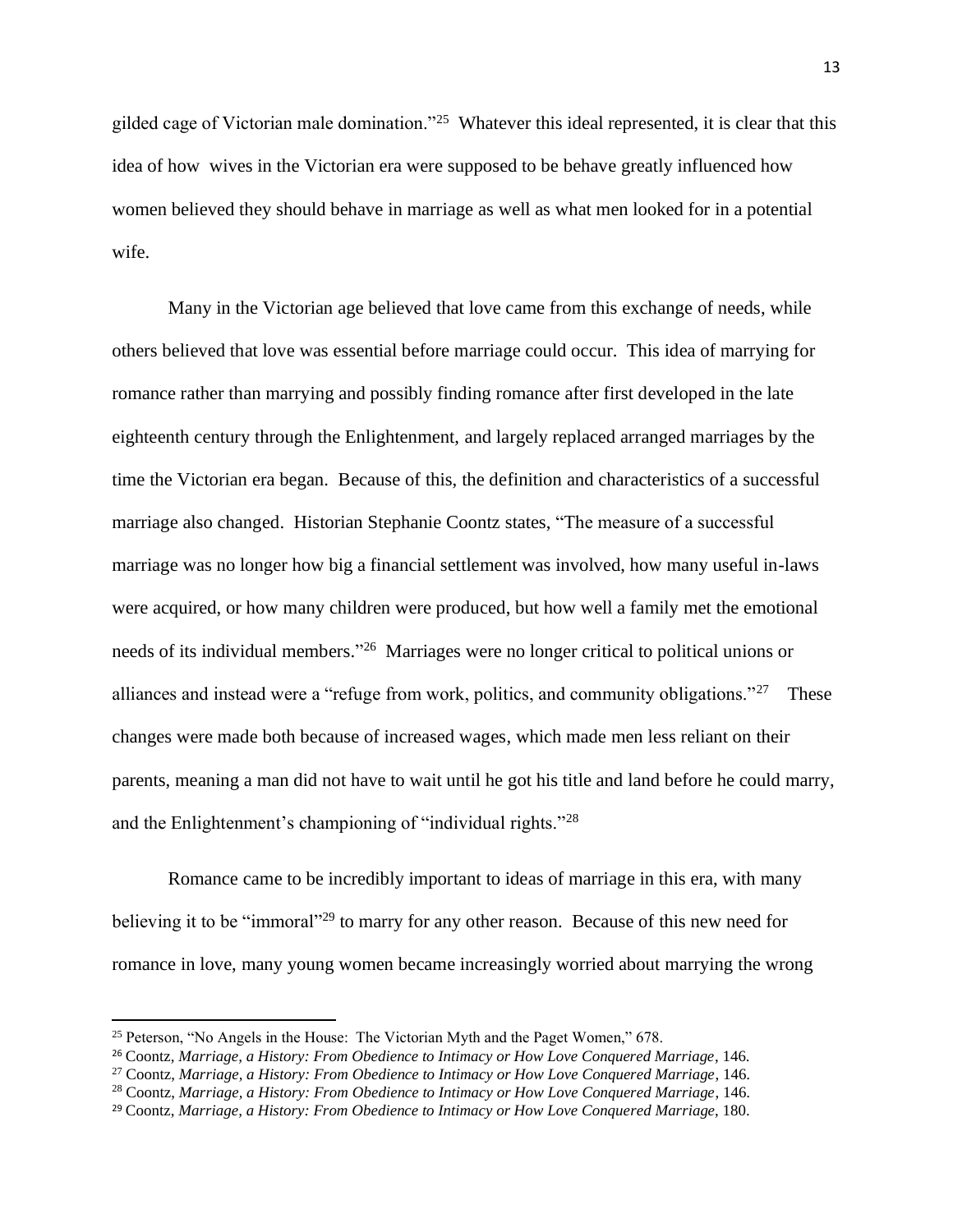man and thus not having the romance they desired in marriage and because of this they became increasingly hesitant to get married. In fact, many women decided not to marry rather than having to endure a loveless marriage. Charlotte Brontë's 1847 novel *Jane Eyre* discusses this notion when its protagonist Jane says, "It is not saying too much: I know what I feel, and how averse are my inclinations to the bare thought of marriage. No one would take me for love; and I will not be regarded in the light of a mere money speculation. And I do not want a stranger unsympathizing, alien, different from me; I want my kindred; those with whom I have full fellow-feeling."<sup>30</sup> This emphasis on romance even helped to make divorce more accessible, as opinions of the time changed to believe that men and women should not be forced to stay in a marriage that was far less than the romantic ideal (be it adulterous, abusive, or what have you).

Many, however, still feared the increasing amount of love matches. Coontz notes growing fear that people, mainly women, would choose to marry "unwisely"<sup>31</sup> and that it would lead to the breakdown of more marriages. Critics also feared that these matches would lead to women demanding equal rights in society after experiencing a marriage where she was viewed as an equal, while also fearing that the perceived selfishness of a love match would lead society to stray more towards other selfish acts of vice and sin. While many of these claims were unfounded, the greater desire of women for equal rights after an equal partnership in marriage was mostly true. "It was harder to dismiss calls to extend equal rights to women when people no longer believed that every relationship had to have a ruler and a subject."<sup>32</sup> These new ideas of romance forced people into reexamining relationships and the power dynamic between men and women. What ultimately came of this were specific gender roles and ideals. Neither sex was

<sup>30</sup> Charlotte Brontë, *Jane Eyre* (London, England: Smith, Elder & Co. 1847), 838.

<sup>31</sup> Coontz, *Marriage, a History: From Obedience to Intimacy or How Love Conquered Marriage*, 149.

<sup>32</sup> Coontz, *Marriage, a History: From Obedience to Intimacy or How Love Conquered Marriage*, 153.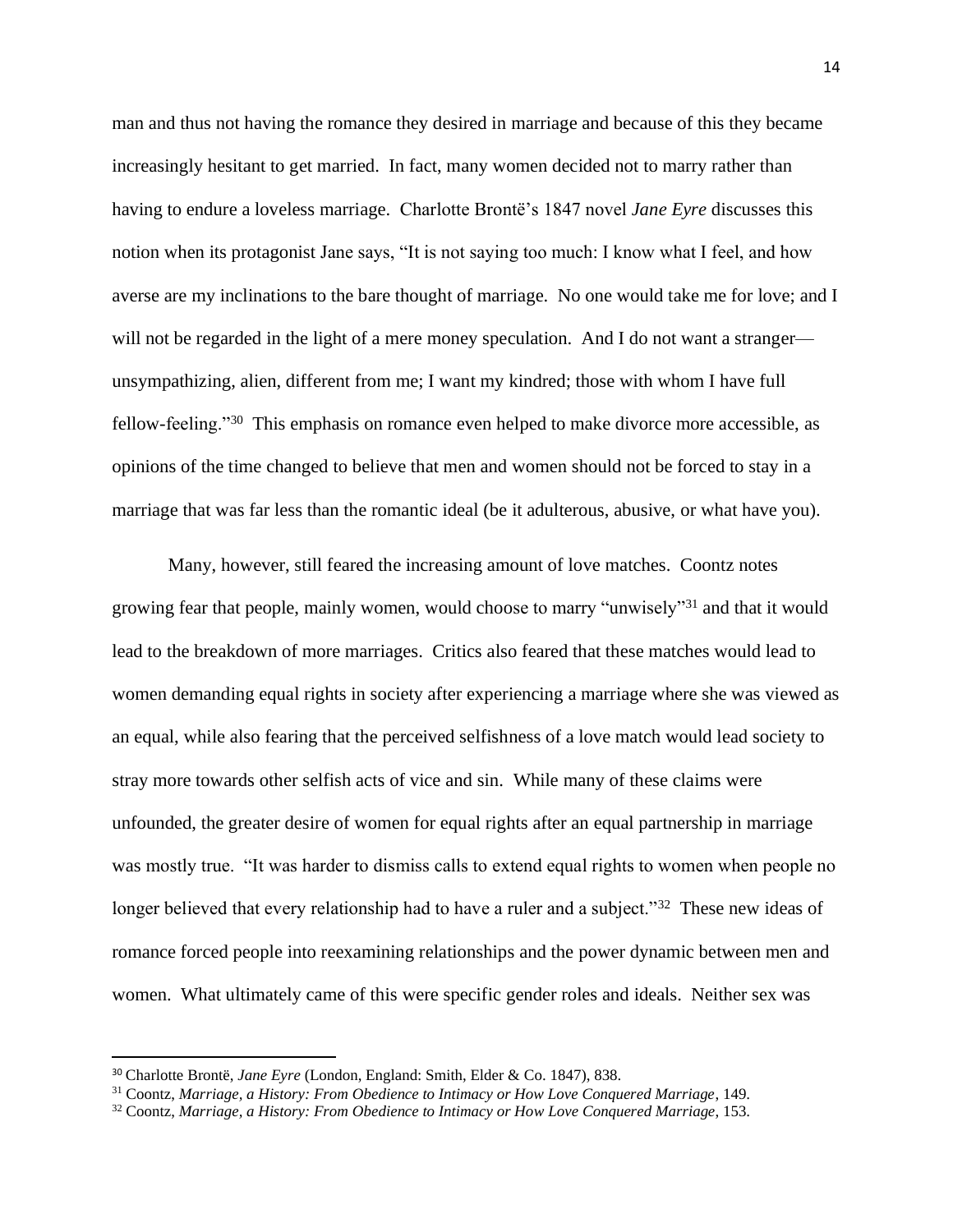now inferior to the other in theory but were, as Coontz notes, to "be appreciated on their own, completely dissimilar terms."<sup>33</sup> It became the popular understanding that men and women operated in separate but equally important spheres, each with their own unique abilities.

These separate spheres, as they came to be identified by historians, established the areas of daily life that husbands and wives were supposed to have their control over, each with their own individual sphere of influence. The woman's sphere was supposed to be primarily the private sphere of household and domestic life, a notion that tied into the idea of the virtuous, domestic goddess of the Angel in the House. As written by Isabella Beeton, the wife of publisher Samuel O. Beeton, in her 1861 guide to a wife's household duties, a woman should be in command of the household and lead the members of the household to prosperity and spirituality. Beeton noted;

As with the Commander of an Army, or the leader of any enterprise, so is it with the mistress of a house. Her spirit will be seen through the establishment…Of all those acquirements, which more particularly belong to the feminine character, there are none which take a higher rank in our estimation, than such as enter into a knowledge of household duties; for on these are perpetually dependent the happiness, comfort, and well-being of a family.<sup>34</sup>

The man's sphere was supposed to be the public sphere of business and politics. These roles became increasingly set in place over the course of the Victorian era. Historians Erna Olafson Hellerstein, Leslie Parker Hume, and Karen M. Offen write of this, "In both practice and prescription the male and female spheres became increasingly separated, and the roles of men and women became ever more frozen."<sup>35</sup> As these roles became increasingly prevalent and

<sup>33</sup> Coontz, *Marriage, a History: From Obedience to Intimacy or How Love Conquered Marriage*, 153. <sup>34</sup> Isabella Beeton, "Duties of the Mistress of the House (1861)," in *Strong Minded Women & Other Lost Voices from 19th Century England*, ed. Janet Murray (New York City, New York: Pantheon Books, 1982), 84.

<sup>35</sup> Erna Olafson Hellerstein, Leslie Parker Hume, Karen M. Offen, *Victorian Women: A Documentary Account of Women's Lives in Nineteenth Century England, France, and the United States* (Stanford, California: Stanford University Press, 1981), 123.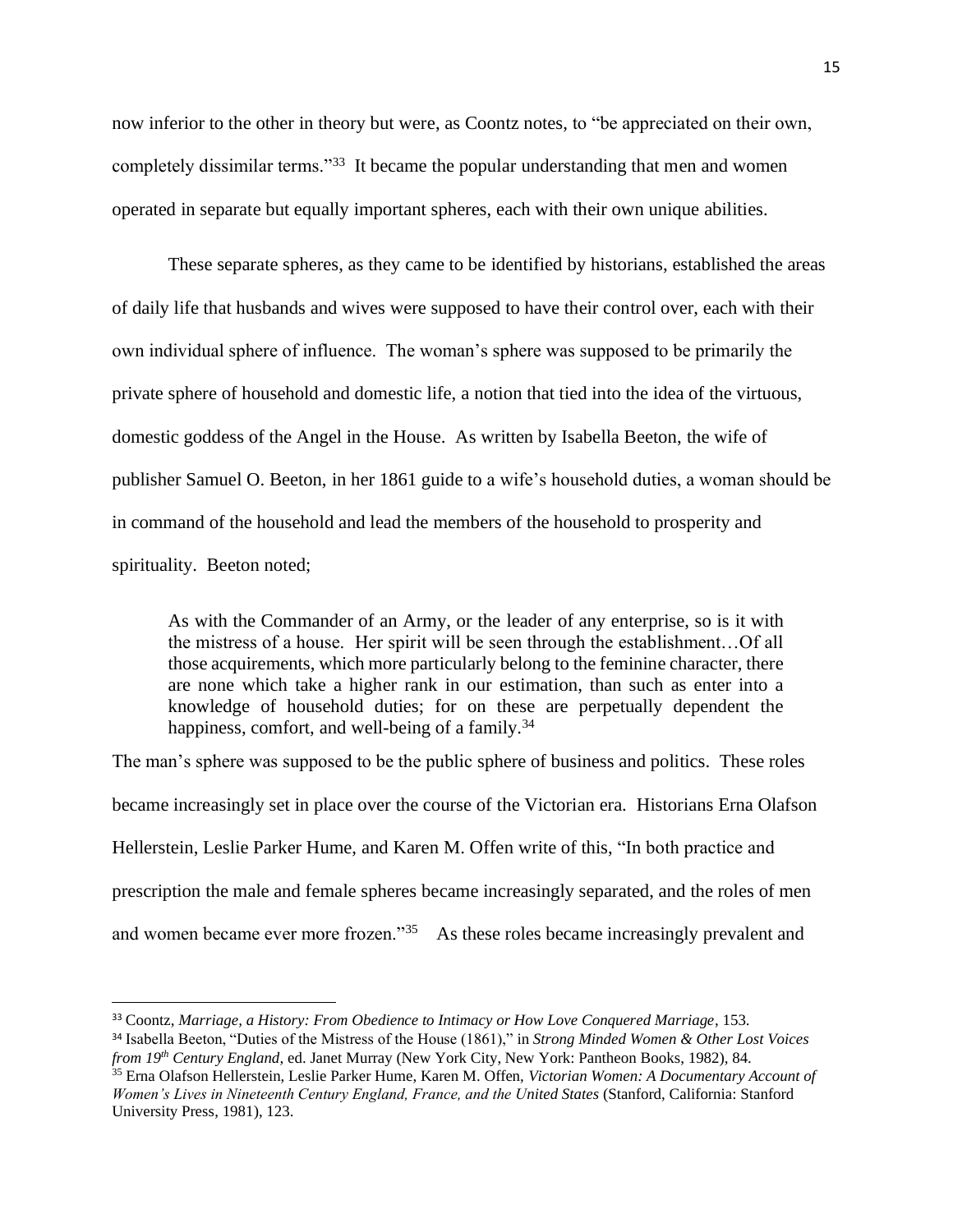permanent, they severely narrowed women's already limited opportunities. For starters, women were effectively barred from many careers as those now fell outside of women's sphere of influence. Hellerestin, Hume, and Offen note, "Men in the professions of law and medicine banded together and adopted codes that governed admission to their ranks and regulated the behavior of their members; these codes, like protective labor legislation, had the effect of barring women from public activities in which they had formerly engaged."<sup>36</sup> Not only were these separate spheres keeping women from many careers and public activities, but they were also used by many anti-suffragists as support for why women should not gain the right to vote. Brian Harrison discusses these anti-suffragists tactics, writing, "But what unites most of these antsuffragist gestures towards women's emancipation is their compatibility with the Antis' central belief that a separation of spheres between the sexes has been ordained by God and/or by Nature."<sup>37</sup> Anti-suffragists believed that women had no need of joining the public sphere, as that was a man's realm and if a woman was married she did not need to represent herself in this sphere as her husband already could do that. Women were relegated strictly to the home life as the idea "that the only appropriate working activities for women were domestic tasks"<sup>38</sup> became increasingly popular.

Men and women built Victorian marriages on these ideals and popular images of marriages. Men and women when looking for a future spouse kept these ideals in mind, with men seeking a loving, domestic, demure, and pious woman whose only concerns were for her husband's happiness and the emotional and religious wellbeing of their happy household.

<sup>36</sup> Hellerstein, Hume, Offen, *Victorian Women: A Documentary Account of Women's Lives in Nineteenth Century England, France, and the United States*, 2-3.

<sup>37</sup> Brian Harrison, *Separate Spheres: The Opposition to Women's Suffrage in Britain* (New York City, New York: Holmes & Meier Publishers, Inc. 1978), 56.

<sup>38</sup> Hellerstein, Hume, Offen, *Victorian Women: A Documentary Account of Women's Lives in Nineteenth Century England, France, and the United States*, 273.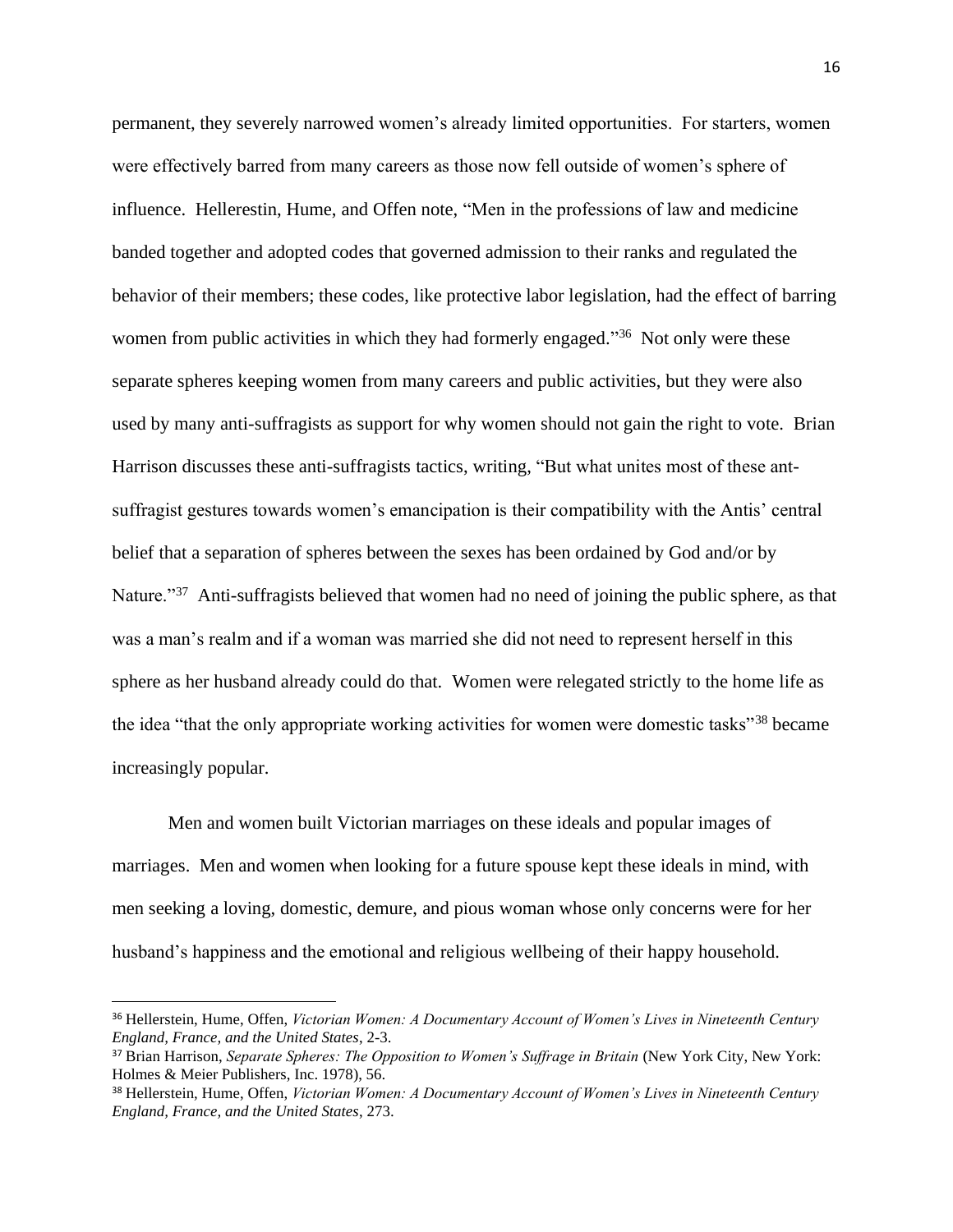Women looking sought a reliable provider whom they would be madly in love with. Victorians also looked to find a spouse with whom they could have a similar marriage to the seemingly perfect marriage of Queen Victoria and Prince Albert. It is with all of these ideals of marriage and women's roles in mind that Victorians looked to enter into the increasingly important institution of marriage.

#### **Pre-Marriage**

Women's level of independence prior to getting married was a moving target during the Victorian era and often depended on the specific woman and her family and situation. One of the areas that was most up for debate for unmarried women was their rights to property. For the most part, though, women had more control over their property and inheritance when they were single than once they married. Unmarried women could receive a trust, could have the authority to "act as agent for another person, and as an agent, execute delegated authority,"<sup>39</sup> could act as executor of a will, and could inherit property that she could act as administrator to. Because of this, many single women experienced more freedom before they got married than after. The novel *Jane Eyre* showcases this idea when its protagonist Jane inherits a massive fortune from her uncle and is now free to live and marry as she wishes and exclaims, "I told you I am independent, sir, as well as rich: I am my own mistress."<sup>40</sup> Many families even ensured that their daughters would be able to independently keep this inheritance once they married, with many maintaining "a modest private income assured to her separate use"<sup>41</sup> because of their family's intervention. Wealthy families would do this to protect their daughters "from avaricious,

<sup>39</sup> Perkin, *Women and Marriage in Nineteenth-Century England*, 11.

<sup>40</sup> Brontë, *Jane Eyre*, 942.

<sup>41</sup> Perkin, *Women and Marriage in Nineteenth-Century England*, 50.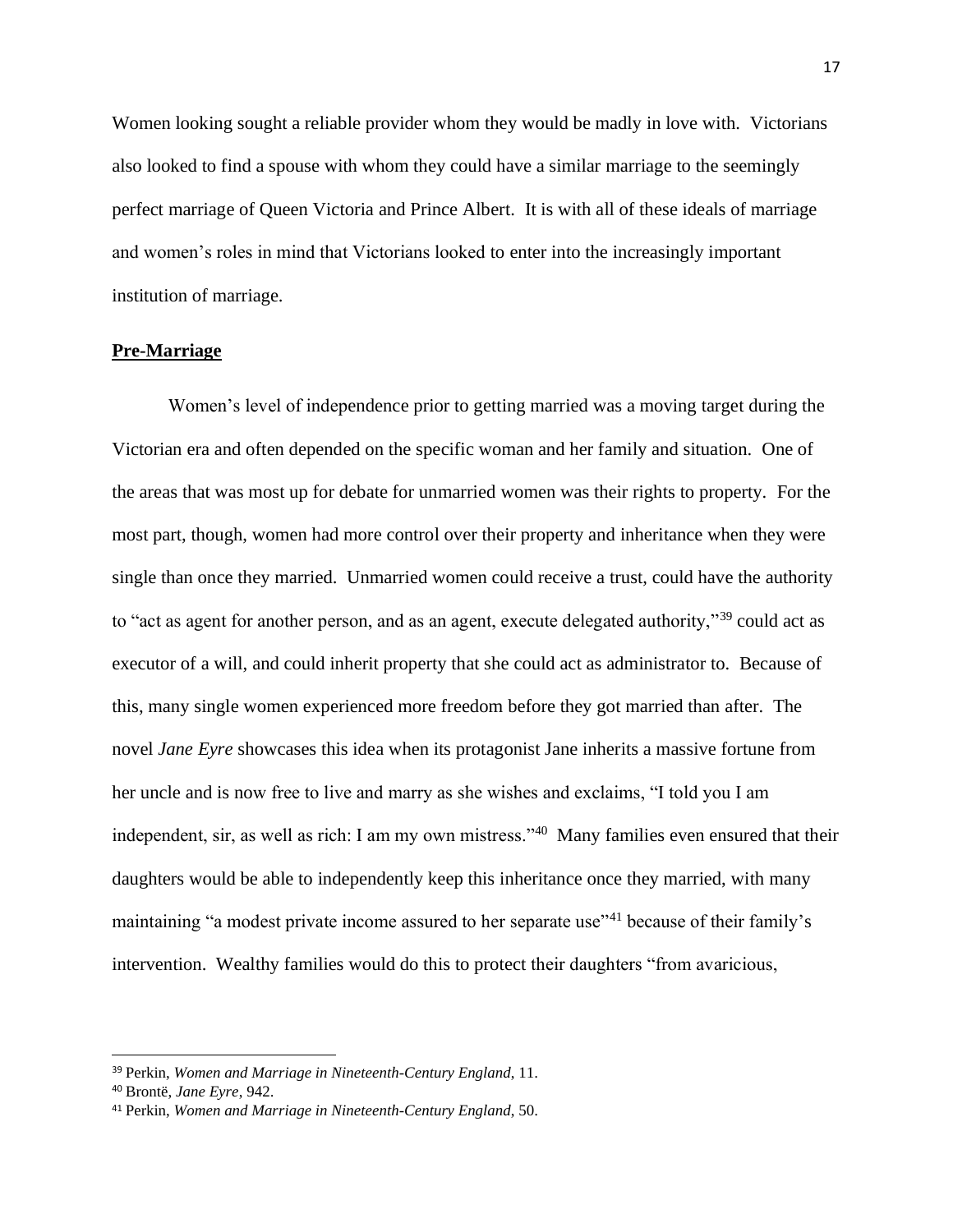unlucky or unsuccessful husbands"<sup>42</sup> who might marry them for their fortunes then spend the money leaving them penniless. George Eliot discusses this issue of family wealth in her novel *Daniel Deronda* when the character Catherine Arrowpoint becomes engaged to the character Herr Klesmer. Catherine's father objects, saying, "'You must see, Catherine, that Klesmer is not the man for you,' said Mr. Arrowpoint. 'He won't do at the head of estates. He has a deuced foreign look—is an unpractical man."<sup>43</sup> Victorian families feared greatly that a rakish upstart would swoop in, marry their daughters, and wreck the family fortune because of greed or lack of experience or understanding and so put preventative measures in place to ensure that this would not happen. Because of their family's intervention, many women were able to maintain the considerable fortune they held while they were single. Not every family did this however and, as historian Joan Perkin notes, "there was a vast difference between having even a small private income, and having none at all."<sup>44</sup>

Wealthy women's family fortunes came increasingly into play in their prospective marriages as "schemes of inheritance often gave precedence to close female kin such as sisters or nieces over remote male cousins."<sup>45</sup> These wealthy heiresses became so important that many men even hyphenated their last names or changed their names to include their new wife's name because their families and social statuses were so important and influential. The heiresses' inheritance and connection to her family became so important that in her marriage contract it was stated that her inheritance would go to her second son instead of her eldest son in order to "restart his mother's line all over again."<sup>46</sup>

<sup>42</sup> Perkin, *Women and Marriage in Nineteenth-Century England*, 51.

<sup>43</sup> George Eliot, *Daniel Deronda* (London, England: 1876), 618.

<sup>44</sup> Perkin, *Women and Marriage in Nineteenth-Century England*, 51.

<sup>45</sup> Perkin, *Women and Marriage in Nineteenth-Century England*, 51.

<sup>46</sup> Perkin, *Women and Marriage in Nineteenth-Century England*, 52.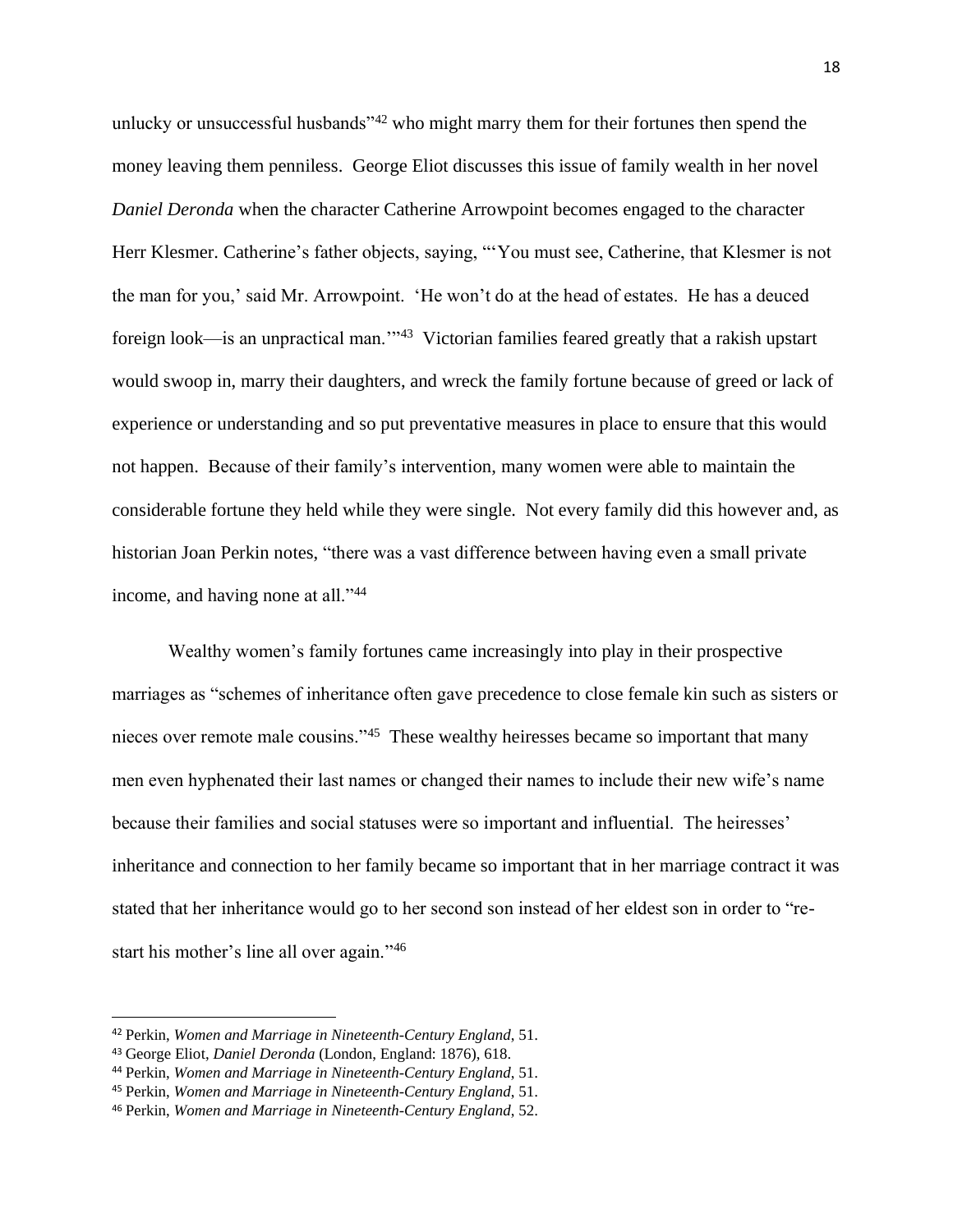Despite the fact that for many wealthy women their rights to their property and inheritance were more secure, many women (rightfully) still had many fears and trepidations about entering into marriage. One of the biggest fears was the fact that marriage signified for women a narrowing of their opportunities. This especially was a concern as women had recently started to find new opportunities "to work outside the home and sell their labor in the marketplace, or to sit home and decorate an affluent household."<sup>47</sup> These opportunities brought women more freedom and independence; independence that relatively disappeared when a woman married as it was not socially acceptable for middle- and upper-class women to hold a job or have many duties outside of the domestic sphere. When a woman married, her "identity became increasingly linked to her future husband,"<sup>48</sup> as historian Stevn Mintz notes. The novel *Jane Eyre* discusses this idea of losing one's individual identity upon entering into when the main character Jane expresses before her failed wedding to her love interest Mr. Rochester, "I, at least, had nothing more to do: there were my trunks, packed, locked, corded, ranged in a row along the wall of my little chamber; to-morrow, at this time, they would be far on their road to London and so should I—or rather, not I, but one Jane Rochester, a person whom as yet I knew not…Mrs. Rochester! She did not exist: she would not be born till to-mor-row, some time after eight o'clock a.m."<sup>49</sup>

Conversely, many women felt anxious about the prospect of marriage, fearing the idea of entering into the institution while also fearing the possibility of not getting married, as it was essential to many women's Christian faith at the time. Author Harriet Beecher Stowe expresses

<sup>47</sup> Steven Mintz, *A Prison of Expectations: The Family in Victorian Culture* (New York City, New York: New York University Press, 1983), 56.

<sup>48</sup> Mintz, *A Prison of Expectations: The Family in Victorian Culture*, 118.

<sup>49</sup> Brontë, *Jane Eyre*, 594.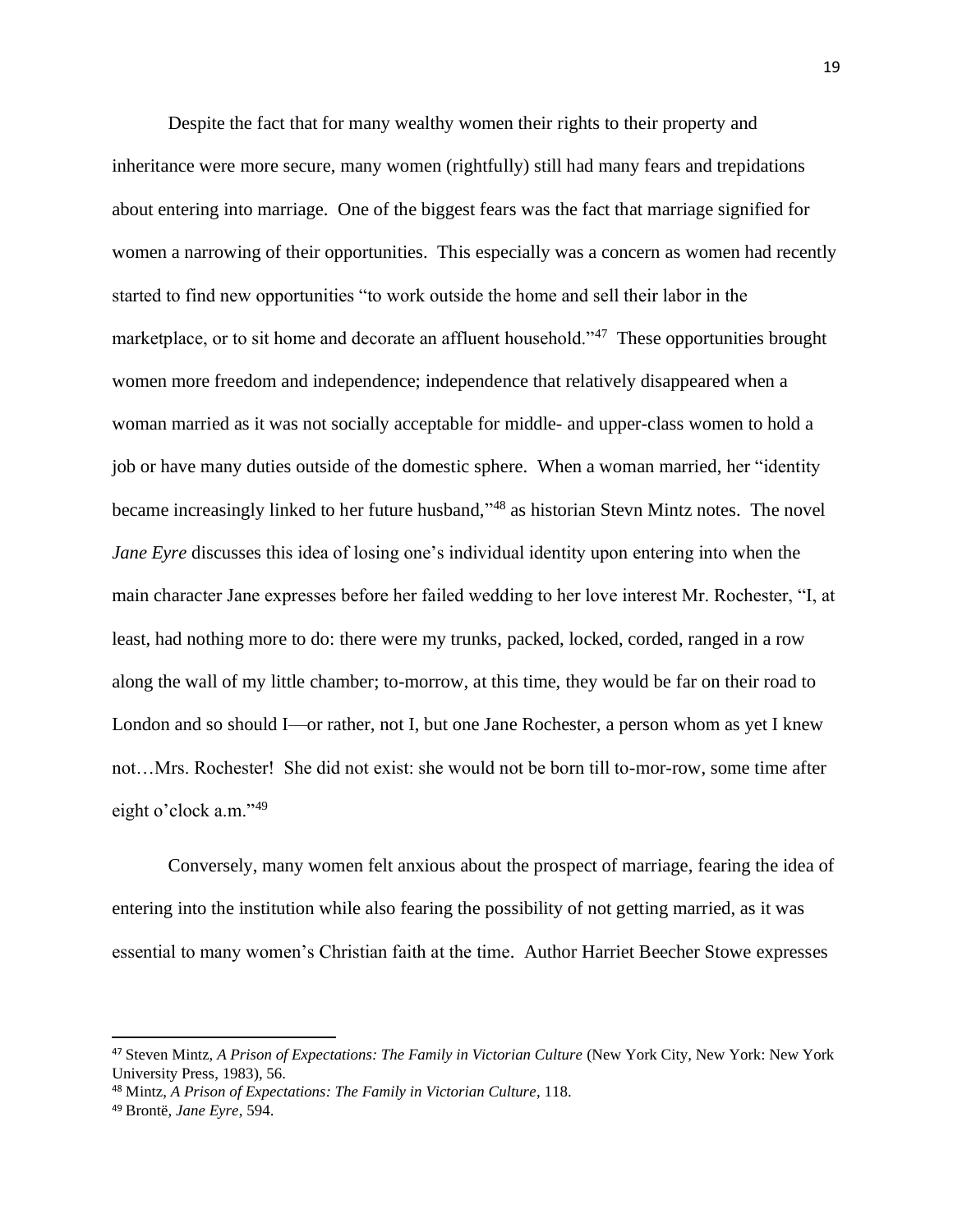this best, saying, "To her brother Edward and sister Catharine, she confessed the evanescence of her deepest feelings and her sense that she was not fit for anything useful, and said that she would remain a useless sinner unless she found that divine love that 'could supply the loss of all earthly love."<sup>50</sup> For Stowe, marriage was a way of strengthening her faith by entering into a holy, virtuous institution that was viewed highly by her religion. For Evangelical Christians like Harriet Beecher Stowe, though, the idea of marriage was a paradox. Christians in the Victorian age espoused the belief that marriage was holy, virtuous, and essential, while also preaching that lust and sexuality were immoral, especially for women. Because of this, many women were very confused on the topic of marriage, a confusion that was not lessened by Christian leaders' insistence that marriage was a religious experience rather than one tied to any carnal affections. Historian Steven Mintz discusses these ideas, writing "We might better recognize it as an intellectual construct, a fiction, which served to counteract the most troubling aspects of the marital relationship and to redirect human emotions in a pure and moral direction. To be able to think of marriage as a spiritual contract and an instrument of satisfaction as a way to portray a relationship free from associations with carnality and lust, dominion and subservience."<sup>51</sup> Victorians made love a religious necessity, a spiritual experience, so as to remove it from the things Victorian Christians looked down on and feared, including sex, lust, and passion.

Marriages were usually arranged by the mother of the family in this era where the institution of marriage for upper-class families became increasingly important, becoming, as Perkin notes, the means "by which families were consolidated, strong bonds of friendship, patronage and career advancement were forged, and the family's reputation was made."<sup>52</sup>

<sup>50</sup> Mintz, *A Prison of Expectations: The Family in Victorian Culture*, 131.

<sup>51</sup> Mintz, *A Prison of Expectations: The Family in Victorian Culture*, 135.

<sup>52</sup> Perkin, *Women and Marriage in Nineteenth-Century England*, 64.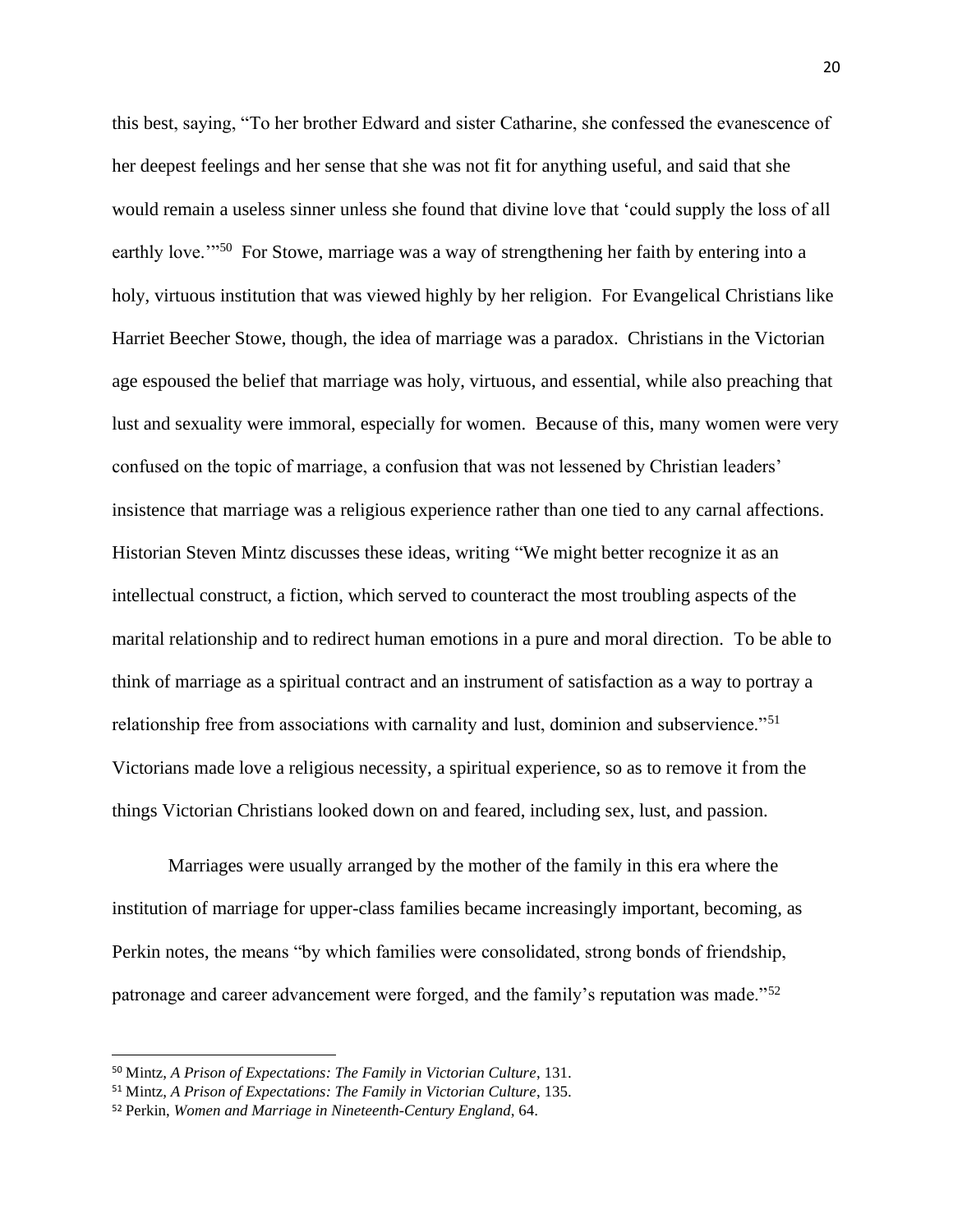Upper-class marriages affected families not just in the immediate wake of the marriage but for generations to come, meaning it was especially important that mothers made good matches and ensured desirable meetings between their daughters and a potential suitor. It was not the potential grooms that were up "for sale"<sup>53</sup> but potential brides who were paraded around for good matches. This does not mean that women were entirely helpless or passive in these matters, however. Women could choose who they married and chose spouses sometimes for "noble or romantic<sup>"54</sup> reasons though often their choices were for highly practical reasons. Mothers tried to make matches that would be best for advancing the social standing and wealth of the family while also being what is in the best interest for their daughters, usually trying "to protect their daughters<sup>"55</sup> from rakes, social climbers, or others who had less than noble intentions for their daughters.

Famous economist and social reformer Beatrice Potter Webb's courtship and engagement of her future husband Sidney Webb, who married in 1892, shows what a typical courtship and engagement in the Victorian period was like. Potter knew Webb for two years before they wed and developed a relationship that was built on friendship. Potter was reluctant to marry and only wished to do so if she could find an equal partner in life. Historians Norman and Jeanne Mackenzie discuss the Webbs' courtship in their introduction to Potter Webbs' diary, writing, "It was a troubled courtship, in which Sidney had both to win her reluctant affection and to satisfy her that marriage would not be 'an act of felo de se' as she put it, but rather, a working partnership which would enhance their usefulness to society quite as much as their personal happiness—the only line of argument, as their fretful correspondence shows, which had any

<sup>53</sup> Perkin, *Women and Marriage in Nineteenth-Century England*, 65.

<sup>54</sup> Perkin, *Women and Marriage in Nineteenth-Century England*, 65.

<sup>55</sup> Perkin, *Women and Marriage in Nineteenth-Century England*, 65.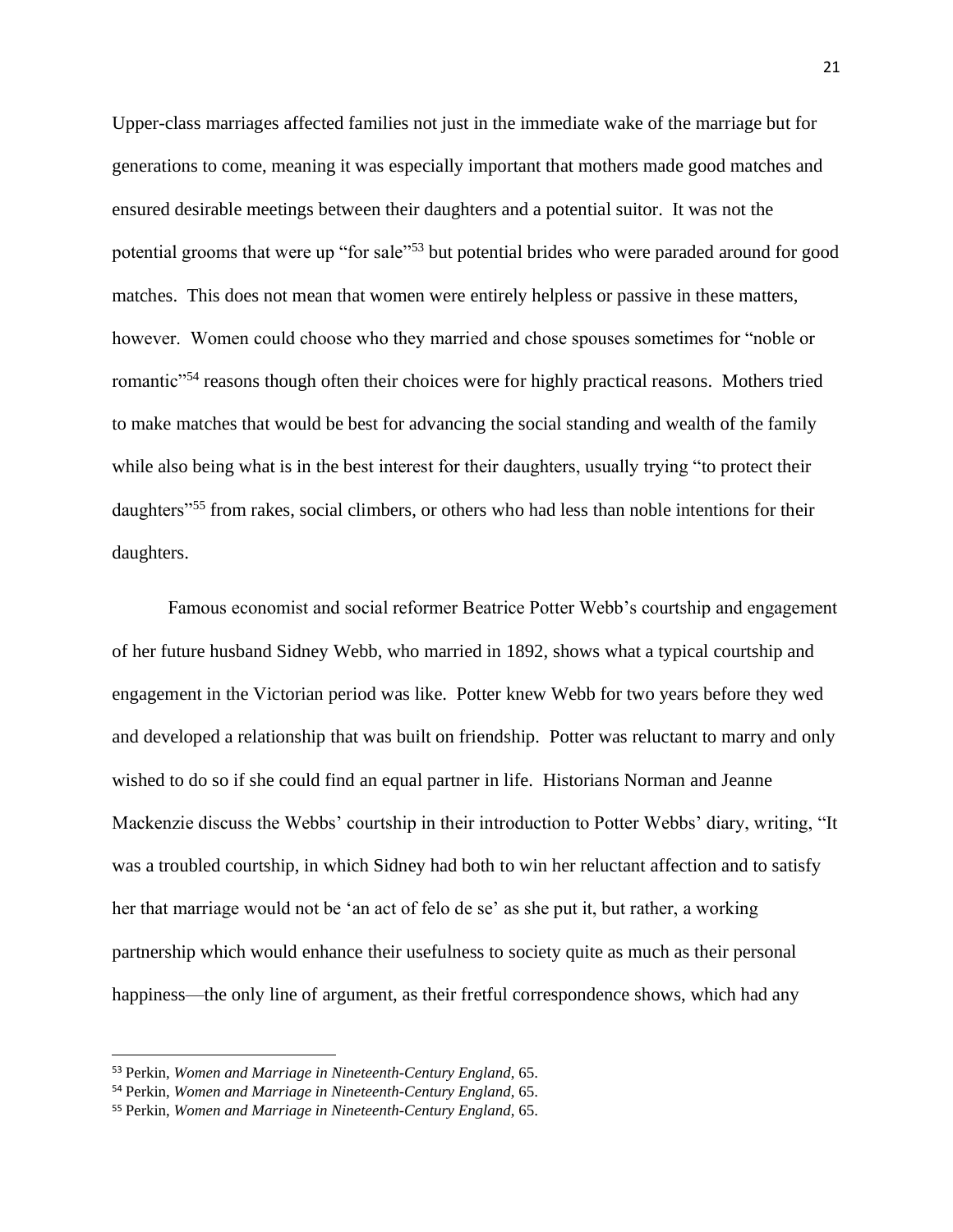prospect of success."<sup>56</sup> Their friendship eventually changed to romance, though at first Potter simply saw him "as a fellow-worker" while Webb had fallen in love. Eventually, though, she came to fall for him, with Potter giving her sister the "choice between accepting him and losing touch with her."<sup>57</sup> Beatrice Potter wed Sidney Webb in 1892 in a small and rather secretive civil ceremony and Potter took Webb's last name, a decision she wrote about later saying, "The only thing I regret is parting with my *name*—and I *do* resent that."<sup>58</sup> Potter and Webb's courtship and marriage helps to show just how important an equal partnership and friendship was in entering into Victorian marriages, that it was important for Victorians to have at least some sense of companionship and equality in marriage.

#### **Married Life**

When women entered into the important institution of marriage in the Victorian era, they came face to face with many of the ideals that men compared their potential wives to, including the previously discussed ideal of the 'Angel in the House.' Once a woman married, she was expected to become this moralistic pillar of virtue and domestic goddess whose main duties in life included comforting her husband, having and caring for children, and maintaining a household. For some women, these duties were comfortable and they performed them admirably while trying to live up to this omnipresent Angel. Other women chafed against these confined gender roles and longed for a life outside of the domestic sphere. There was no one defining idea of a Victorian wife. She was not solely the happy homemaker, nor was she always the

<sup>56</sup> Beatrice Potter Webb (ed. Norman and Jeanne Mackenzie), *The Diary of Beatrice Webb Volume One 1873-1892: Glitter Around and Darkness Within* (Great Britain: The Belknap Press of Harvard University Press Cambridge, Massachusetts, 1982), xii.

<sup>57</sup> Mackenzie, *The Diary of Beatrice Webb Volume One 1873-1892: Glitter Around and Darkness Within*, 367.

<sup>58</sup> Potter Webb, *The Diary of Beatrice Webb Volume One 1873-1892: Glitter Around and Darkness Within*, 371.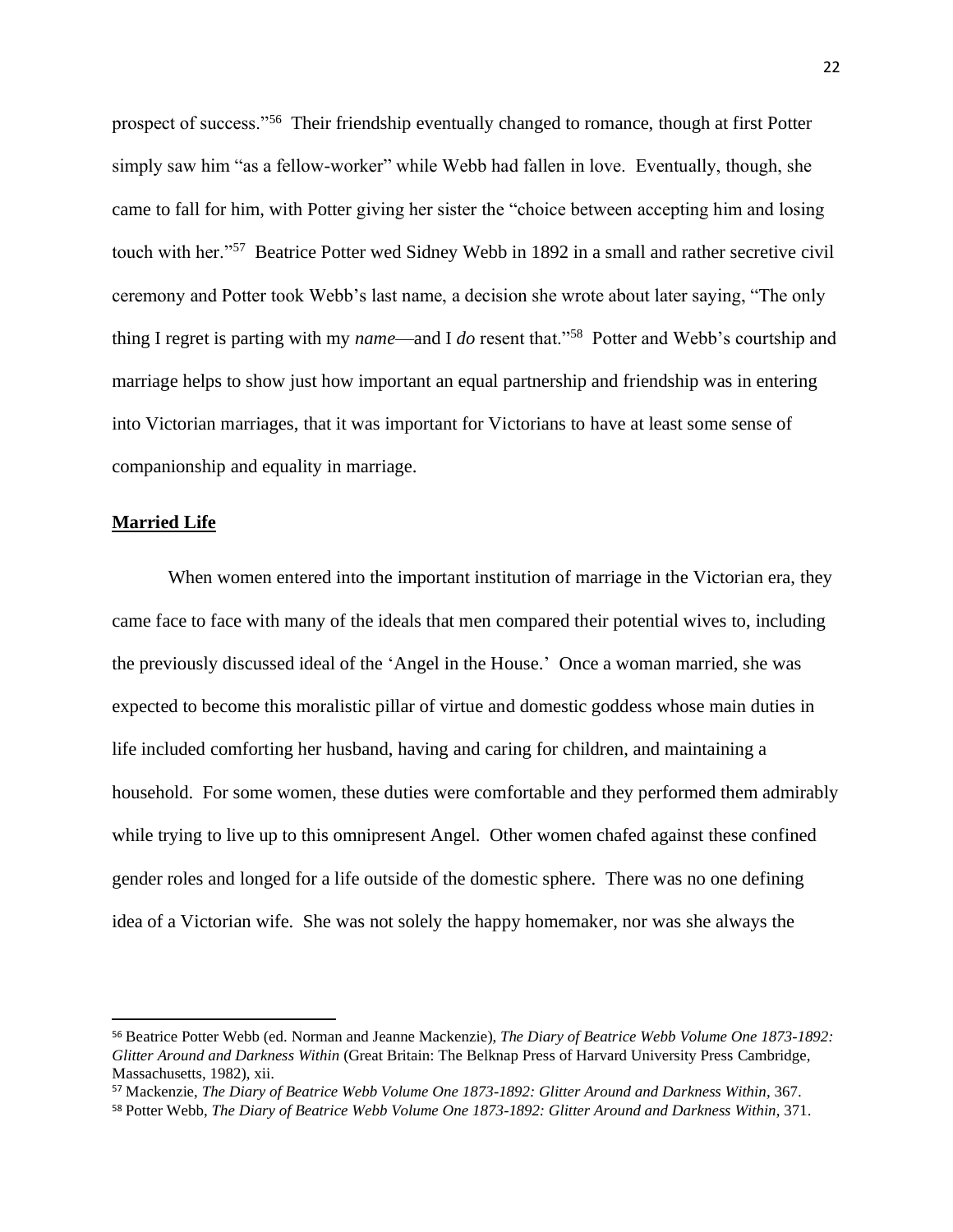victim trapped in the gilded cage. Marriages in the Victorian era were a different experience for every woman.

One of the biggest issues Victorian women faced upon entering into marriage was having to come up against the strict ideas of a woman's sexuality that were prevalent at the time. Christianity and Victorian morals in the Victorian era said that women were supposed to be innocent, asexual creatures, who did not experience lust and only had sexual intercourse because it was her duty as a wife and because according to the social mores of the time she needed to produce children to complete the picture of domestic tranquility. A doctor named William Acton wrote in 1875 that the perfect woman and wife, while along with being "kind, considerate, selfsacrificing, and sensible" was also "utterly ignorant of and averse to any sensual indulgence."<sup>59</sup> Because women were supposed to be these virginal angels, they were not always fully informed about what would happen on the wedding night. "Respectable girls were often brought up in complete ignorance of the facts of life, or they knew just enough to be terrified of pregnancy. For these wives the honeymoon could be so traumatic that sexual relations were ever thereafter blighted."<sup>60</sup> Social activist Annie Besant shared in 1866 the degree of ignorance young ladies, including herself, had concerning what went on in the marital bed before marrying, saying, "My ignorance of all that marriage meant was as profound as though I had been a child of four…My darling mother meant all that was happiest for me when she shielded me from all knowledge of sorrow and sin... keeping me ignorant as a baby till I left home a wife."<sup>61</sup> These disappointing and horrifying honeymoons went directly against the high hopes that men had for their wedding

<sup>59</sup> Dr. William Acton, "The Perfect Ideal of An English Wife (1875)," in *Strong Minded Women & Other Lost Voices from 19th Century England*, ed. Janet Murray (New York City, New York: Pantheon Books, 1982), 129. <sup>60</sup> Tosh, *A Man's Place: Masculinity and the Middle-Class Home in Victorian England*, 58.

<sup>61</sup> Annie Besant, "Decision to Marry (1866)," in *Strong Minded Women & Other Lost Voices from 19th Century England*, ed. Janet Murray (New York City, New York: Pantheon Books, 1982), 129.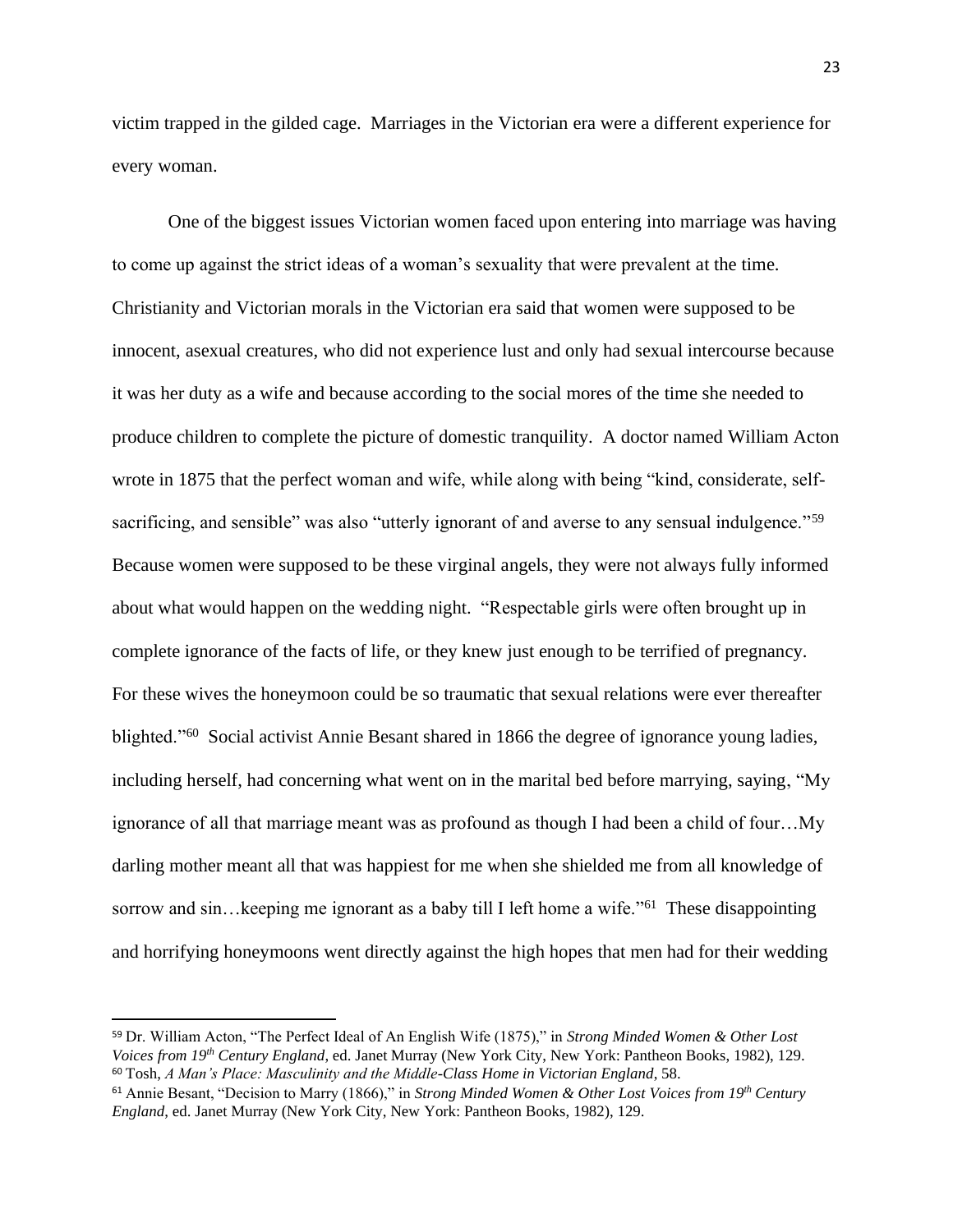night, a night they went into, as historian John Tosh notes, "with the keenest anticipation of the sexual delight to come."<sup>62</sup> This was not the case to every Victorian marriage, however. One of the most famous instances of a very amorous marriage was that of Queen Victoria and Prince Albert, who would have nine children over the course of seventeen years despite the fact that Queen Victoria on the whole despised pregnancy and childbirth.

Newlywed upper-class women's discovery of the physical intimacy that accompanied marriage was made all the more difficult by the high standards placed upon them a social class that relied upon "female chastity"<sup>63</sup> and a society that espoused the necessity of a women's innocence. This idea of female chastity or a woman's innocence and ignorance in sexual matters is discussed by historian Martha Vicinus, who writes, "According to respectable theory all women had 'mercifully' bestowed upon them 'a remnant of the innocence of Paradise.' Paradisiacal innocence of the knowledge of good and evil disposed young women to preserve their chastity."<sup>64</sup> Sexual attraction in general was not denied by Victorian writers; it was that they thought "women had no interest in sex."<sup>65</sup> Dr. William Acton wrote in 1875 of this, saying, "I am ready to maintain that there are many females who never feel any sexual excitement whatever. Others, again, immediately after each period, do become to a limited degree, capable of experiencing it; but this capacity is temporary… Love of home, of children, and of domestic duties are the only passions they feel."<sup>66</sup> Victorians believed that women were entirely "passionless"<sup>67</sup> and had no desire for sex outside of a desire to produce children. While this was

<sup>62</sup> Tosh, *A Man's Place: Masculinity and the Middle-Class Home in Victorian England*, 58.

<sup>63</sup> Martha Vicinus, *Suffer and Be Still: Women in the Victorian Age* (Bloomington, Indiana: Indiana University Press, 1972), 156.

<sup>64</sup> Vicinus, *Suffer and Be Still: Women in the Victorian Age*, 157.

<sup>65</sup> Perkin, *Women and Marriage in Nineteenth-Century England*, 276.

<sup>66</sup> Dr. William Acton, "The Perfect Ideal of An English Wife (1875)," in *Strong Minded Women & Other Lost Voices from 19th Century England*, ed. Janet Murray (New York City, New York: Pantheon Books, 1982), 127-128. <sup>67</sup> Perkin, *Women and Marriage in Nineteenth-Century England*, 276.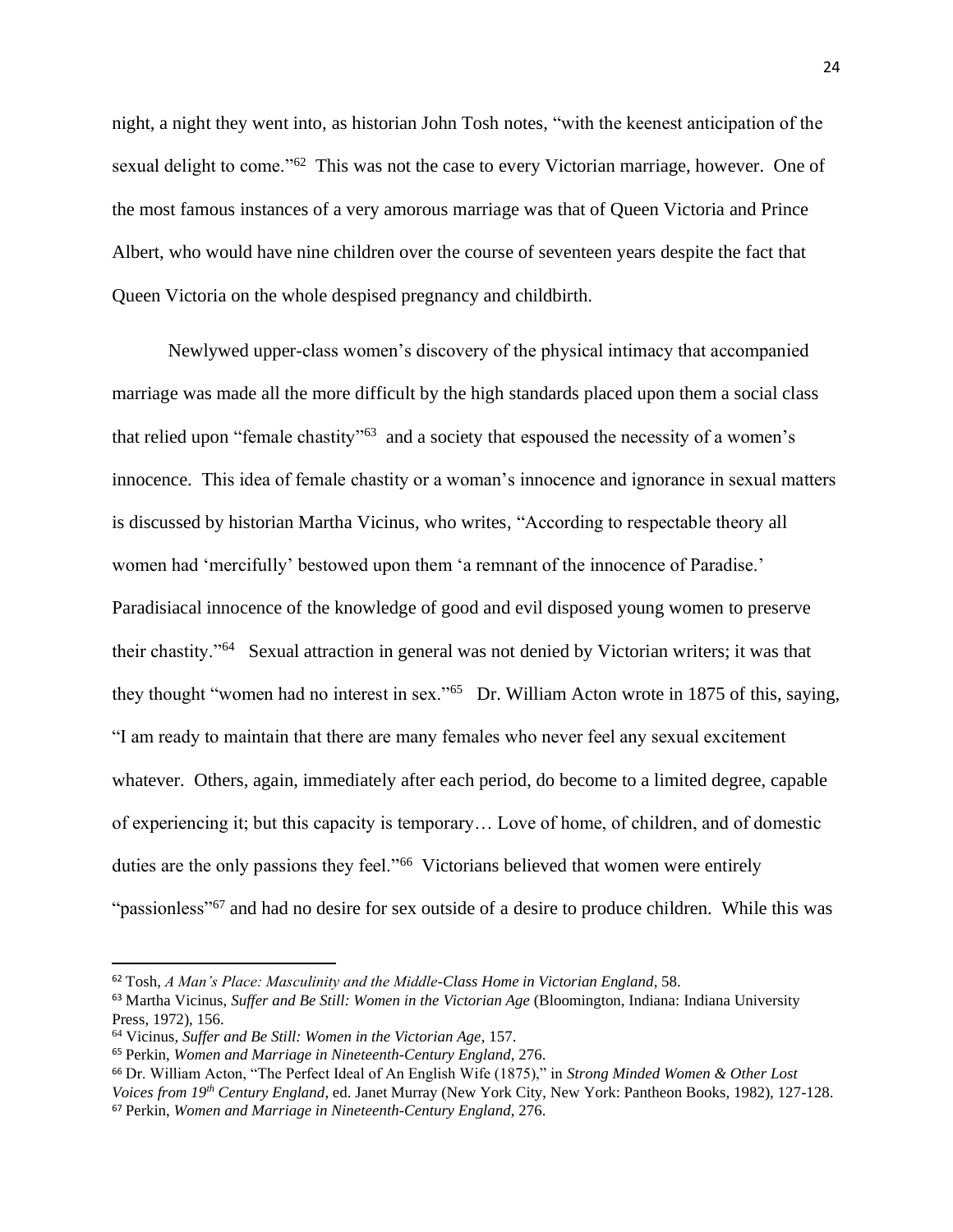obviously not true and Victorian women's writings of the time confirm this, Victorians did everything they could to bury the truth of the matter. Historian Joan Perkin explains the efforts went to keep sexual matters hidden and secretive, writing, "Sex was civilized by ignoring it; features of the strategy were to ban sex from conversation, to hide it in dark bedrooms, to conceal the shape of women's bodies, to censor sex in books."<sup>68</sup> Because of this burying of any conversation related to sex, many young women, as previously stated, were ignorant of what went on in the marital bedroom before entering into marriage. There are instances of marriages having failed because of this, with some women being horrified to discover after entering into marriage what would be expected of her.

This is not to say that there were no happily married couples who embraced their sexuality. One such couple is the previously mentioned Beatrice Potter Webb and Sidney Webb. Though according Potter Webb's diary she and her husband spent their honeymoon primarily researching for their 1894 book *The History of Trade Unionism*, it is clear that they did devote time for romance and sex both during and after the honeymoon. Potter Webb describes this in her diary, stating,

But mostly we spend our evenings alone. Dinner-parties we have resolutely eschewed, I finding that I cannot keep a clear brain for work with talk exciting the evening…Perhaps also the calm of married happiness deadens, in the first instance, one's intellectual energies. Why work when one is happy; and when he is working it is a silent excuse for physical torpor.<sup>69</sup>

This level of intimacy is not just limited to their newlywed phase, however. Potter Webb describes similar amorous feelings years after their wedding, writing that she found herself

<sup>68</sup> Perkin, *Women and Marriage in Nineteenth-Century England*, 276.

<sup>69</sup> Beatrice Potter Webb (ed. Norman and Jeanne Mackenzie), *The Diary of Beatrice Webb Volume Two 1892-1905: All the Good Things of Life* (Great Britain: The Belknap Press of Harvard University Press Cambridge, Massachusetts, 1983), 23.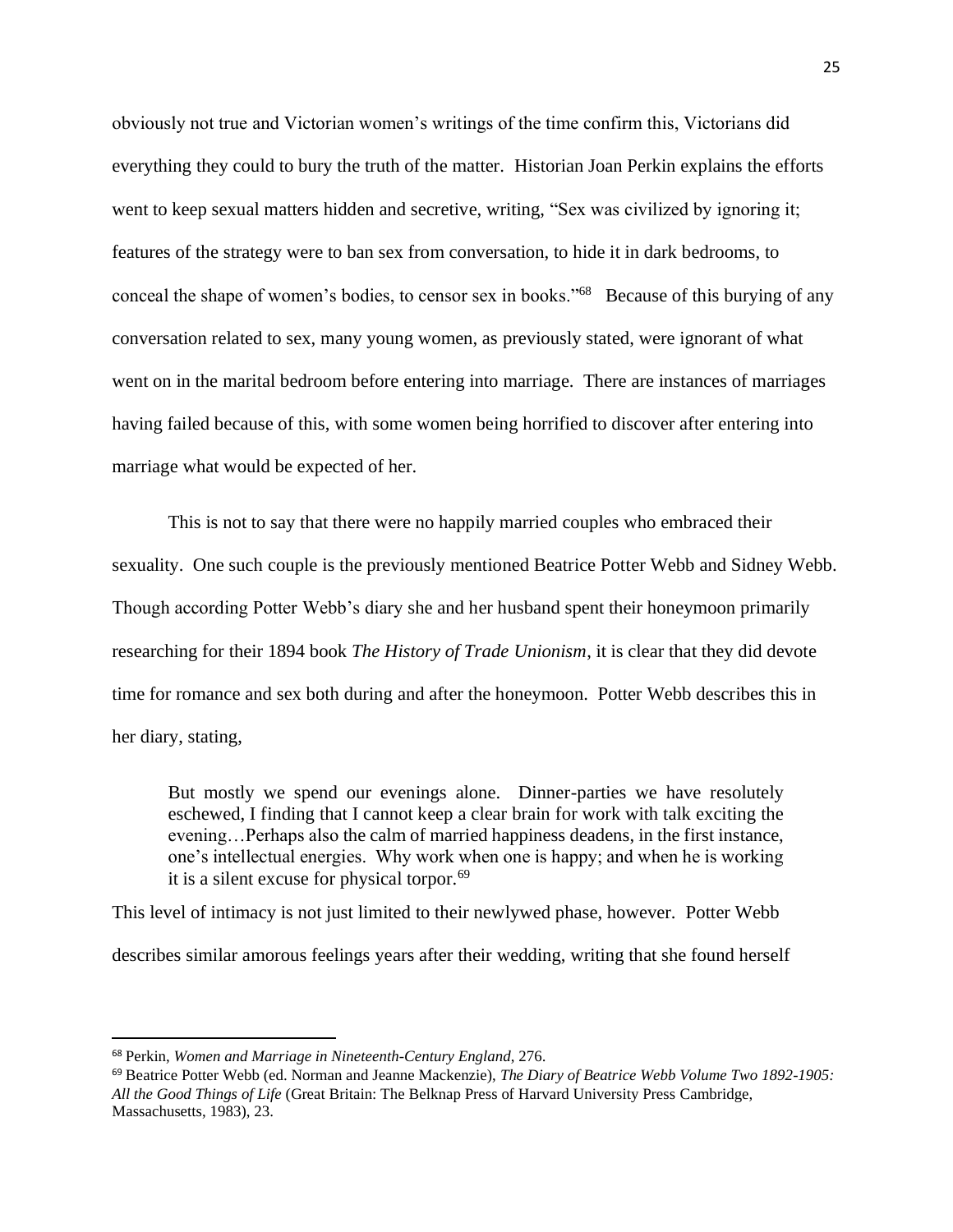experiencing "exaggerated sentiment" that "knocks me to pieces."<sup>70</sup> Potter Webb and Webb's marriage helps to show that women were not the asexual angels that society thought they were, while also showing a marriage that was not caught up in horrific bedroom experiences.

Sex was not the only topic considered taboo by Victorians to discuss openly. Another topic equally regarded as being unacceptable to speak about in public was pregnancy and childbirth. This topic was made distasteful despite the fact that having children was revered by Victorians. Women in the Victorian era were highly encouraged to have children right away in a marriage and as such women increasingly had large families. Despite the fact that childbirth was so prevalent in society and was in many ways "a communal event" that was usually attended by may "friends and relatives,"<sup>71</sup> many in Victorian society wished to erase the evidence of actual childbirth and keep the topic carefully hidden away. Historian Anthony S. Wohl discusses how even the Queen of England felt the need to hide any evidence of childbirth, writing, "Feeling that the subject was indelicate, many women, including the Queen, disposed of written notes about their confinements and much other information on the subject was never written down but communicated orally and hence lost."<sup>72</sup>

In the case of childbirth, as with many other institutions or ideas at the time, women often followed the lead of Queen Victoria. As previously mentioned, Queen Victoria had nine children during seventeen-year marriage to Prince Albert. This, however, did not mean that Queen Victoria was in any way particularly inclined to babies or childbirth. In fact, Victoria wrote in a letter to her daughter that childbirth made her feel like an animal such as a "cow or a

<sup>70</sup> Potter Webb, *The Diary of Beatrice Webb Volume Two 1892-1905: All the Good Things of Life*, 189; 203.

<sup>71</sup> Anthony S. Wohl, *The Victorian Family* (New York City, New York: St. Martin's Press, Inc. 1978), 24.

<sup>72</sup> Wohl, *The Victorian Family*, 24.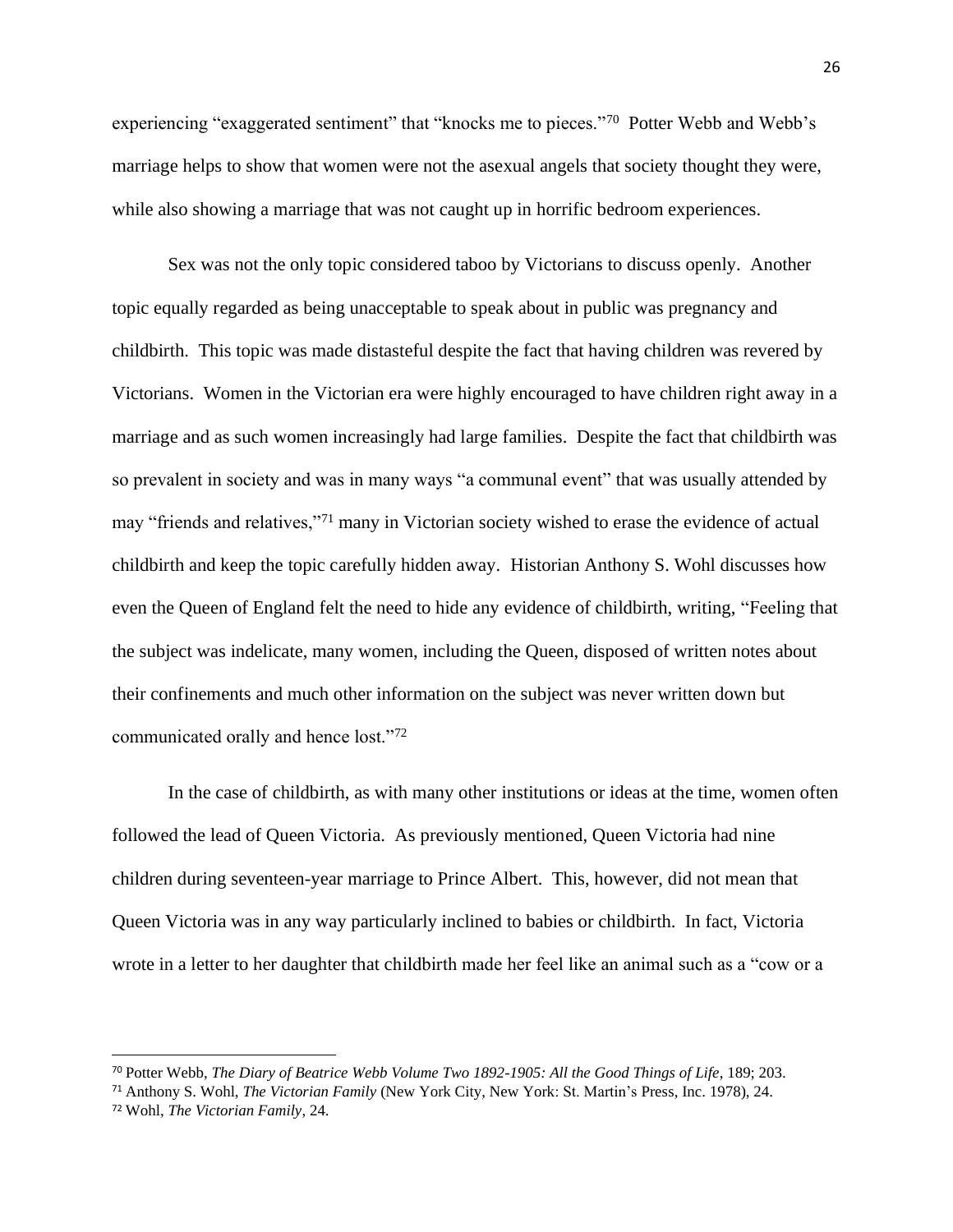dog"<sup>73</sup> and that she felt that the process was akin to giving into one's baser instincts and nature. Victoria wrote later that babies were "froglike" and a "very nasty object" if the baby was ugly, "frightful when undressed"<sup>74</sup> if the baby was not. Despite these objections to children, Queen Victoria was placed as the ideal of motherhood. She was the mother that all women had to strive to become, which women did in a variety of ways. The first of these ways was having large families, despite the "specter of death in childbirth"<sup>75</sup> which loomed over the prospect of adding more children to a family as mortality rates in childbirth remained high, which aimed to mirror Victoria's seemingly perfect family of eleven. The Queen also paved the way for using anesthesia during childbirth with the birth of her eighth child, Prince Leopold. During this birth, Queen Victoria used chloroform as an anesthetic, which was a relatively new method at the time. Queen Victoria's use of chloroform helped to end questions of the morality of the practice at the time, as many felt that either this went against the will of God (who had punished women with birthing pains) or it was sinful as, in many people's opinions, it left a women drunk or drugged. Wohl writes of this influence Queen Victoria had on the use of anesthetics during childbirth, noting, "This debate was largely resolved by the women themselves—including the Queen, a lady not known for irreligion or drunkenness. It was the Queen, as head of the Church, who effectively silenced the objections of religious leaders…It has even been claimed by Elizabeth Longford that her 'greatest gift to her people was a refusal to accept pain in childbirth as woman's divinely appointed destiny."<sup>76</sup> By using chloroform as an anesthetic during her eighth and ninth pregnancies, Queen Victoria paved the way for her subjects to do so as well, with

<sup>73</sup> Wohl, *The Victorian Family*, 31.

<sup>74</sup> Queen Victoria, "On Childbearing and Motherhood (1858-1859) [May 1, 1859]," in *Strong Minded Women & Other Lost Voices from 19th Century England*, ed. Janet Murray (New York City, New York: Pantheon Books, 1982), 145.

<sup>75</sup> Wohl, *The Victorian Family*, 24.

<sup>76</sup> Wohl, *The Victorian Family*, 25.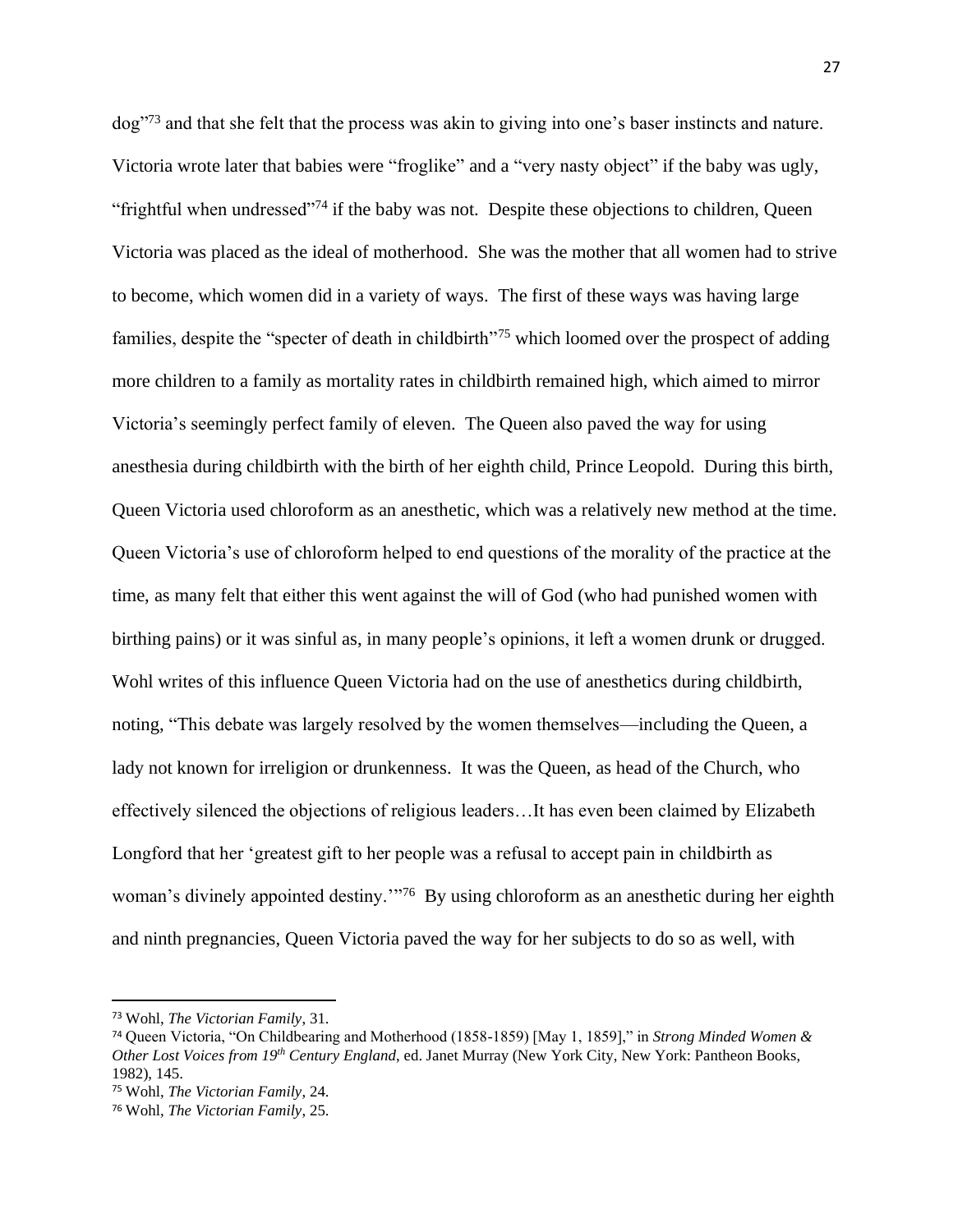many more choosing to do so after the Queen's use of the drug and her statements of approval and praise for its effects.

It was not just the Queen's methods of having children that people copied, but also her general demeanor around the whole affair. Queen Victoria was very private with her pregnancies and, unlike her husband Prince Albert, did not like to discuss it publicly. Queen Victoria believed that the topic of pregnancy in general was an affront "to feminine modesty" and that it made up the "'shadow-side' of marriage" while also believing that it was a nuisance or a hindrance that got in the way of her rule and public life.<sup>77</sup> These views on the subject led the Queen to keep the topic of her pregnancies a private matter that would go largely undiscussed or ignored for her own part, though that did not stop members of the press and the general public from discussing them. This attitude of keeping pregnancies as private matters that were improper to talk about outside the home extended to her people, ultimately leading Victorians to make the topics of childbirth and pregnancies taboo to talk about in the public sphere.

These spheres of influence, as previously discussed, were Victorian ideals that weighed heavily on the minds of men and women as they entered into marriage. Just because these spheres of influence and other ideals on how women should behave in marriage were kept in mind while men and women were getting married, it does not mean that women settled easily into these roles. Women were considered subordinate to their husbands in the eyes of the law and men did not seem to have any inclination to expand women's roles in the family, fearing that women would soon seek legal equality with men. Many times, when women in marriages tried to find roles outside of their domestic sphere, their husbands responded with spousal abuse, with

<sup>77</sup> Wohl, *The Victorian Family*, 32; 31.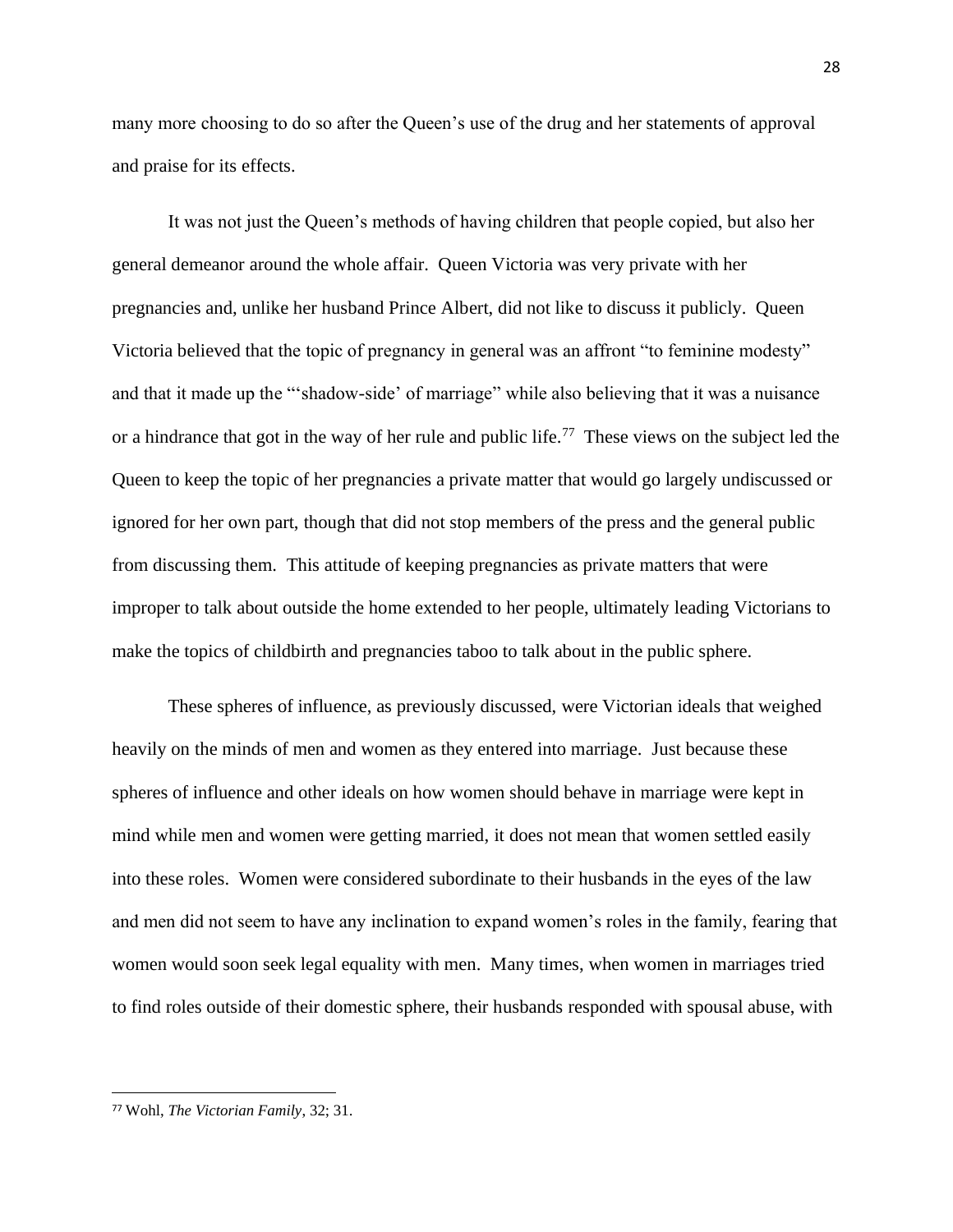many men feeling that their wives trying to expand their roles meant they had, as Coontz notes, "lost his manhood."<sup>78</sup> This idea of being a man was incredibly important to husbands as the supposed head of household as men were supposed to "inspire rather than to extort submission"<sup>79</sup> from their wives. This meant that men were supposed to be so impressive and be such good providers for the family that women would gladly be submissive to their husbands and have no desires to leave the domestic sphere. In fact, it was assumed that if men did their duty in getting women to be subordinate, that the majority of women would stay within their given sphere. This is discussed in the 1896 conservative, anti-suffrage article "Women's Battle in Great Britain" by W. Garden Blaikie, who writes, "A select few with eminent gifts will share important positions with the other sex, but the rank and file will find their place in the old spheres."<sup>80</sup>

These spheres also help to reinforce separation between husbands and wives, getting in the way of true intimacy between couples. Coontz writes of this, "The rigid separation between men's and women's spheres made it hard for couples to share their innermost dreams, no matter how in love they were. The ideal of intimacy was continually undermined in practice by the reality of the different constraints on men and women, leading to a 'sense of estrangement' between many husbands and wives."<sup>81</sup> Victorian spouses also grew to feel resentment for each other as they were increasingly separated due to the gender roles placed on them, with women "weeping with loneliness after yet another day alone in the house" and men beginning to "chafe against the burdens of marriage."<sup>82</sup> Because of these marital disappointments, many women

<sup>78</sup> Coontz, *Marriage, a History: From Obedience to Intimacy or How Love Conquered Marriage*, 188.

<sup>79</sup> Coontz, *Marriage, a History: From Obedience to Intimacy or How Love Conquered Marriage*, 188.

<sup>80</sup> W. Garden Blaikie, "Woman's Battle in Great Britain," *The North American Review* 163, no. 478 (1896): 282-95.

<sup>81</sup> Coontz, *Marriage, a History: From Obedience to Intimacy or How Love Conquered Marriage*, 188.

<sup>82</sup> Coontz, *Marriage, a History: From Obedience to Intimacy or How Love Conquered Marriage*, 188; 189.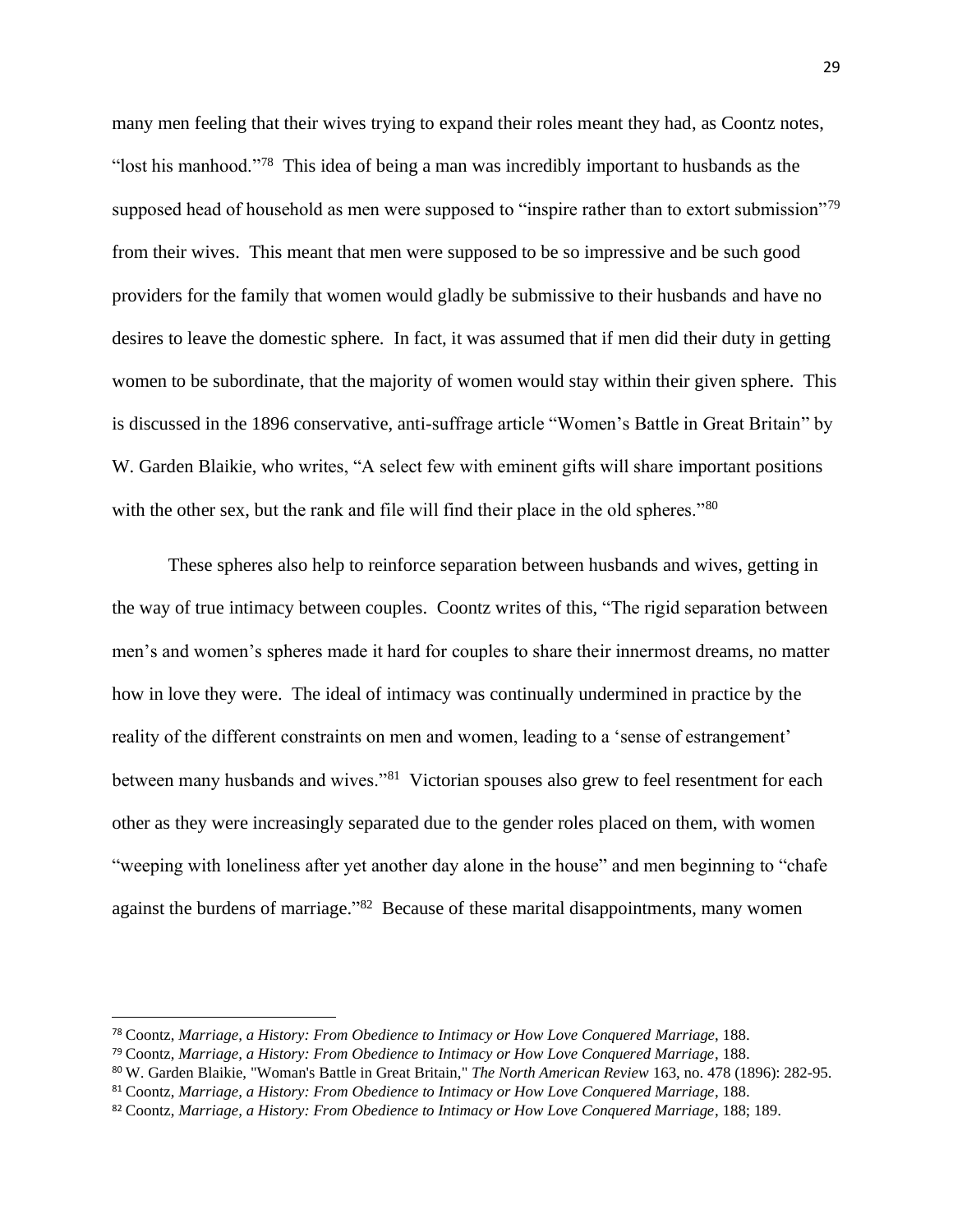were forced to lower their expectations on marriage from the lofty, romantic ideals they had envisioned before entering into marriage.

Another area of marriage that in which women were considered subordinate to their husbands was the matter of property, both real (possession of land) and personal (non-land possessions). Historian Lee Holcombe introduces this topic by noting, "'In law husband and wife are one person, and the husband is that person.' This popular saying, generally ascribed to the great eighteenth-century jurist Sir William Blackstone, aptly summed up the common law relating to marriage."<sup>83</sup> In the eyes of the law in the Victorian age, a woman's property was legally considered her husband's upon their entering into marriage, whether that property was acquired before or after the wedding. According to famous social reformer Caroline Norton in her letter to Queen Victoria, "A married woman in England has *no legal existence*: her being is absorbed in that of her husband."<sup>84</sup> A woman could not even get rid of her property after an engagement before entering into marriage (so as to keep the property from her future husband) without it being considered "legal fraud."<sup>85</sup> Many historians believe that these property laws originate with the Medieval Catholic Church's views on marriage, believing that it was a sacrament that "made two persons one flesh, and gave the husband dominion over the wife, meaning control of her person and property,"<sup>86</sup> as noted by Holcombe. Other historians believe this originated with the idea that a husband was the guardian and protector of his wife, meaning

<sup>83</sup> Lee Holcombe, *Wives & Property: Reform of the Married Women's Property Law in Nineteenth-Century England* (Toronto, Canada: University of Toronto Press, 1983), 25.

<sup>84</sup> Caroline Norton, "A Letter to the Queen on Lord Chancellor Cranworth's Marriage and Divorce Bill [1855]" in *Contemporary Accounts of Daily Life* (Santa Barbara, California: Greenwood, An Imprint of ABC-CLIO, LLC, 2014), 170.

<sup>85</sup> Holcombe, *Wives & Property: Reform of the Married Women's Property Law in Nineteenth-Century England*, 18. <sup>86</sup> Holcombe, *Wives & Property: Reform of the Married Women's Property Law in Nineteenth-Century England*, 19.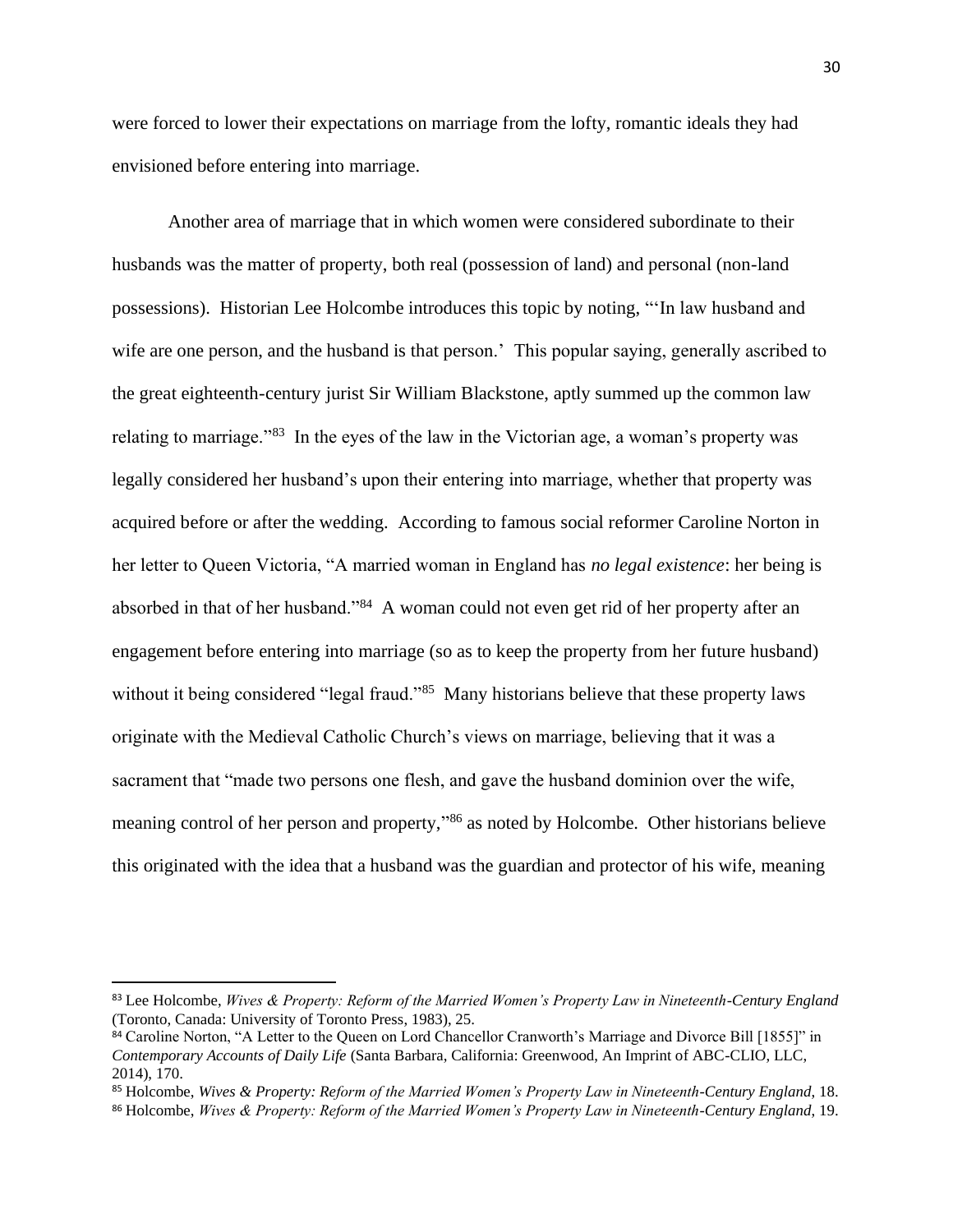that a husband's guardianship of his wife's property simply "reflected the economic and social realities of the position of women in the middle ages."<sup>87</sup>

The amount of control a wife had over her property was very different for real property than for personal property. As previously stated, real property meant property of land. Many men would marry a woman with the idea that he would get to completely control the land she inherited, an idea expressed in George Eliot's 1876 novel *Daniel Deronda* when the eponymous Deronda expresses his opinion on the match of Grandcourt and Gwendolen Harleth. "I suppose pedigree and land belong to a fine match."<sup>88</sup> In this quote, Deronda is expressing the belief, which he does not himself believe in, that an ideal woman to marry would come from a good family and have land which the husband could then control. Legally, this was not entirely the case however. While it was true that because women were considered unable to properly care for and cultivate the land on their own their husbands were "responsible in her stead for meeting the obligations imposed by landholding,"<sup>89</sup> it is also true that women still retained many rights concerning how her land was run. Most notably, wives had control over whether or not the land was sold or otherwise disposed of. This was because in the eyes of the law the husband, as noted by Holcombe, "was merely the guardian of this property and not the legal owner."<sup>90</sup> Prior to the Victorian era, in order for the land to be sold or disposed of, spouses must first go through the costly process of "levying a fine"<sup>91</sup> wherein spouses where questioned by a court separately to determine that a wife agreed to get rid of the land of her own volition and not because she was coerced to do so by her spouse. During the Victorian era, this process was simplified with the

<sup>87</sup> Holcombe, *Wives & Property: Reform of the Married Women's Property Law in Nineteenth-Century England*, 19. <sup>88</sup> Eliot, *Daniel Deronda*, 408.

<sup>89</sup> Holcombe, *Wives & Property: Reform of the Married Women's Property Law in Nineteenth-Century England*, 20.

<sup>90</sup> Holcombe, *Wives & Property: Reform of the Married Women's Property Law in Nineteenth-Century England*, 20.

<sup>91</sup> Holcombe, *Wives & Property: Reform of the Married Women's Property Law in Nineteenth-Century England*, 20.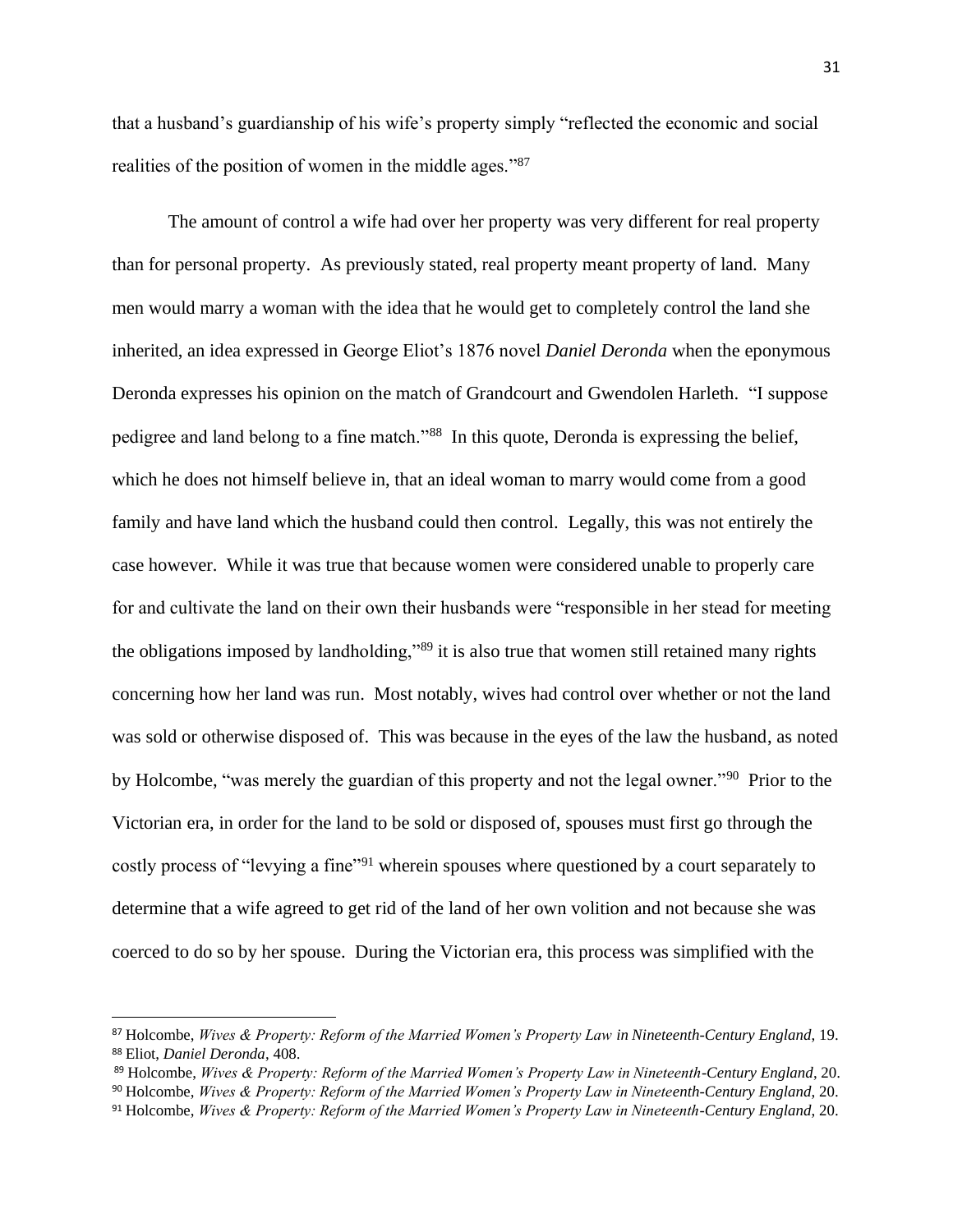Fines and Recoveries Act of 1833 wherein the process of fines was replaced with "simple deeds,"<sup>92</sup> though wives still had to formally state on her own that she consented to this act. This acknowledgement that a woman's property was her own and not legally her husband's, even if it was under his guardianship, would also factor into how a woman's property was written into wills and deeded to others as inheritance. A man could not put his wife's property in his will in order be left to others after his death. It had to be a wife's decision and will of who would inherit the property, again illustrating about men, as noted by Holcombe, "the fact that they were legally only the custodians and not the owners of this property."<sup>93</sup>

While the laws concerning real property gave women some sense of authority of property that they had inherited, the laws concerning personal property did not favor women in the same way. Personal property, meaning any possessions a woman had that was not land, became the property of a woman's husband as soon as they married. Historian Lee Holcombe describes a woman's rights to personal property, saying, "While the common law relating to real property granted married women substantial protection, the law relating to personal property held that all such property that belonged to a woman at the time of marriage and all that she acquired after marriage were her husband's absolutely."<sup>94</sup> Because personal property was solely a man's property and not just in his guardianship, this meant that, unlike with real property, a husband could do with this property what he wished without needing permission from his wife, including destroying or disposing of this property against his wife's wishes. Also unlike the laws concerning real property, it was only the husband who had the ability to will the property away

<sup>92</sup> Holcombe, *Wives & Property: Reform of the Married Women's Property Law in Nineteenth-Century England*, 21.

<sup>93</sup> Holcombe, *Wives & Property: Reform of the Married Women's Property Law in Nineteenth-Century England*, 21.

<sup>94</sup> Holcombe, *Wives & Property: Reform of the Married Women's Property Law in Nineteenth-Century England*, 23.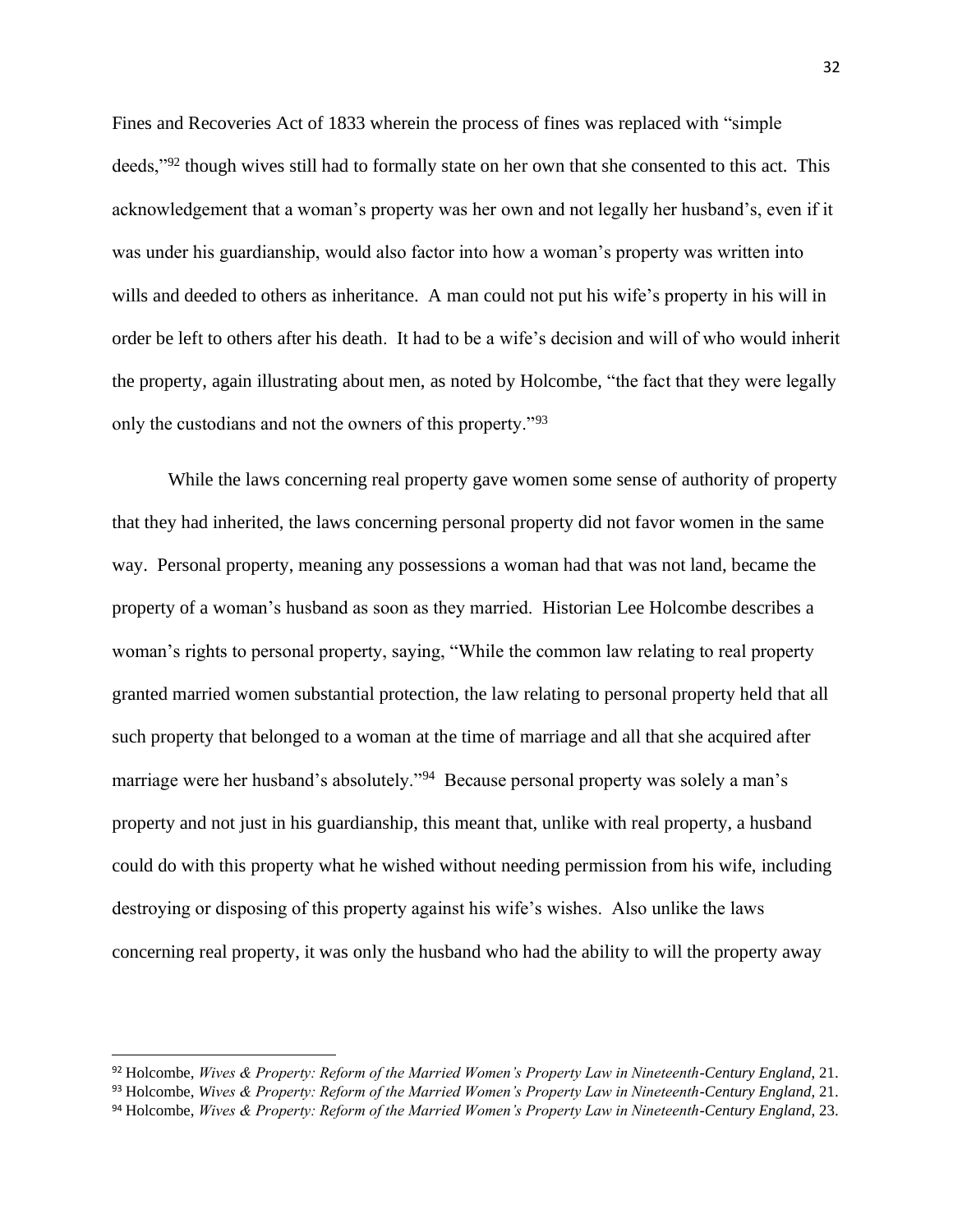when he died; a wife could only leave the property in her will if her husband expressly allowed it.

#### **Post-Marriage**

Marriages in Victorian England were not a black and white matter. Many women found happiness in these marriages and had no qualms about any constraints that may be put on their personal freedoms and liberties, or perhaps they did not feel that such laws were constraints. Others, though, chafed at the bonds of marriage, often leading to divorce. Whatever a woman's thoughts on the topic, marriages all come to an end, be it in death or divorce. Divorce rates increased during the Victorian era and the ideas and practices of widowhood became increasingly popular and scrutinized in this era. Though their situations were inherently different, widows and divorcées faced many of the same issues and stigmas in the Victorian period.

One would think that the end of a Victorian marriage would mean more freedoms for the woman, but more often than not this was not the case. After the end of a marriage, many women found themselves facing derision and economic instability without their husband's aid and financial support. Though both faced great difficulties in life after marriage, the difficulties faced by widows and divorcées differed in many specific ways.

Widows, though usually not facing quite the same level of scorn as women who were divorced, still faced great difficulties in trying to keep themselves and their families afloat after the death of their husbands. Widowhood took a woman outside the comfort of the domestic realm and thrust her into a world where she had limited means of providing for their families. Historian Janet Murray discusses the limited opportunities women had in widowhood; "These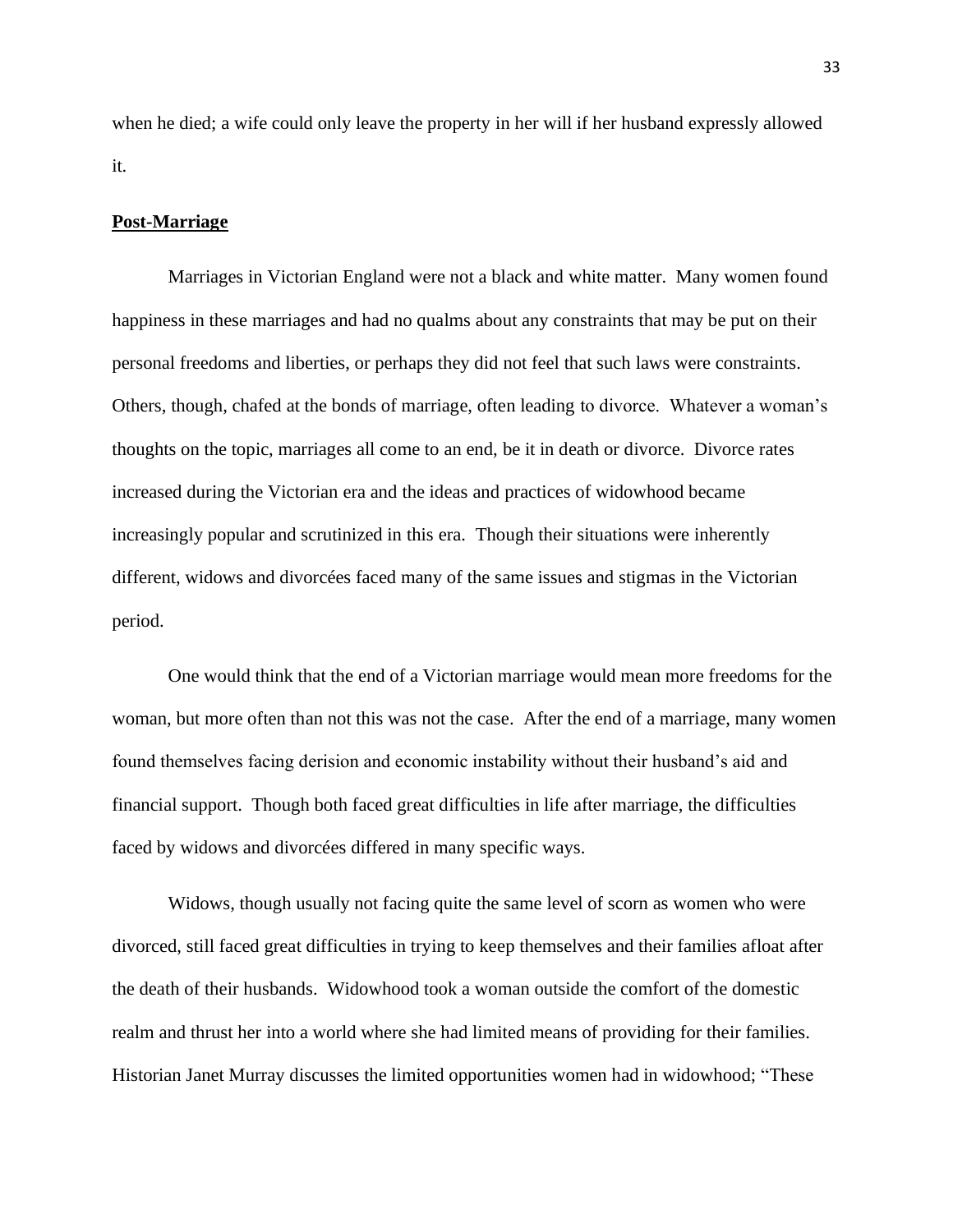demands were aggravated by the extreme powerlessness of women. They had very limited rights to support, to property, even to their own children. Widowhood, bankruptcy, or simply the displeasure of father or husband could strip a woman of the home ties upon which her economic and emotional security rested."<sup>95</sup> A woman went from the relative security of home to an unwelcoming world that left her very few opportunities by which to survive.

One of the biggest problems that widows faced was the improbability of financial security without their husband for financial support. Women had very limited job opportunities in the Victorian era normally and it was even harder for widows, who sometimes entered the workforce for the first time in the wake of their husbands' deaths. Husbands knew about these limited opportunities and often "expressed concern" about "leaving young wives alone to economic hardship,"<sup>96</sup> as noted by historians Erna Olafson Hellerstein, Leslie Parker Hume, and Karen M. Offen. It was often older widows who felt this economic hardship most keenly. While "a widower, young or old, was expected to remarry,"<sup>97</sup> older widows who attempted to remarry were often met with public scorn. It was thought that "a widow of doubtful age will marry almost any sort of white man"<sup>98</sup> in an attempt to avoid financial ruin and public embarrassment, which often led to older widows being met with criticism for their hasty, avaricious marriages. Because of this cultural disdain for older women marrying, older widows were often left with no choice but to avoid marriage, leaving them in even more dire financial straits than their younger counterparts, who were fully expected by society to marry again and would not face as much

<sup>95</sup> Janet Murray, *Strong Minded Women & Other Lost Voices from 19th Century England* (New York City, New York: Pantheon Books, 1982), 77.

<sup>96</sup> Hellerstein, Hume, Offen, *Victorian Women: A Documentary Account of Women's Lives in Nineteenth Century England, France, and the United States*, 132.

<sup>97</sup> Hellerstein, Hume, Offen, *Victorian Women: A Documentary Account of Women's Lives in Nineteenth Century England, France, and the United States*, 454.

<sup>98</sup> Hellerstein, Hume, Offen, *Victorian Women: A Documentary Account of Women's Lives in Nineteenth Century England, France, and the United States*, 454.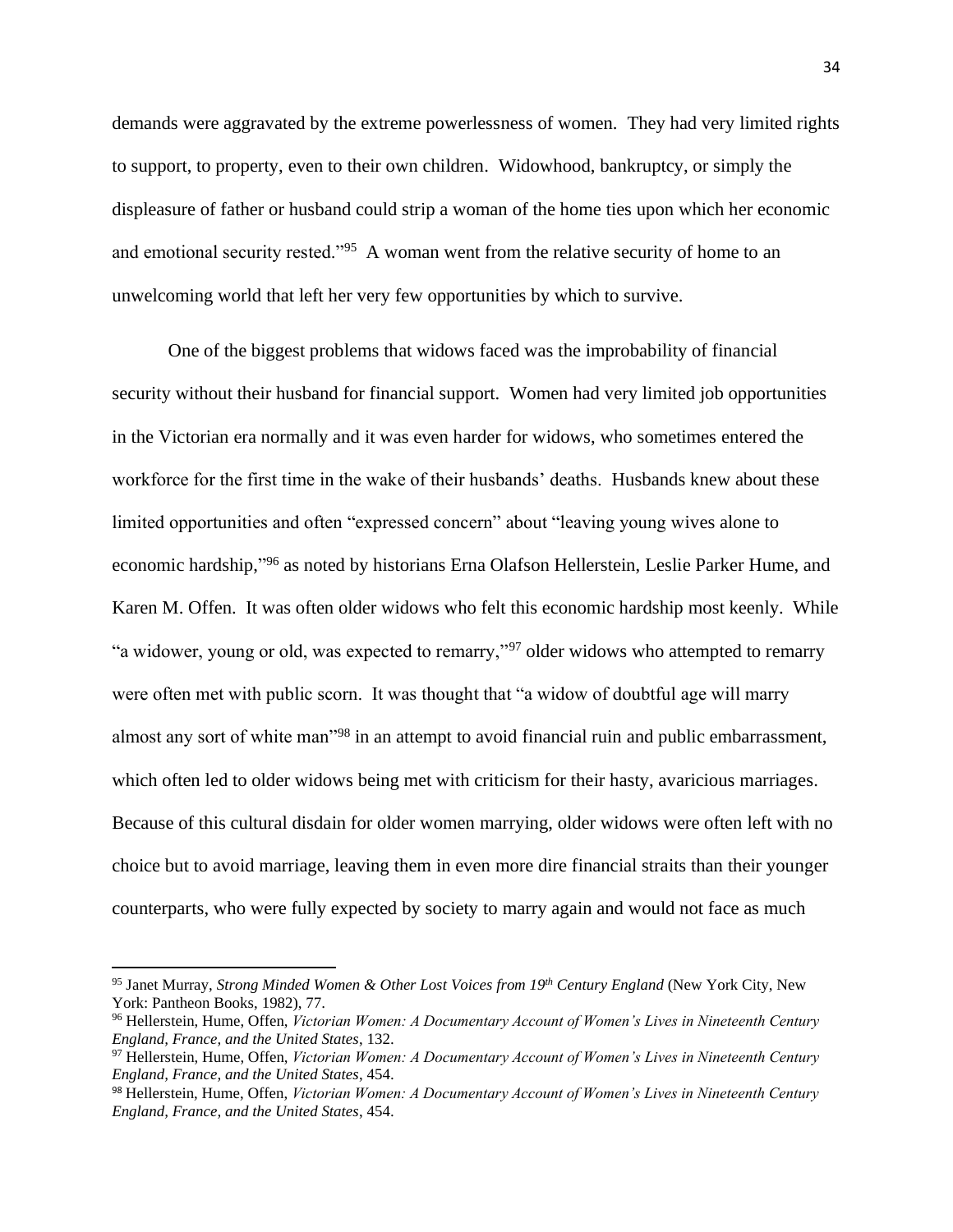criticism for doing so. In the article "The Stepney Paupers," Charles Booth details the dire straits that many older widows faced in London, saying of one widow named Mrs. Marston, "Mrs. Marston, born in 1816 and a widow since 1867, earned her living by washing, but had become helpless, and had been supported for some time by her daughter, the wife of a dock laborer with two children. The daughter applied for her mother's admission in 1885. She could not manage to keep her mother any longer."<sup>99</sup>

A widow's circumstances were often directly linked to the inheritance she received upon her husband's death. The inheritance a woman received upon her husband's death was often not directly linked to a woman's social class, the length of marriage, or the amount needed for a woman to maintain her household or children. Often the amount a woman inherited after becoming a widow was decided simply by her husband's will, meaning if a husband chose they could leave their wife mere pennies of their fortune. Such a situation is shown in George Eliot's novel *Daniel Deronda* when the main character Gwendolen is left with a miniscule inheritance after the death of her husband, Henleigh Mallinger Grandcourt:

…And meanwhile my beauty the young widow, is to put up with a poor two thousand a year and the house at Gadsmere—a nice kind of banishment for her if she chose to shut herself up here, which I don't think she will…I say nothing against his leaving the land to the lad…but since he had married this girl he ought to have given her a handsome provision, such as she could live on in a style fitted to the rank he had raised her to.<sup>100</sup>

Gwendolen is not the only character within *Daniel Deronda* who is left with such little inheritance to live on, as her own mother had to do so as well, a situation that reflected the many real-life widows who dealt with this issue of inheritance.

<sup>99</sup> Charles Booth, "The Stepney Paupers [1895]," in *Victorian Women: A Documentary Account of Women's Lives in Nineteenth Century England, France, and the United States*, ed. Erna Olafson Hellerstein, Leslie Parker Hume, and Karen M. Offen, (Stanford, California: Stanford University Press, 1981), 495. <sup>100</sup> Eliot, *Daniel Deronda*, 1810-1811.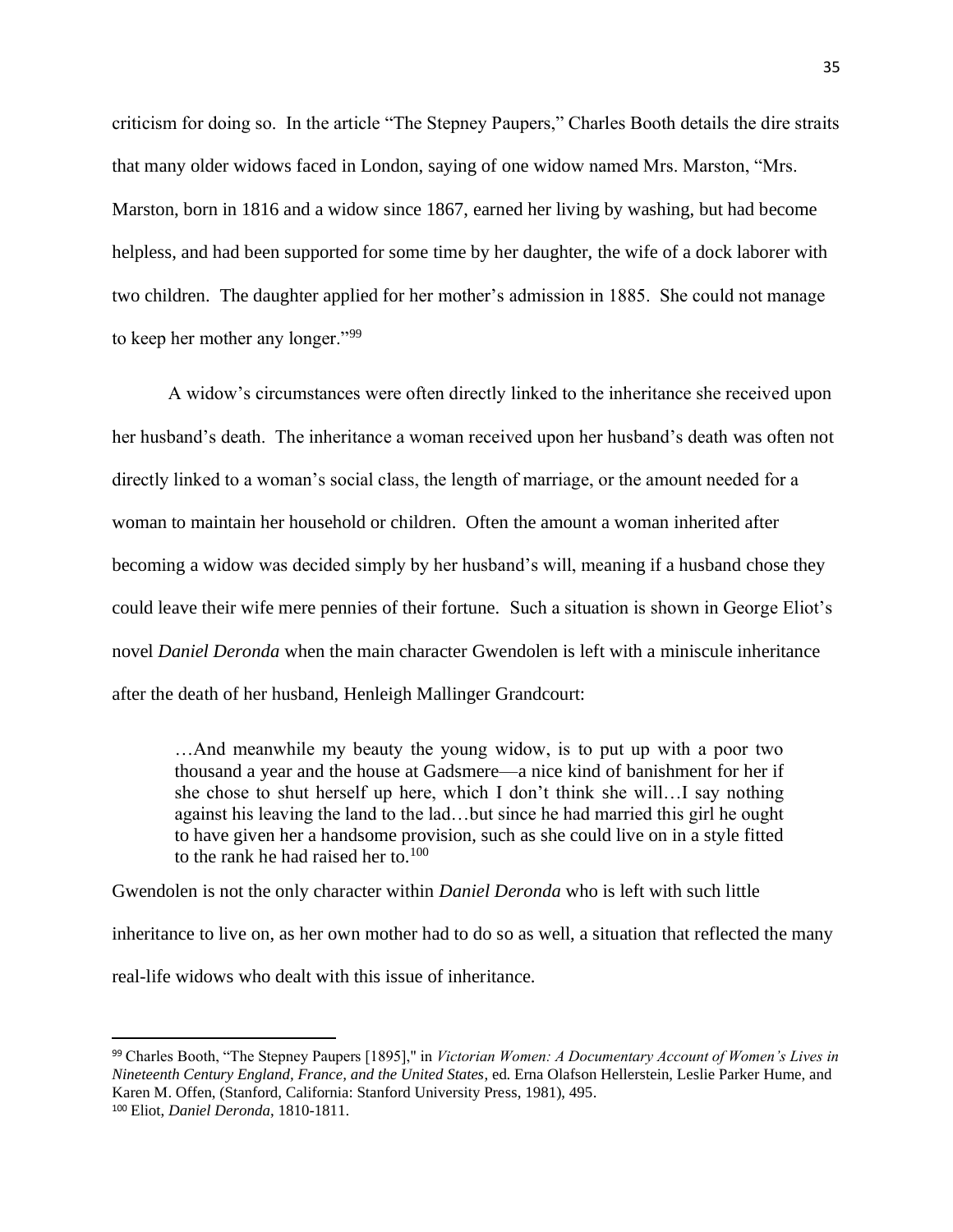Because of these poor financial situations, many Victorian women found themselves looking for other sources of financial support. As previously stated, many women tried to find new means of support by remarrying, though this was more of an option for younger widows than older widows because of stigmas at the time concerning older women, particularly related to an older woman's sexuality. Historians Erna Olafson Hellerstein, Leslie Parker Hume, and Karen M. Offen discuss this stigma in *Victorian Women* when they write, "*The Female Aegis*, an anonymous work that admonished older women to remember that 'the spring and summer of life are past; autumn is far advanced; the frown of winter is already felt,' and that they should forgo the 'active pleasures' and 'gay amusements of youth."<sup>101</sup> Because of these ideas about older women, meaning in the Victorian era generally women older than the age of forty, these women had less opportunities to remarry and provide for themselves and their children that way. Another way women tried to support themselves was by finding jobs, which was not an easy task for a woman in the nineteenth century, even though a woman entering the workforce was often thought to be demeaning. Often, even when these women found a job the job still barely paid enough for a woman to survive, something that is also discussed by Olafson Hellerstein, Parker Hume, and Offen. "But because of women's limited job opportunities and low wages, the widow's struggle could be (as the widower's almost never was) a struggle for survival."<sup>102</sup>

A Victorian widow faced all these criticisms and hardships despite the fact that Queen Victoria herself very publicly became a widow in 1861 upon the death of her husband Prince Albert, who died from what was diagnosed at the time to be typhoid fever but might instead have

<sup>101</sup> Hellerstein, Hume, Offen, *Victorian Women: A Documentary Account of Women's Lives in Nineteenth Century England, France, and the United States*, 454.

<sup>102</sup> Hellerstein, Hume, Offen, *Victorian Women: A Documentary Account of Women's Lives in Nineteenth Century England, France, and the United States*, 132.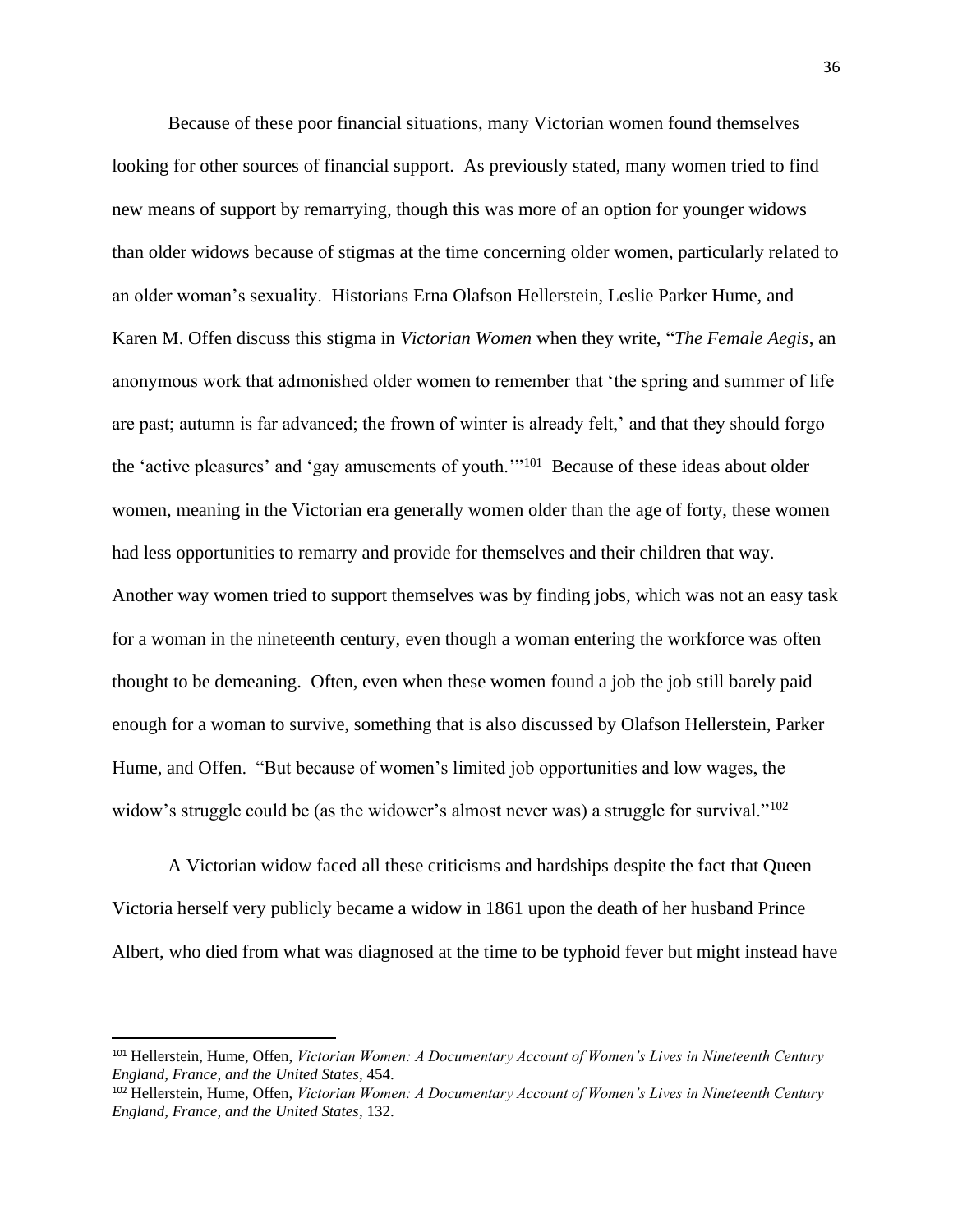been either cancer or Crohn's disease. Because of Victoria's great love for Albert, she deeply mourned Albert after his death. Queen Victoria wrote in a letter to her and Albert's uncle Leopold, King of the Belgians:

The poor fatherless baby of eight months is now the utterly broken-hearted and crushed widow of forty-two! My *life* as a *happy* one is *ended*! the world is gone for *me*! If I *must live* on (and I will do nothing to make me worse than I am), it is henceforth for our poor fatherless children—for my unhappy country, which has lost *all* in losing him—and in *only* doing what I know and *feel* he would wish, for he *is* near me—his spirit will guide and inspire me!<sup>103</sup>

Queen Victoria's public mourning did not last the typical length of a few years, but instead lasted the rest of her life, as Victoria wore black in mourning and largely withdrew from public life. Because of this, Queen Victoria became the public face of widowhood and mourning in England. Though Queen Victoria faced criticism as a widow, namely facing some "unfeeling criticisms" for her lack of public appearances as she dealt with "her ever abiding desolation" that came to replace the domestic bliss she had experienced with Albert, Victoria in no way faced the financial insecurity and public scorn that other Victorian widows faced. <sup>104</sup>

Widows were not the only group of Victorian women whose lives became harder after the end of a marriage. The other group was divorcées. Attitudes about divorce and the popularity of it changed greatly throughout the Victorian era, as did the laws concerning divorce. Divorce became more popular as love matches likewise gained in popularity (as discussed previously) and as people began to live longer than they had in previous eras. Historians Erna Olafson Hellerstein, Leslie Parker Hume, and Karen M. Offen discuss this, saying, "With death

<sup>103</sup> Queen Victoria, "Letter from Queen Victoria to Leopold, King of the Beligians (December 20, 1861)," in *Voices of Victorian England: Contemporary Accounts of Daily Life*, ed. John A. Wagner (Santa Barbara, California: Greenwood, An Imprint of ABC-CLIO, LLC, 2014), 190.

<sup>104</sup> M. Jeune, "Victoria and Her Reign," *The North American Review* 172, no. 531 (1901): 322-36.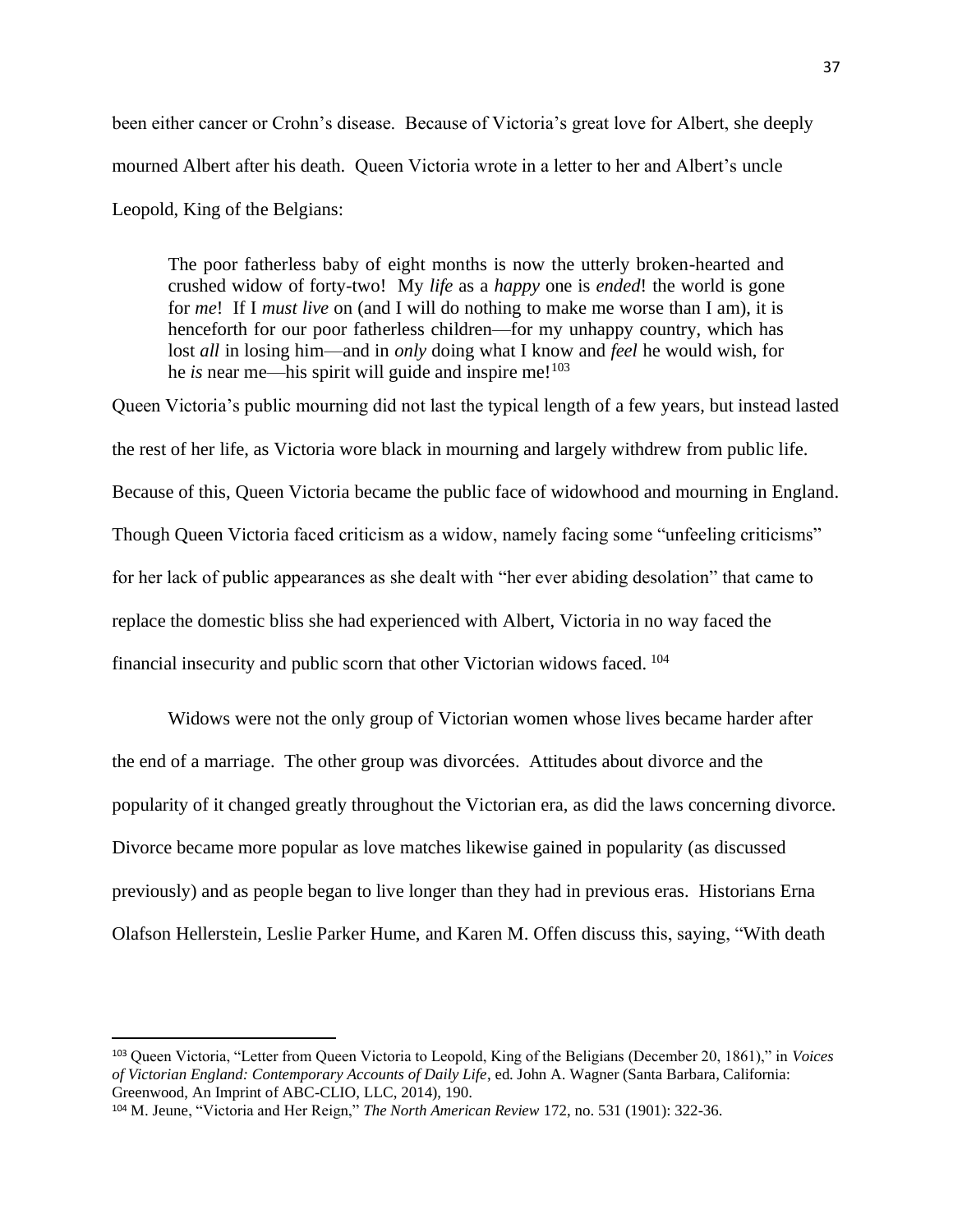parting fewer couples, the possibility of legal dissolution became a pressing issue."<sup>105</sup> Because of this, divorce become increasingly common, though the laws and views concerning it changed greatly throughout the Victorian age. There are two major periods of divorce in Victorian England: before and after the Matrimonial Causes Act of 1857.

In the period before the Matrimonial Causes Act of 1857 (an act of parliament which made marriage a matter of state rather than the Church and made divorce more accessible), divorce was essentially "only for husbands,"<sup>106</sup> as noted by historian Allen Horstman. In the majority of cases, the only reasons accepted for divorce were if the woman was at fault (i.e. if she committed adultery or fraud.) While divorce was still not easy, a husband had to prove much less than a wife in order to be granted a divorced, a subject discussed by Joan Perkin. "A Divorce Bill could be obtained as a matter of right by an innocent husband against a wife found guilty of adultery uncondoned by him; a wife who wanted a divorce had to prove not only adultery by the husband by aggravating enormities such as physical cruelty, bigamy or incest."<sup>107</sup> Because of this, few women were granted divorce, even if they could prove adultery or cruelty, though some were granted "divorce *a mensa et thoro*" which was a legal separation that meant a wife could live separately from her husband. Divorce was even more difficult for women because legally they "belonged" to their husband, meaning he could control where they went and where she lived, and usually all their possessions (including their own body and their children) belonged to him, meaning they had few options of leaving. Barbara Leigh Smith Bodichon wrote of this in her 1854 essay "Married Women and the Law," when she penned,

<sup>105</sup> Hellerstein, Hume, Offen, *Victorian Women: A Documentary Account of Women's Lives in Nineteenth Century England, France, and the United States*, 132.

<sup>106</sup> Allen Horstman, *Victorian Divorce* (New York City, New York: St. Martin's Press, 1985), 20.

<sup>107</sup> Perkin, *Women and Marriage in Nineteenth-Century England*, 23.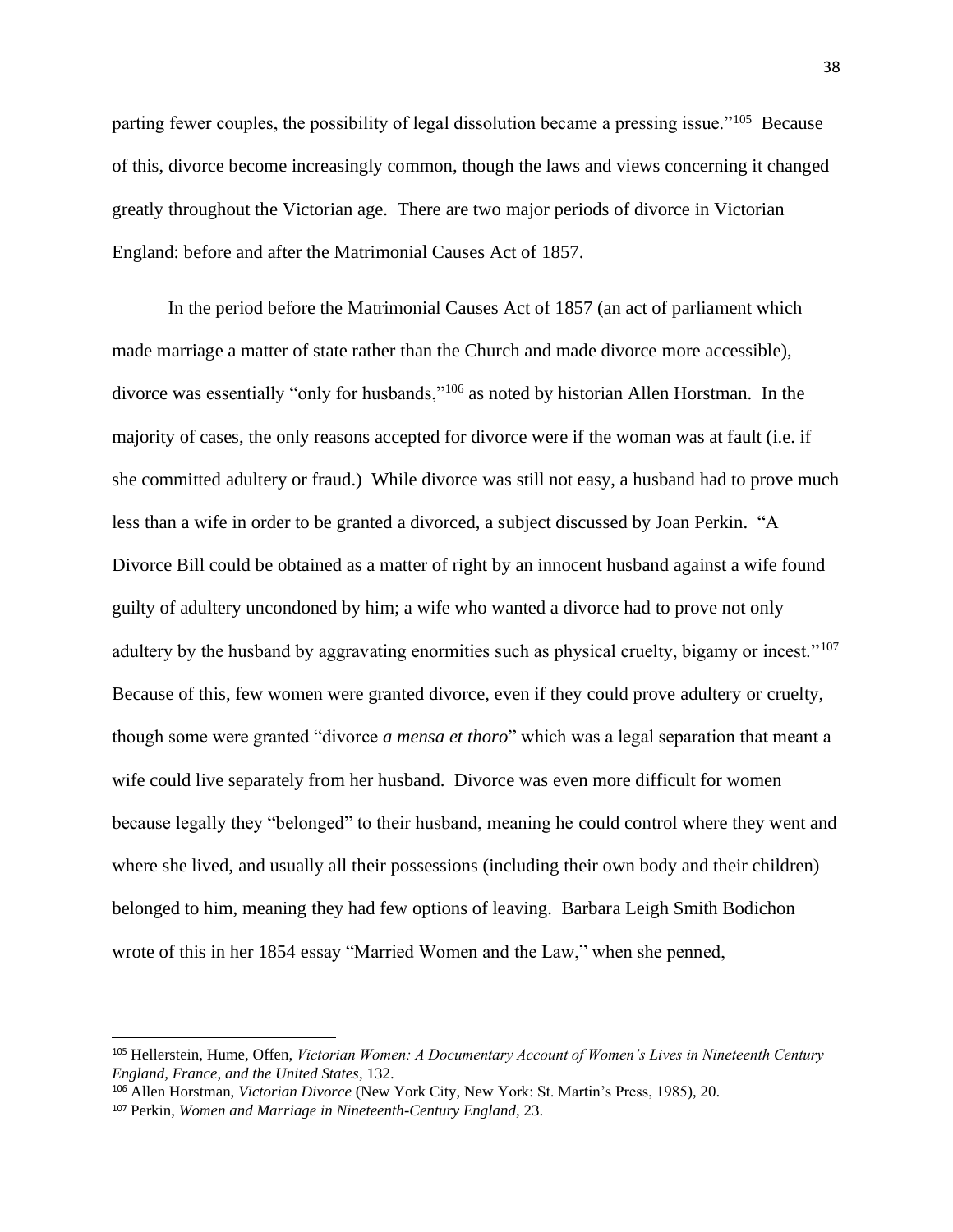A man and wife are one person in law; the wife loses all her rights as a single woman, and her existence is entirely absorbed in that of her husband…A woman's body belongs to her husband; she is in his custody, and he can enforce his right by writ of *habeas corpus*. What was her personal property before marriage…becomes absolutely her husband's, and he may dispose of them at his pleasure whether he and his wife live together or not.<sup>108</sup>

This was not the only trouble women had in getting a divorce, though. Divorces were extremely expensive, to the point where only the wealthiest were able to afford to petition for divorce in the first place.

These situations for divorce changed with the Matrimonial Causes Act of 1857 and divorce became at least slightly more accessible. One of the biggest ways that divorce was made at least partially more accessible is that the reasons a woman could file for divorce expanded, now allowing divorce on the grounds of "incest, bigamy, and adultery with cruelty or four years' desertion."<sup>109</sup> Divorce was also now less expensive so more people could afford divorces, meaning divorces could expand more into the lower classes. These new divorce laws also provided some protections for women's property/income in the case of divorce, meaning divorced women were better able to support themselves.

The biggest champion for divorce reform and women's rights in these matters was Caroline Norton, an English woman who turned to social reform after experiencing the harshness of the Victorian divorce laws firsthand. After Norton left her husband, he sued her for divorce on the grounds that she had an affair with her friend Lord Melbourne. He was not able to prove these claims and thus the case was thrown out of court, though he still was able to hurt Norton in the process. Norton was unable to get a divorce and, though she attempted to make a living off

<sup>108</sup> Barbara Leigh Smith Bodichon, "Married Women and the Law (1854)," in *Strong Minded Women & Other Lost Voices from 19th Century England*, ed. Janet Murray (New York City, New York: Pantheon Books, 1982), 119. <sup>109</sup> Allen Horstman, *Victorian Divorce*, 78.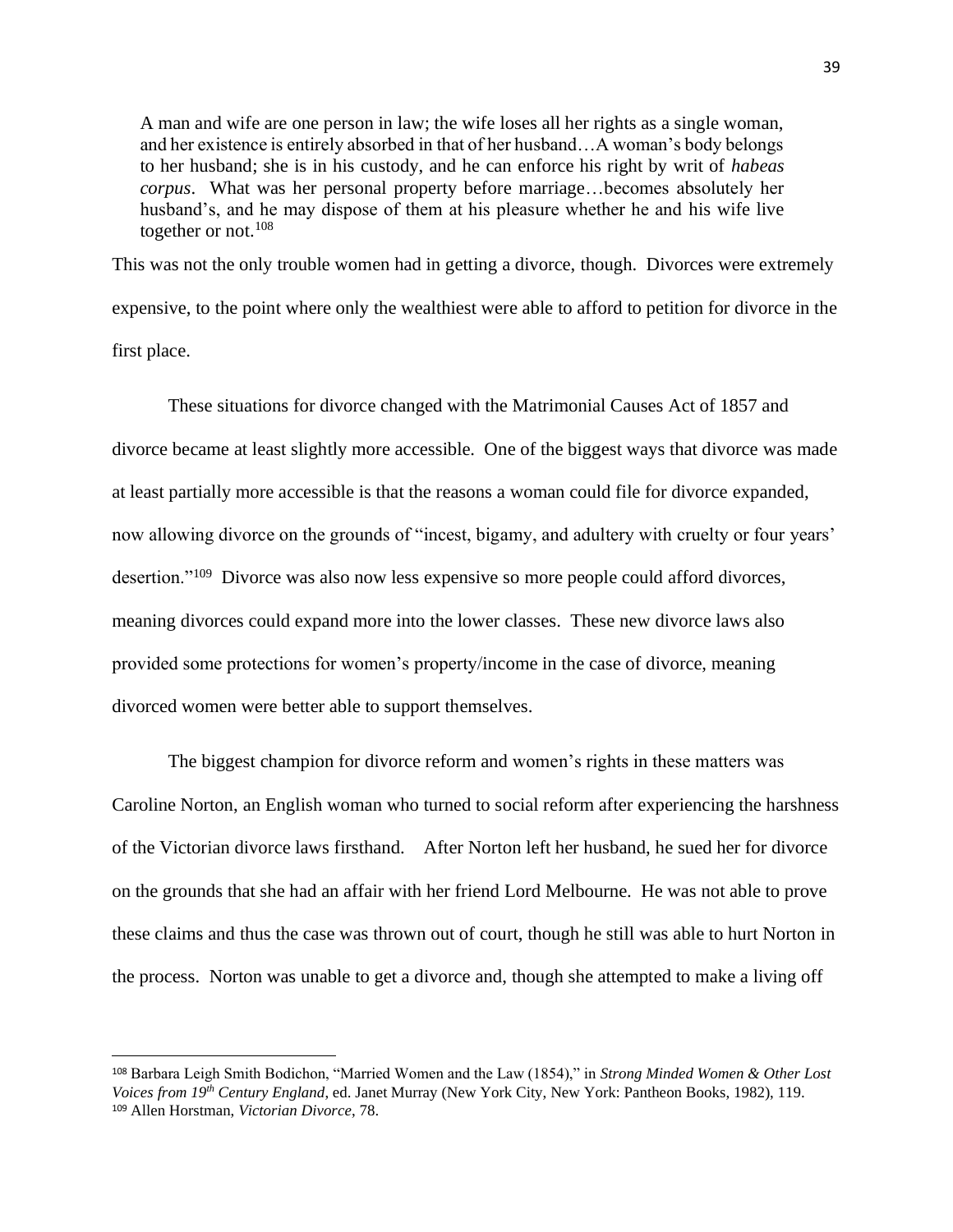of her writings, her husband managed to take these earnings for himself. Norton was also barred from seeing her children, despite the fact that she was found in court to have done nothing wrong and that her husband still had access to them, something she wrote about in her letters to Lord Melbourne. "I'm vexed & frightened about my children—the Grantleys are capable of any treatment towards them. I am exhausted *bodily*, by sleeplessness & crying…There is not tenderness enough in the father of my children to make their presence anything but a *triumph* to him—to other men it would be a memory; —I am to be a childless mother  $\&$  a disgraced wife for my *supposed power to charm* strangers."<sup>110</sup> The severity and struggles Norton faced during and after her divorce lit a fire under her that led to her participation in social activism and championing of reform of divorce laws. Historian Diane Atkinson discusses this, saying, "Estranged and living apart from her husband, Caroline had no automatic right to see her children, and he was immovable on the point. Caroline would not be able to change his mind, so she set about changing the law."<sup>111</sup> Norton championed for reform to women's rights in divorce and child custody and it was her work that helped the Matrimonial Causes Act of 1857 succeed and made divorce easier to obtain.

Life was very hard for divorced women. One of the biggest concerns for them was a stable income, which was hard to find for any woman in the Victorian era, let alone a divorcée who faced the public's scorn and derision. This derision originated from the fact that to the public, these divorcées were upsetting "the domestic ideal and the cult of motherhood,"<sup>112</sup> both

<sup>110</sup> Caroline Norton, "Grosvenor Square [late April 1836]," in *The Letters of Caroline Norton to Lord Melbourne*, ed. James O. Hoge and Clarke Olney (Columbus, Ohio: Ohio State University Press, 1974), 73.

<sup>111</sup> Diane Atkinson, *The Criminal Conversation of Mrs. Norton: Victorian England's "Scandal of the Century" and the Fallen Socialite Who Changed Women's Lives Forever* (Falkirk, Scotland: Preface Publishing, 2013), 23. <sup>112</sup> Hellerstein, Hume, Offen, *Victorian Women: A Documentary Account of Women's Lives in Nineteenth Century England, France, and the United States*, 132.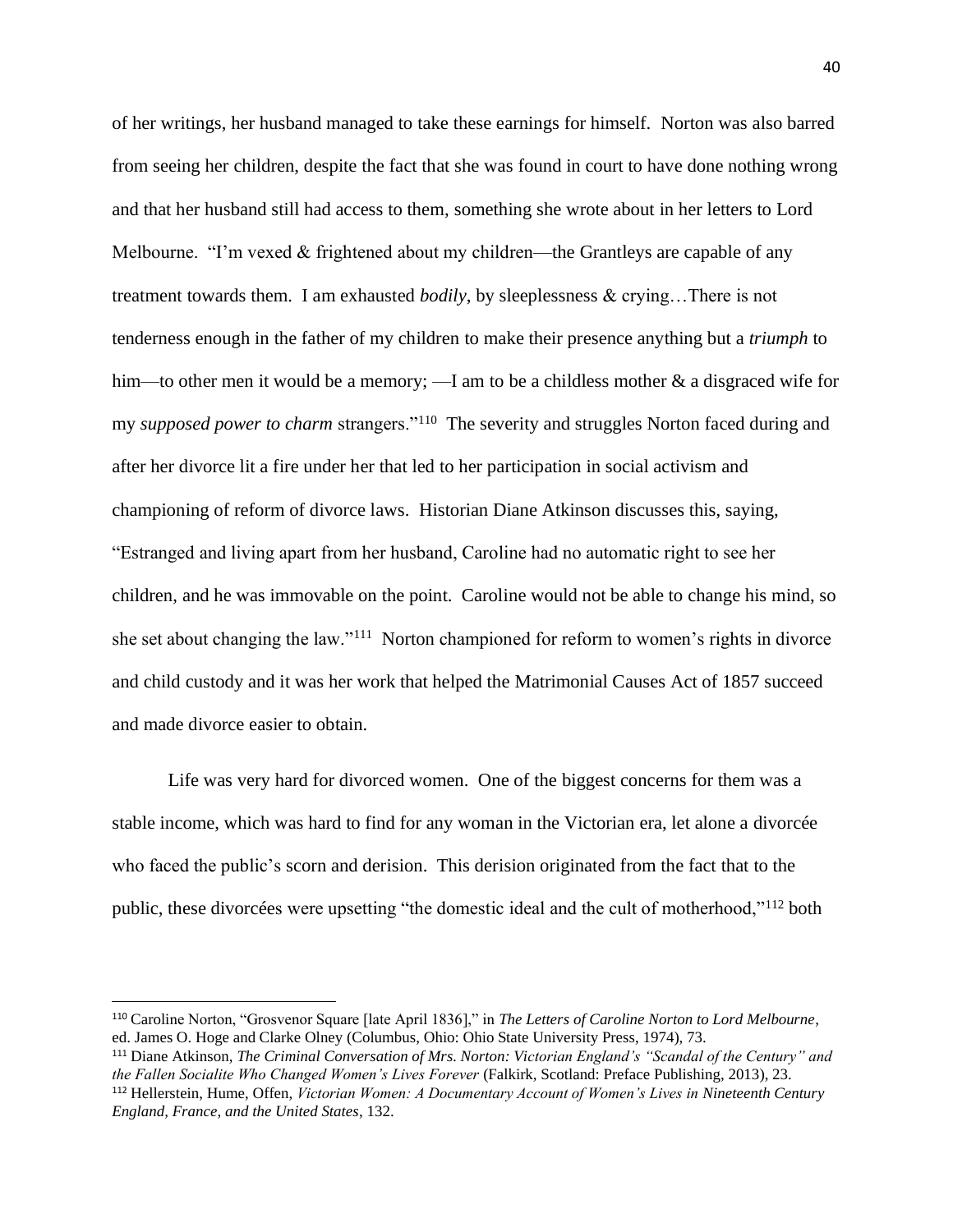of which were "heavily promoted by both religious institutions and the state."<sup>113</sup> Even women who were able to find work sometimes had their incomes taken, as Caroline Norton's was. This is discussed by Joan Perkin, who wrote of the subject, "Others were like Caroline Norton's husband, who subpoenaed her publishers under Common Law to hand her earnings over to him."<sup>114</sup> This was not always the case as some women, namely aristocratic women, were able to live off of a steady income or inheritance, but more often than not divorced women faced issues of an income, leading many "anxious to see a change in the law to give them control over their own earnings."<sup>115</sup> Divorced women were also faced with separation from their own children and isolation from society and family.

Life in Victorian England was incredibly difficult for many women after the end of their marriage, whether that marriage ended in divorce or in death. Women often struggled to survive and earn a living in a society built to benefit men no matter the social class they were in. These women also all faced scorn and ostracism from a culture that relied on a happy, male-dominated family. Widows and divorcées both expose the faults of the Victorian age, an era dominated by the image of the perfect domestic family, which ignores those who do not strictly fit into that image.

#### **Conclusion**

The austere, perfectly domestic marriage is one the most popular historical images of the Victorian era and one that is very complicated when viewing it from a historical lens. Victorian marriages were not universally one thing or another and the happiness or domesticity of ones

<sup>113</sup> Hellerstein, Hume, Offen, *Victorian Women: A Documentary Account of Women's Lives in Nineteenth Century England, France, and the United States*, 132.

<sup>114</sup> Perkin, *Women and Marriage in Nineteenth-Century England*, 109.

<sup>115</sup> Perkin, *Women and Marriage in Nineteenth-Century England*, 109.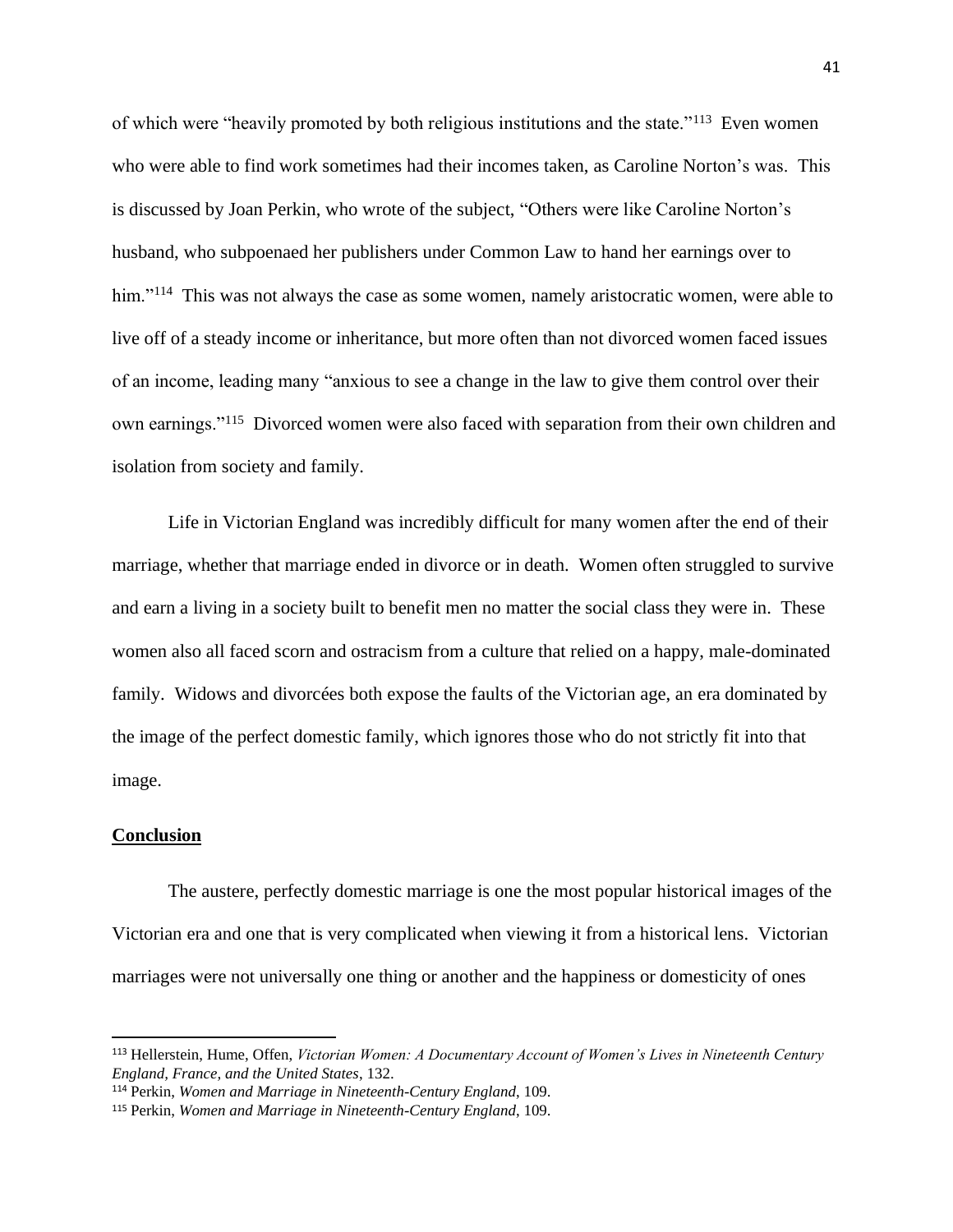marriage in that time period depended on a number of things, including social class, ideals of marriage, and more. Just as Victorian marriages were not only one thing, the roles women played in these marriages constantly shifted to accommodate the ever-changing ideals for Victorian wives and mothers. The roles women held became even more complicated as the Victorian era progressed and not all women lived up to the Angel in the House, especially women whose lives fell outside of the cultural norm (like widows and divorcées). Women's roles were influenced by ideals such as the 'Angel in the House,' Queen Victoria, and the idea of the domestic sphere, while women's perceptions of marriage, relationships, and children were influenced by romantic ideals of marriage that became important at the time and the Church of England's notions on these matters. Women's roles in this era influenced and foreshadowed the roles women would play in the years after the Victorian era. The first of these roles was that of a suffragette in the women's suffrage movement, a movement founded in the Victorian era in order to get women the right to vote so they were not purely relegated to the position as perfectly domestic wife and mother that became prominent in the Victorian era and succeeded shortly after its end. The second of these roles was the doting wife and mother of the Cult of Domesticity in the 1950's, an ideal for women in this time period which corresponded very similar to the role women played in the Victorian era and which consisted of a woman being the picture-perfect housewife while her husband went out to provide for the family.

Marriage was not a black and white issue for Victorian women and a large number of factors went into determining what marriage would entail for women. These factors included the involvement of a woman's family in helping her independently retain her inheritance, the role her husband wished to play, her own expectations of what marriage entailed (mainly in relations to the role of sex in marriage), and the relationship between husband and wife (did their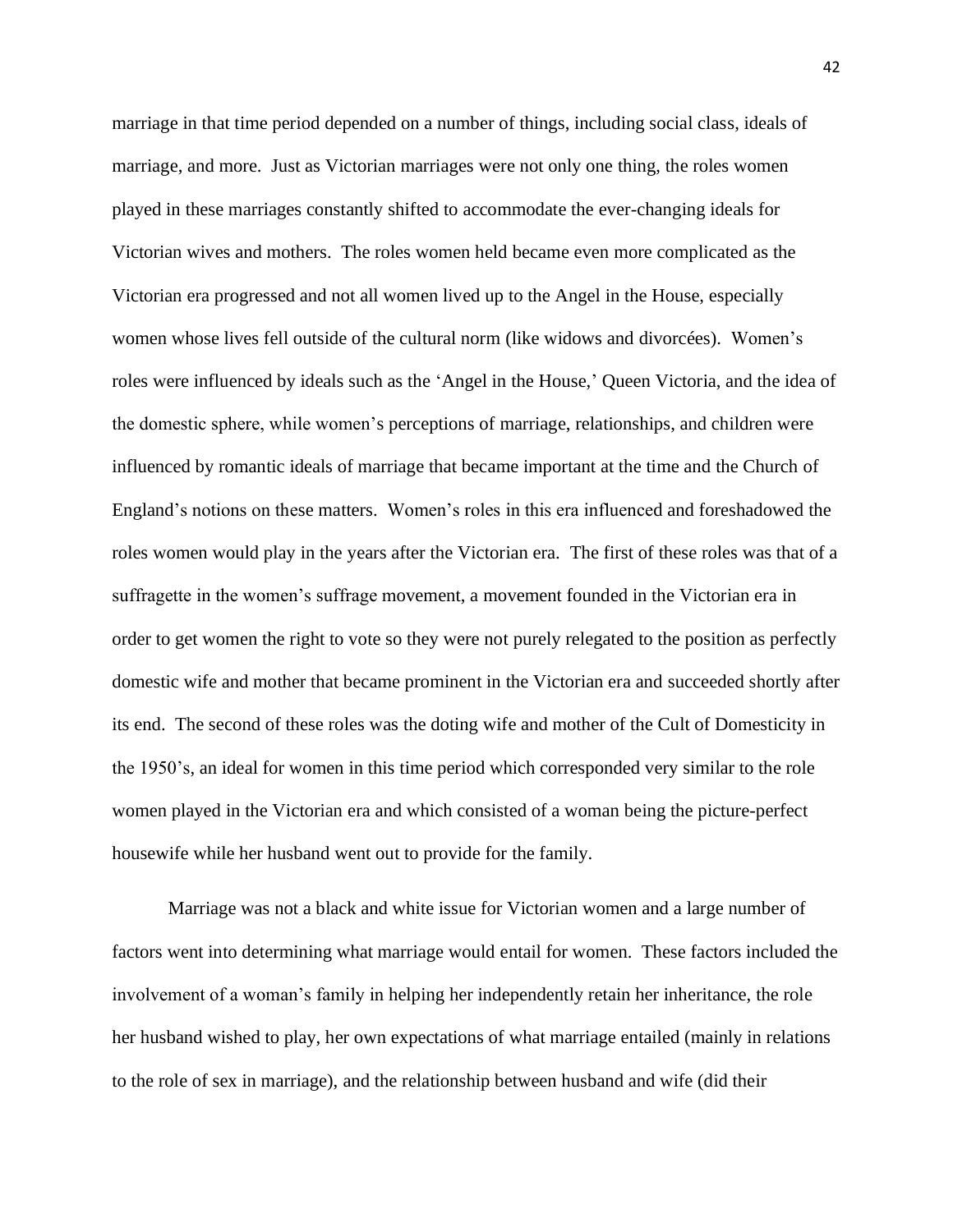relationship meet the high romantic standards of the time). Victorian marriages did not always (or even often) live up to the ideals set during the time and women often did not fit squarely inside the idealization of their roles; leading to a wide variance in how marriages operated in the era. The one thing that mostly did not vary was how important marriage remained throughout the Victorian era.

Marriage itself became increasingly important during the Victorian era. To the Victorians, marriage and the domestic sphere were a very important reprieve from the stress of public life, especially for men as the ones thought of being most often in the public sphere. Marriage also was the foundation of the happy domestic life that Victorians held dear. Women were often thought to be at the center of this perfect domestic life as they were in charge of the domestic sphere, including the managing of children, the household, and the family's spirituality. Despite the fact that women were often sidelined in this time period in matters concerning politics or business, they were still incredibly important to life in Victorian England. Though women and marriage were relegated to the private, domestic sphere within the Victorian era, ideas about these topics were extremely influential in all parts of daily life in the era and influenced society as a whole at the time.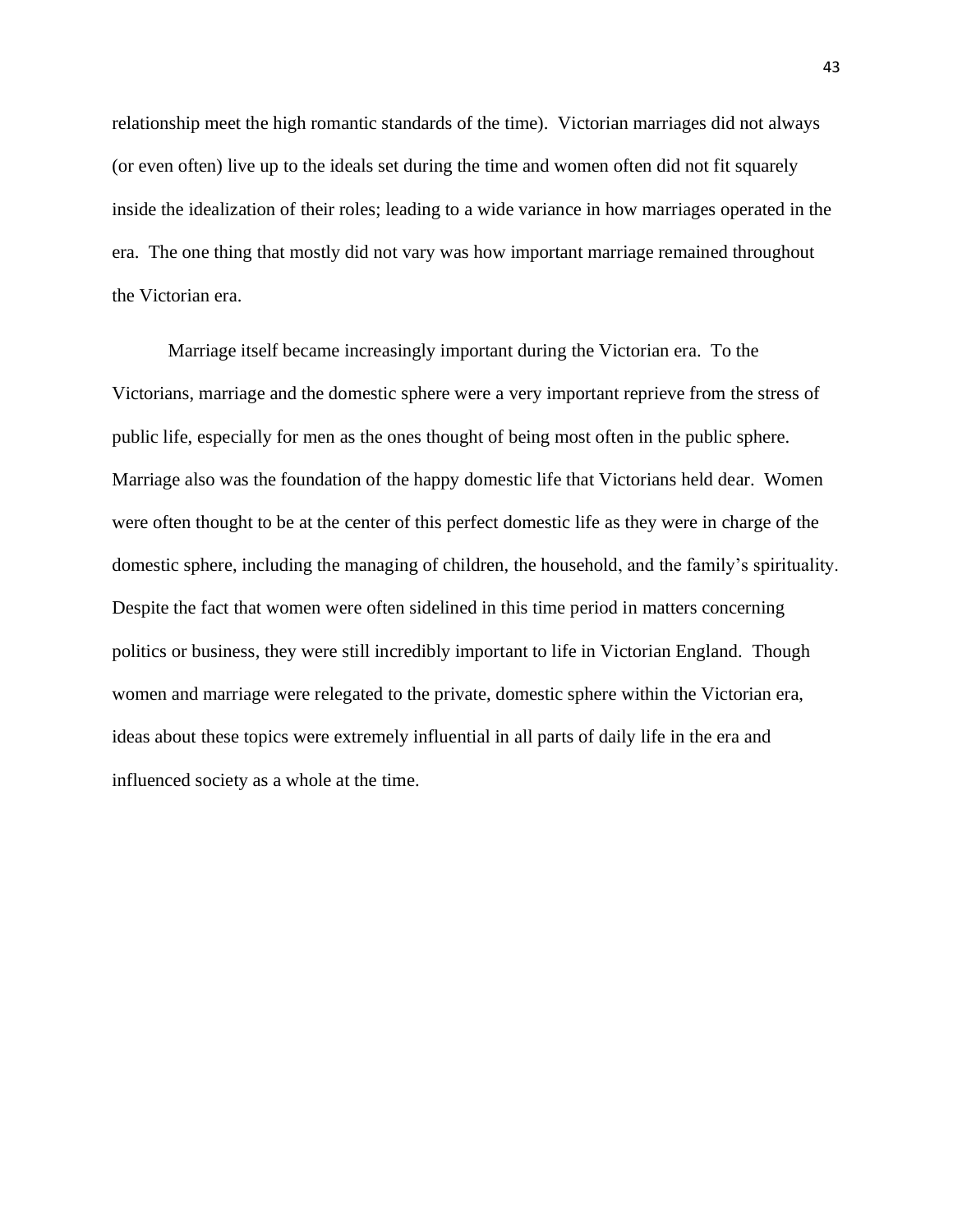## Bibliography

#### Primary Sources

Acton, William. "The Perfect Ideal of An English Wife (1875)." In *Strong Minded Women & Other Lost Voices from 19th Century England*, ed. Janet Murray, 127-129. New York City, New York: Pantheon Books, 1982.

Beeton, Isabella. "Duties of the Mistress of the House (1861)." In *Strong Minded Women & Other Lost Voices from 19th Century England*, ed. Janet Murray, 84-87. New York City, New York: Pantheon Books, 1982.

Besant, Annie. "Decision to Marry (1866)." In *Strong Minded Women & Other Lost Voices from 19th Century England*, ed. Janet Murray, 129-131. New York City, New York: Pantheon Books, 1982.

Blaikie, W. Garden. "Woman's Battle in Great Britain." *The North American Review* 163, no. 478 (1896): 282-95.

Booth, Charles. "The Stepney Paupers [1895]." In *Victorian Women: A Documentary Account of Women's Lives in Nineteenth Century England, France, and the United States*, ed. Erna Olafson Hellerstein, Leslie Parker Hume, and Karen M. Offen, 494-496. Stanford, California: Stanford University Press, 1981.

Brontë, Charlotte. *Jane Eyre*. London, England: Smith, Elder, and Co. 1847.

Eliot, George. *Daniel Deronda*. London, England: 1876.

Galatian. "Canon Law on Marriage." In *Lives and Voices: Sources in European Women's History*, ed. Lisa DiCaprio and Merry E. Weisner, 108-110. Boston, Massachusetts: Houghton Mifflin Company, 2001.

Jeune, M. "Victoria and Her Reign." *The North American Review* 172, no. 531 (1901): 322-36.

Norton, Caroline. "A Letter to the Queen on Lord Chancellor Cranworth's Marriage and Divorce Bill [1855]." In *Voices of Victorian England: Contemporary Accounts of Daily Life*, ed. John Wagner, 170-171. Santa Barbara, California: Greenwood, An Imprint of ABC-CLIO, LLC, 2014.

Norton, Caroline. "Grosvenor Square [late April 1836]." In *The Letters of Caroline Norton to Lord Melbourne*, ed. James O. Hoge and Clarke Olney, 72-73. Columbus, Ohio: Ohio State University Press, 1974.

Patmore, Coventry. *The Angel in the House*. London and Cambridge: Macmillan and Co. 1863.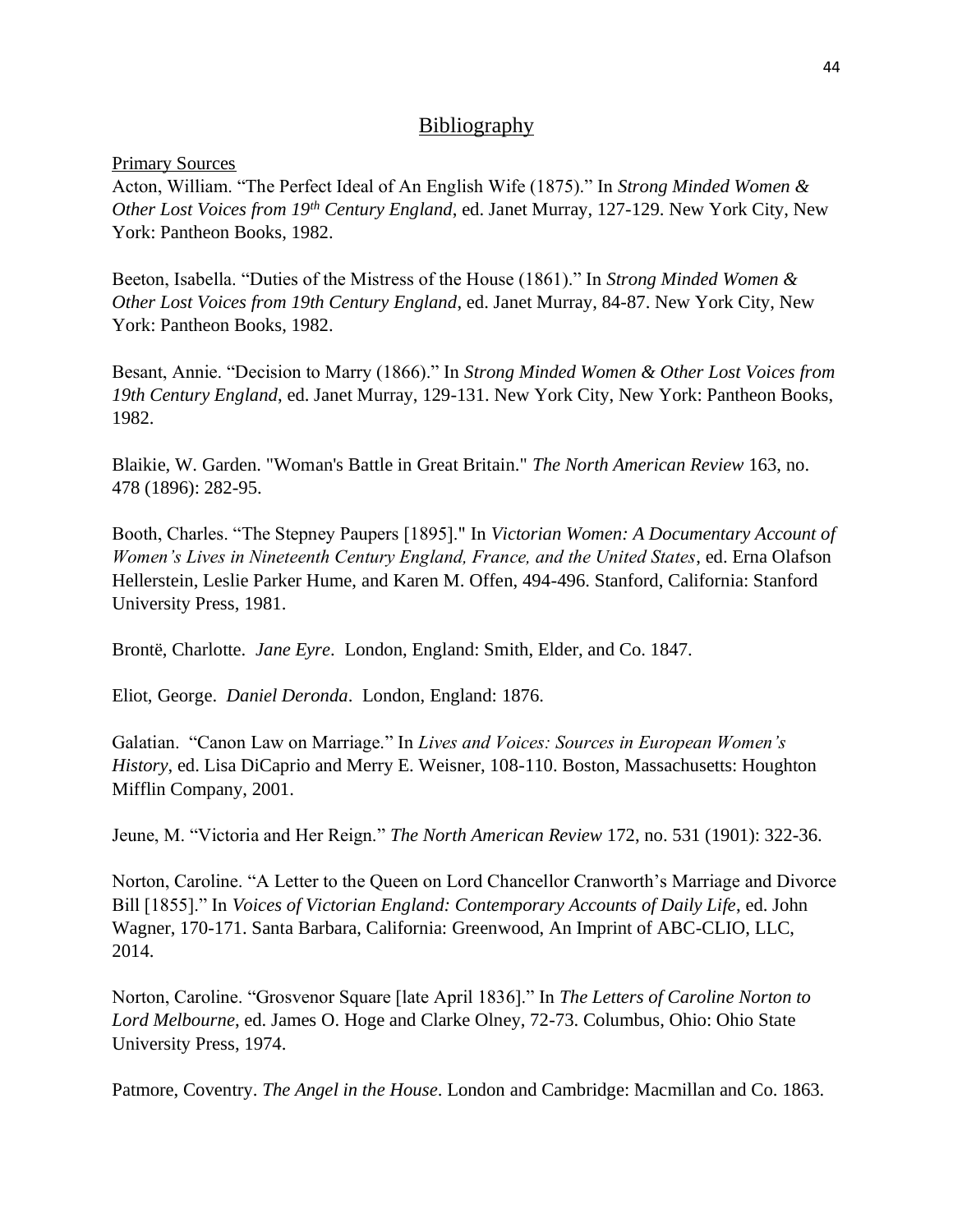Queen Victoria. "Letter from Queen Victoria to Leopold, King of the Beligians (December 20, 1861)." In *Voices of Victorian England: Contemporary Accounts of Daily Life*, ed. John A. Wagner, 190-191. Santa Barbara, California: Greenwood, An Imprint of ABC-CLIO, LLC, 2014.

Queen Victoria. "On Childbearing and Motherhood (1858-1859) [March 24, 1858]." In *Strong Minded Women & Other Lost Voices from 19th Century England*, ed. Janet Murray, 142-145. New York City, New York: Pantheon Books, 1982.

Queen Victoria. "On Childbearing and Motherhood (1858-1859) [May 1, 1859]." In *Strong Minded Women & Other Lost Voices from 19th Century England*, ed. Janet Murray, 142-145. New York City, New York: Pantheon Books, 1982.

Smith Bodichon, Barbara Leigh. "Married Women and the Law (1854)." In *Strong Minded Women & Other Lost Voices from 19th Century England*, ed. Janet Murray, 119-121. New York City, New York: Pantheon Books, 1982.

Stickney Ellis, Sarah. "Characteristic of Husbands (1843)." In *Strong Minded Women & Other*  Lost Voices from 19<sup>th</sup> Century England, ed. Janet Murray, 123-126. New York City, New York: Pantheon Books, 1982.

Webb, Beatrice Potter., and Norman and Jeanne Mackenzie, eds. *Glitter Around and Darkness Within, 1873-1892*. Cambridge, Massachusetts: Belknap Press of Harvard University Press, 1982.

Webb, Beatrice Potter., and Norman and Jeanne Mackenzie, eds. *All the Good Things of Life, 1892- 1905*. Cambridge, Massachusetts: Belknap Press of Harvard University Press, 1983.

### Secondary Sources-

Atkinson, Diane. *The Criminal Conversation of Mrs. Norton: Victorian England's "Scandal of the Century" and the Fallen Socialite Who Changed Women's Lives Forever*. Falkirk, Scotland: Preface Publishing, 2013.

Coontz, Stephanie. *Marriage, A History: From Obedience to Intimacy or How Love Conquered Marriage*. New York City, New York: Viking Press, 2005.

Harrison, Brian. *Separate Spheres: The Opposition to Women's Suffrage in Britain*. New York City, New York: Holmes & Meier Publishers, Inc. 1978.

Holcombe, Lee. *Wives and Property: Reform of the Married Women's Property Law in Nineteenth Century England*. Toronto, Canada: University of Toronto Press, 1983.